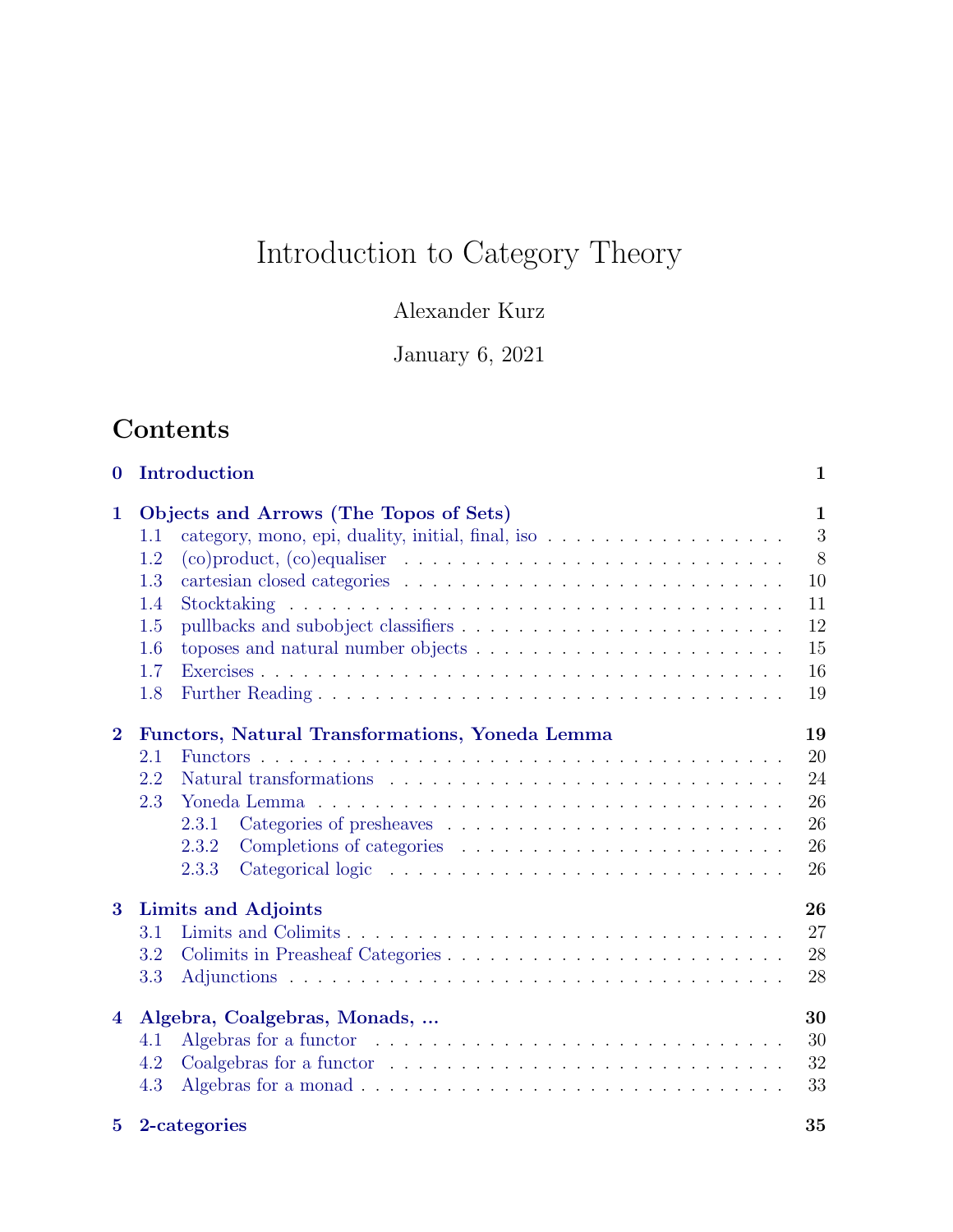|  | 6 Two remarks | -35 |
|--|---------------|-----|
|  |               |     |
|  |               |     |

## <span id="page-1-0"></span>0 Introduction

Each of Section 1-4 was a lecture at MGS 2017 in Leicester. The notes are currently being expanded for a course at Chapman University in spring 2019. As we will go on each subsection will correspond to a lecture of approx 75 minutes.

I tried to keep the lectures on a conceptual level. There are almost no proofs. These are delegated to the exercises. If you are new to category theory and you want more than a first overview, do some of the exercises. Best is to have a favourite category at hand to instantiate the definitions and concepts.

There are many exercises and one does not have to do all of them as they usually follow a theme and are sometimes quite similar. The exercises in the text are mostly meant to be easy and should support the understanding of the definitions. Exercises in the separate subsections at the end of each section may summarise results for which we did not have time in the main part or may require special knowledge from some other area of mathematics.

## <span id="page-1-1"></span>1 Objects and Arrows (The Topos of Sets)

Synopsis. Theme: Set theory based on the notion of composition as the primitive notion. Definitions: Category, dual category, initial, terminal/final, isomorphism, epi, mono, split epi, split, mono, product, coproduct, equaliser, coequaliser, pullback, pushout, cartesian closure, subobject classifier, powerset. Concepts: Set theory without elements, universal constructions, up to canonical isomorphism, instantiating the same definitions in different categories, duality, extending universal constructions from objects to arrows. Theorems: Universal constructions are determined up to canonical isomorphism, the category of sets is a topos, ...

Introduction. Category theory is both an area of mathematics and a powerful language in which one can formulate mathematics in general. In this respect, category theory is similar to set theory. On the other hand, doing category theory feels entirely different from set theory. The differences between category and set theory boil down to whether one takes as the primitive symbol the elementship relation  $\in$  as in set theory or identities and composition as in category theory. It is worth to emphasise here that set theory is an axiomatic theory based on first-order logic in which the only non-logical symbol is ∈. In this lecture, we are going to learn how one do set theory without ∈ using instead composition.

Before starting on this let me list some random comments that the reader is invited to skip.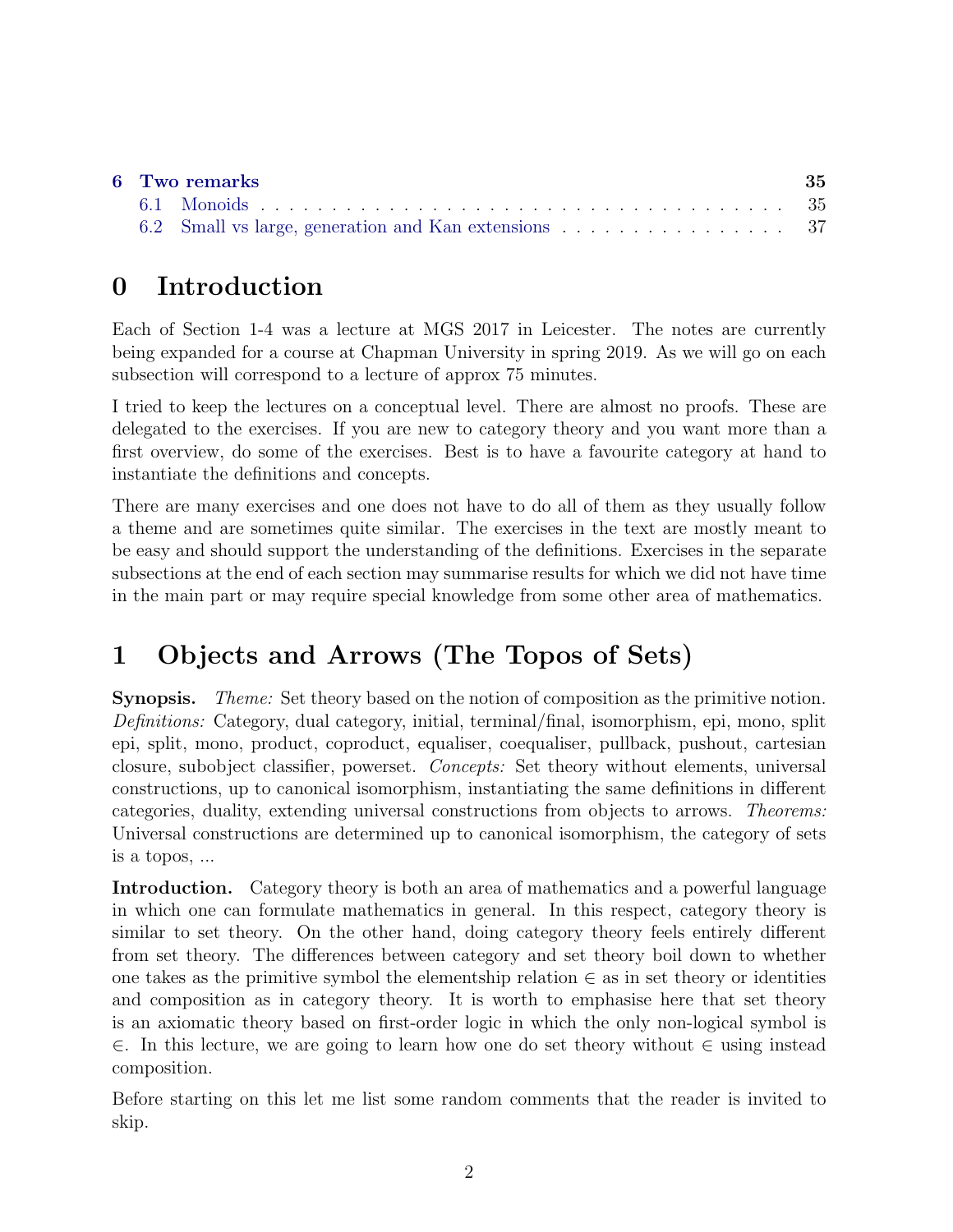- Set theory allows us to make precise the idea of equivalence classes and is therefore the basis of many constructions in mathematics and computer science. To give examples of mathematical objects which are equivalence classes, we can start with integers, rationals, and reals. And in programming languages the crucial distinction of syntax and semantics requires can be understood as semantics imposing and equivalence relation on the syntax.
- Category theory is important to deal elegantly with
	- constructions that are only defined up to isomorphism,
	- counting up to isomorphism in finite combinatorics,
	- mathematical structures such as groupoids and presheaves,
	- adjoint situations such as free and cofree constructions,
	- weakening isomorphism to equivalence,
	- an important class of invariants known as natural transformations,
	- models of constructive mathematics and non-classical logics,
	- models of type theory and programming languages,
	- generalised spaces such as toposes,
	- duality theory,
	- solutions to domain equations as they appear in the theory of programming languages,
	- theories of compositionality,
	- transferring properties and constructions across different areas of maths,
	- $-$  ...
- Apart from providing a great service to many fields of computer science, physics and mathematics in general, category theory is also an interesting area of maths in its own right as witnessed, for example, by topos theory, enriched category theory, and the theory of higher categories.

#### <span id="page-2-0"></span>1.1 category, mono, epi, duality, initial, final, iso

One way to look at a category is as a graph with identities and composition:

**Definition 1.** A category A consists of a collection of 'objects' and for all objects  $A, B \in$ A a set  $A(A, B)$  of 'arrows'. We write  $f : A \to B$  for  $f \in A(A, B)$ . For all  $A \in A$  there is an 'identity' arrow id<sub>A</sub> :  $A \rightarrow A$  and for all  $A, B, C$  there is a 'composition' operation  $\circ_{ABC}: \mathcal{A}(B,C) \times \mathcal{A}(A,B) \to \mathcal{A}(A,C)$ . We write  $f \circ g = h$  for  $\circ_{ABC}(f,g) = h$ . The axioms are for all  $h : A \rightarrow B$ 

$$
h\circ \mathrm{id}_A=h=\mathrm{id}_B\circ h
$$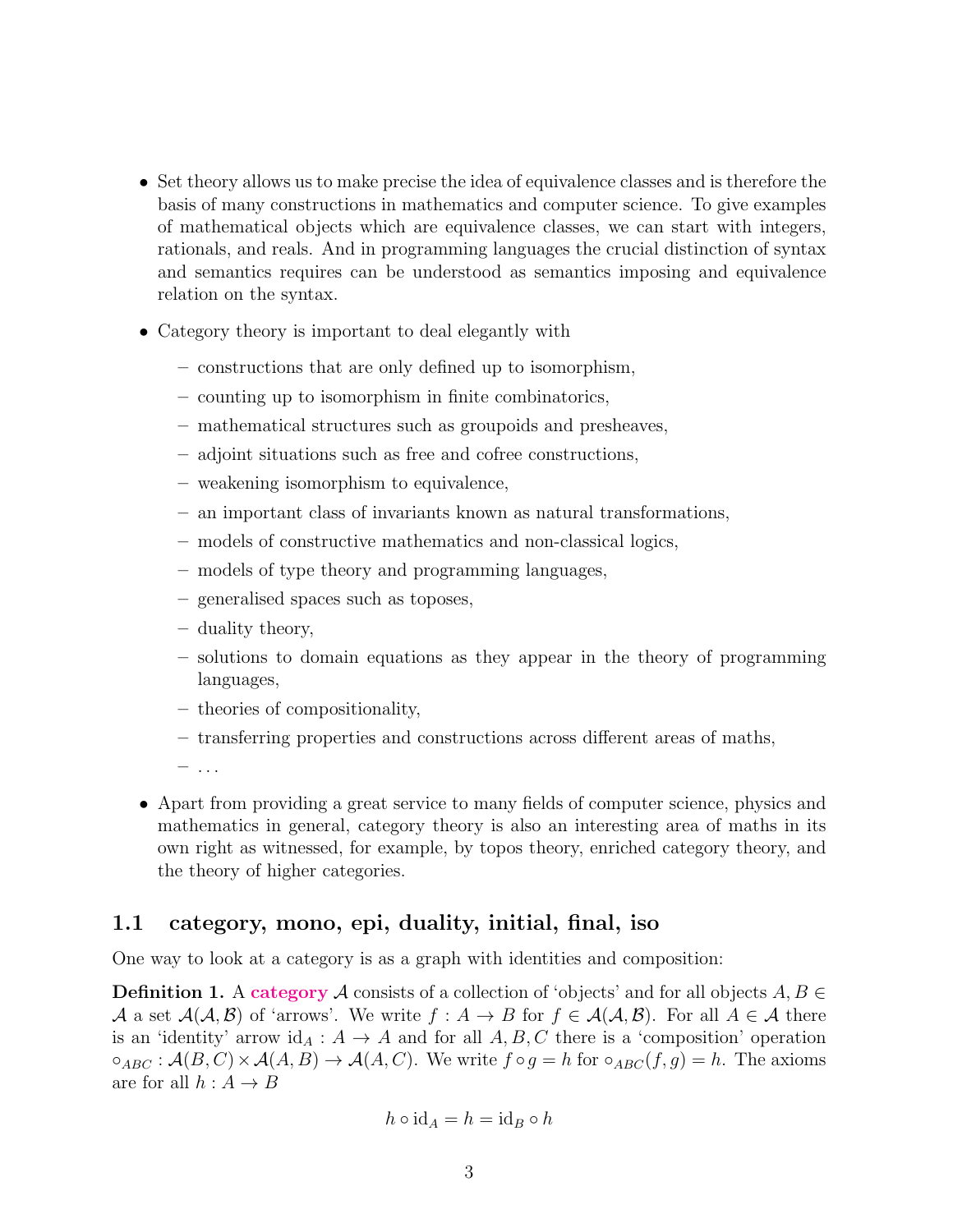and for all  $f: C \to D, g: B \to C, h: A \to B$ 

 $(f \circ q) \circ h = f \circ (q \circ h)$ 

Remark 1. It is possible to define the notion of a category as a "one-sorted" algebra of arrows only, without referring to objects (see Mac Lane, page 9). Even though that seems to be in the spirit of category theory ("everything is determined by the arrows"), it runs against the practice of category theory in which, most of the time, everything is in fact determined by the objects. We will see many instances of this later ...

- Remark 2. A category with only one object is a monoid. That is, a category can be seen as a many-sorted monoid. Thinking about how important monoids are in computer science and how important the idea is of having many sorts or types, it is not surprising that categories pervade computer science.
	- A category with at most one arrow  $A \rightarrow B$  is a preorder. That is, a category can be seen as a many-arrowed preorder. Thinking about how important ordered structures are in computer science, it is not surprising that categories pervade computer science.
	- Given how important monoids and orders are in computer science, it is not surprising that their common generalisation, categories, pervades computer science.

Example 3. Types as objects and functions/programs as arrows form categories. Such categories have many properties similar to the category of sets and functions, see Section?? for more details.

Example 4. The following are examples in which it makes a lot of sense to have a second compositions, often called parallel composition. See Section ?? for more details.

- Types as objects and processes as arrows form categories.
- Sets of wires as objects and networks as arrows form categories.

<span id="page-3-1"></span>Example 5. Mathematical objects of the same kind organise themselves in a category:

- 1. The category Set has sets as objects and functions as arrows.
- 2. The category Pos has partially ordered sets as objects and monotone functions as arrows.[1](#page-3-0)
- 3. The category Rel has sets as objects and relations as arrows.
- 4. The category Monoid of monoids with monoids as objects and monoid morphisms as arrows.

<span id="page-3-0"></span><sup>&</sup>lt;sup>1</sup>A partial order on a set X is a relation  $\leq \leq X \times X$  which is reflexive, symmetric and transitive. A function f is monotne if  $x \leq x' \Rightarrow f(x) \leq f(x')$ .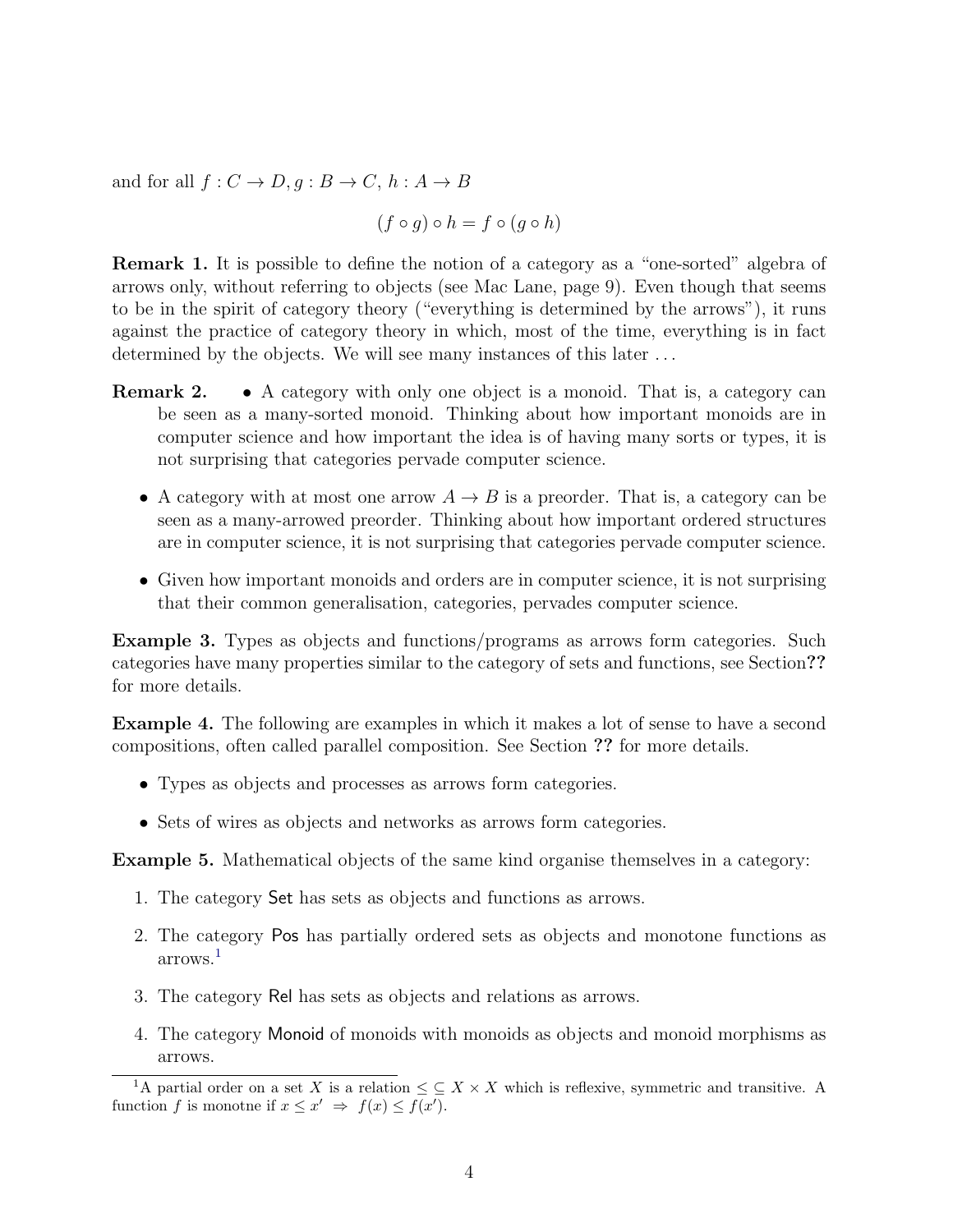5. If you are familiar with topological or metric spaces, then these structures also form categories. For example, we denote by Top the category of topological spaces and continuous maps.

6. ...

Example 6. Some important mathematical objects are themselves categories.

- 1. Every set is a discrete category.
- 2. Every monoid is a category with exactly one object.
- 3. Every group is a groupoid with exactly one object. [2](#page-4-0)
- 4. Every preorder<sup>[3](#page-4-1)</sup> is a category with at most on arrow between any two objects.
- 5. To see categories as generalisations of lattices is particularly useful and many basic lattic theoretic constructions have interesting categorical generalisations.
- 6. Generalising to enriched categories, also structures such as metric spaces and many of their generalisations are themselves categories.
- 7. Every logical theory is a category in which propositions are objects and proofs are arrows.

In the following we are going to see that one can perform set-theoretical definitions and constructions without talking about elements, taking instead identies and composition as primitive notions. In particular, we will see category theoretic definitions for

- injective, surjective, bijective,
- the empty set and the one-element set,
- disjoint union and cartesian product,
- subsets and quotients,
- powerset,
- natural numbers.

This line of development can be seen as a different formalisation of the same ideas that underly Zermelo-Fraenkel set theory. We can see later that also concepts such as the well-founded hierarchy and various anti-foundation axioms have nice category theoretic counterparts.

<span id="page-4-0"></span><sup>&</sup>lt;sup>2</sup>A groupoid is a category in which all arrows are isomorphisms, see below for a definition of isomorphism.

<span id="page-4-1"></span><sup>&</sup>lt;sup>3</sup>A preorder (X, <) is a set X with a reflexive and transitive relation. A preorder is called a poset if < is also antisymmetric.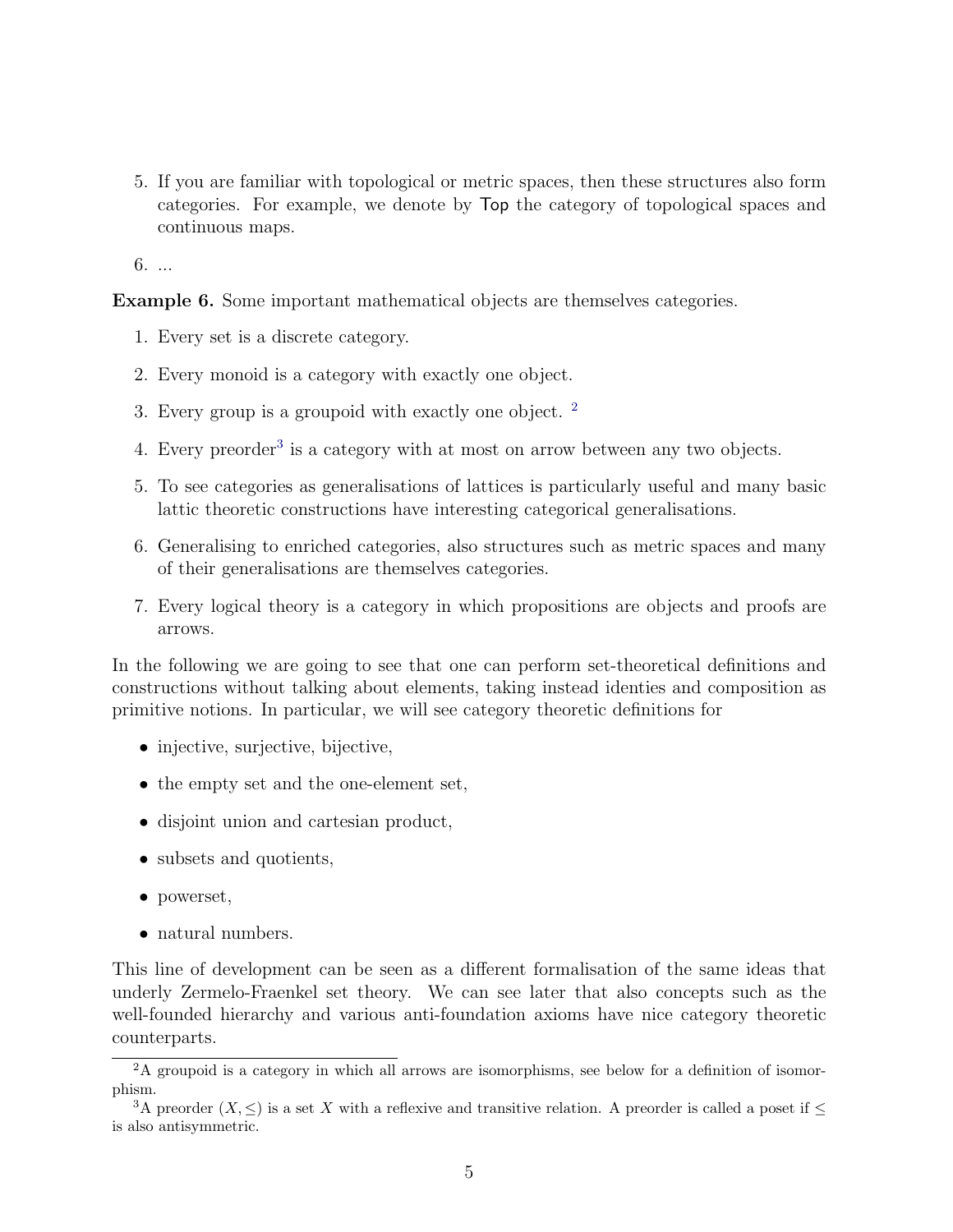Remark 7. It is an interesting (if somewhat time consuming) exercise to detail where in the following properties of categories such as Pos, Rel, Top, Monoid deviate from Set. One would see that some categories, such as **Pos** are quite similar to **Set**, whereas others, such as Rel are radically different. Algebraic and topological categories (such as Monoid and Top) are somewhere in between, but the details will depend on exactly which category of algebras or topological spaces one would be looking at.

**Definition 2.** An arrow  $m$  in a category is **mono** if it is left-cancellative, that is, if for all f, g we have that  $m \circ f = m \circ g$  implies  $f = g$ .

We also say that  $m$  is a monomorphism, or that  $m$  is monic.

Exercise 8. An arrow in Set is mono iff it is injective.

What can we say about monos in the other examples of categories?

Duality is an important concept in mathematics. In many circumstances, category theory provides exactly what is needed to formalise it.

**Definition 3.** The dual  $\mathcal{C}^{\text{op}}$  of the category  $\mathcal{C}$  has the same objects as  $\mathcal{C}$  and  $\mathcal{C}^{\text{op}}(A, B)$  =  $\mathcal{C}(B, A)$ . Given  $f : A \to B$  in C we write  $f^{\text{op}}$  to denote  $f : B \to A$  in  $\mathcal{C}^{\text{op}}$ . Identities and composition in  $\mathcal{C}^{\text{op}}$  are defined as in  $\mathcal{C}$ .

Note that duality reverses composition: if  $h = f \circ g$  then  $h^{\rm op} = g^{\rm op} \circ f^{\rm op}$  (one could argue that it would be more precise to write  $h = g \circ^{\rm op} f$ .

**Definition 4.** An arrow in  $\mathcal{C}$  is epi iff it is mono in  $\mathcal{C}^{\mathrm{op}}$ .

Equivalently, an arrow e is epi if for all f, g we have that  $f \circ e = g \circ e$  implies  $f = g$ .

Exercise 9. An arrow in Set is epi iff it is surjective. This is not true in the category of posets. In a monoid monos and epis are the left or right cancellable elements. In a preorder all arrows are mono and epi.

In Set, a map that is injective and surjective is a bijection. The category theoretic generalisation is the notion of an isomorphism.

**Definition 5.** An arrow  $f : X \to Y$  is an **isomorphism**, or **iso**, if there is  $g : Y \to X$ such that  $f \circ g = id_Y$  and  $g \circ f = id_X$ .

One should check that if f is an iso then its inverse q is uniquely determined.

**Exercise 10.** 1. In Set every arrow that is epi and mono is iso.

2. Show that in the category of monoids the inclusion  $(N, 0, +) \rightarrow (\mathbb{Z}, 0, +)$  is epi but not surjective. It is also mono and epi but not an isomorphism.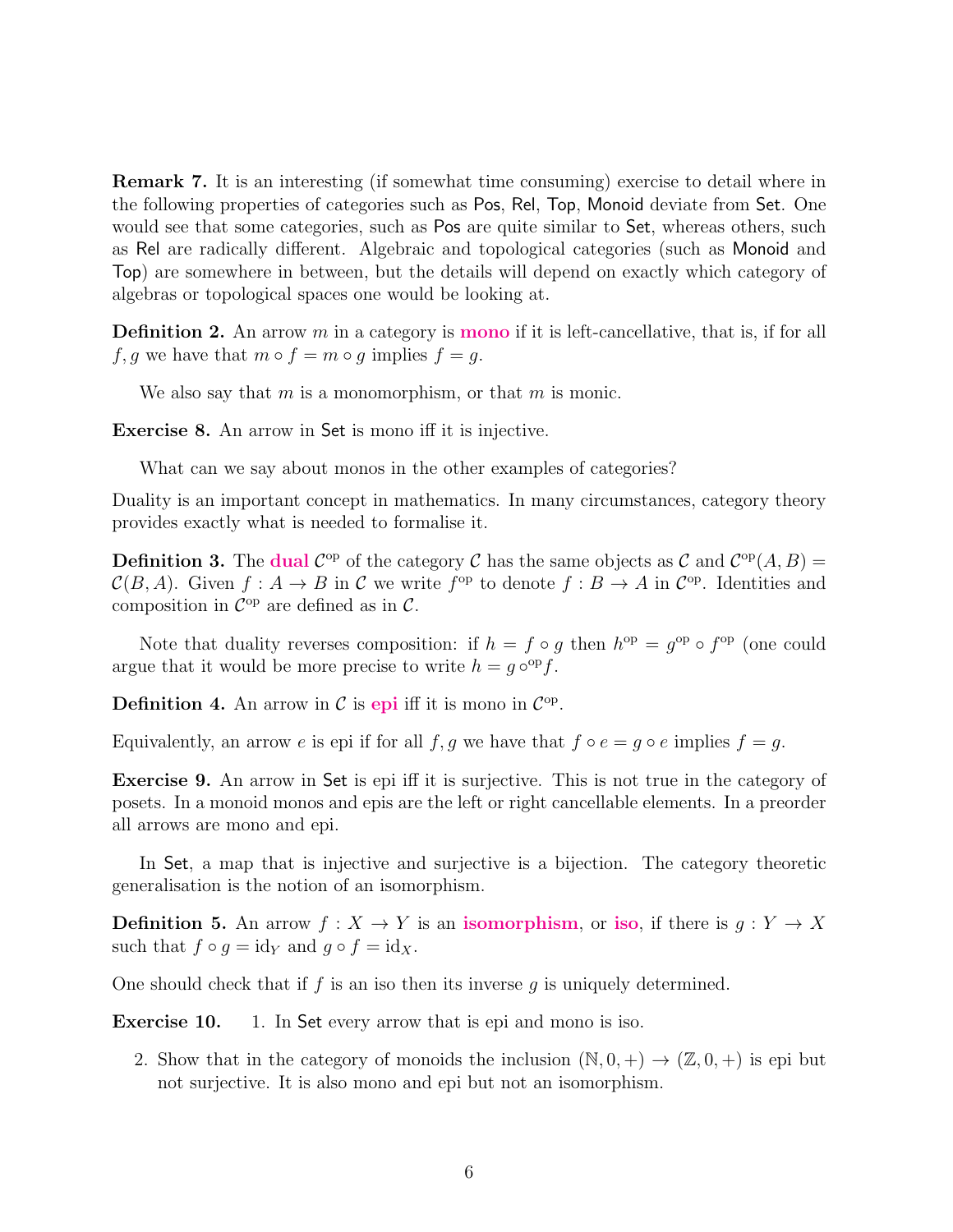The above example of an epi that is not surjective may be surprising at first sight. Is there a stronger notion than epi that might capture surjectivity? In fact, there is a whole range of stronger notions and in most categories I encounter in my work, one of them does indeed capture surjective. But there is not one notion that does capture surjective in general. This should not come as a surprise since being surjective is a set theoretic property that crucially depends on the idea of an element. (An analogous discussion applies to the notion of injective.)

The strongest strengthening of epi is the notion of a split epi, also known as retraction. We will see later that split epis are exactly those arrows that are surjective on 'generalised elements'.

**Definition 6.** f is split epi if there is a 'half-inverse' g such that  $f \circ g = id$ .

The dual notion is called a split mono or section. Clearly, any arrow that is split mono and split epi is an iso. But a weaker assumption suffices for this.

- Exercise 11. 1. In any category, every split epi is also an epi. (Hence, by duality, split monos are monos.)
	- 2. In any categoy, an arrow that is split epi and mono is iso. (Hence, by duality, a split mono that is epi is an iso.)
	- 3. In the category of monoids the inclusion  $(N, 0, +) \rightarrow (\mathbb{Z}, 0, +)$  is (epi but) not split epi. It is also mono, but not split mono.

So far we only defined special properties of arrows. We now show how to capture the empty set and the singleton set in categorical language. This is the first time we encounter a so-called definition by universal property.

**Definition 7.** An object A in C is **initial** if for all  $C \in \mathcal{C}$  there is exactly one arrow  $A \to C$ . An object Z in C is final (or terminal) if it is initial in  $\mathcal{C}^{\mathrm{op}}$ .

Equivalently, Z is final if for all  $C \in \mathcal{C}$  there is exactly one arrow  $C \to Z$ .

- Exercise 12 (Initial and final object in Set). 1. An object in Set is initial iff it is the empty set. An object in Set is final iff it has exactly one element (is a singleton).
	- 2. For any set A there is a bijection  $\mathsf{Set}(1,A) \cong A$ .

The last item allows us to capture the elements of a set A categorically as arrows  $1 \rightarrow A$ . This idea can be transferred to arbitrary categories. In fact, if  $\mathcal C$  is any category with a terminal object 1, then arrows  $1 \rightarrow A$  are called the **global elements** of A. As we have seen, in Set we have  $A \cong$  Set(1, A), that is, we can identify elements with global elements, but this is not true for categories in general as we can see in the following exercise.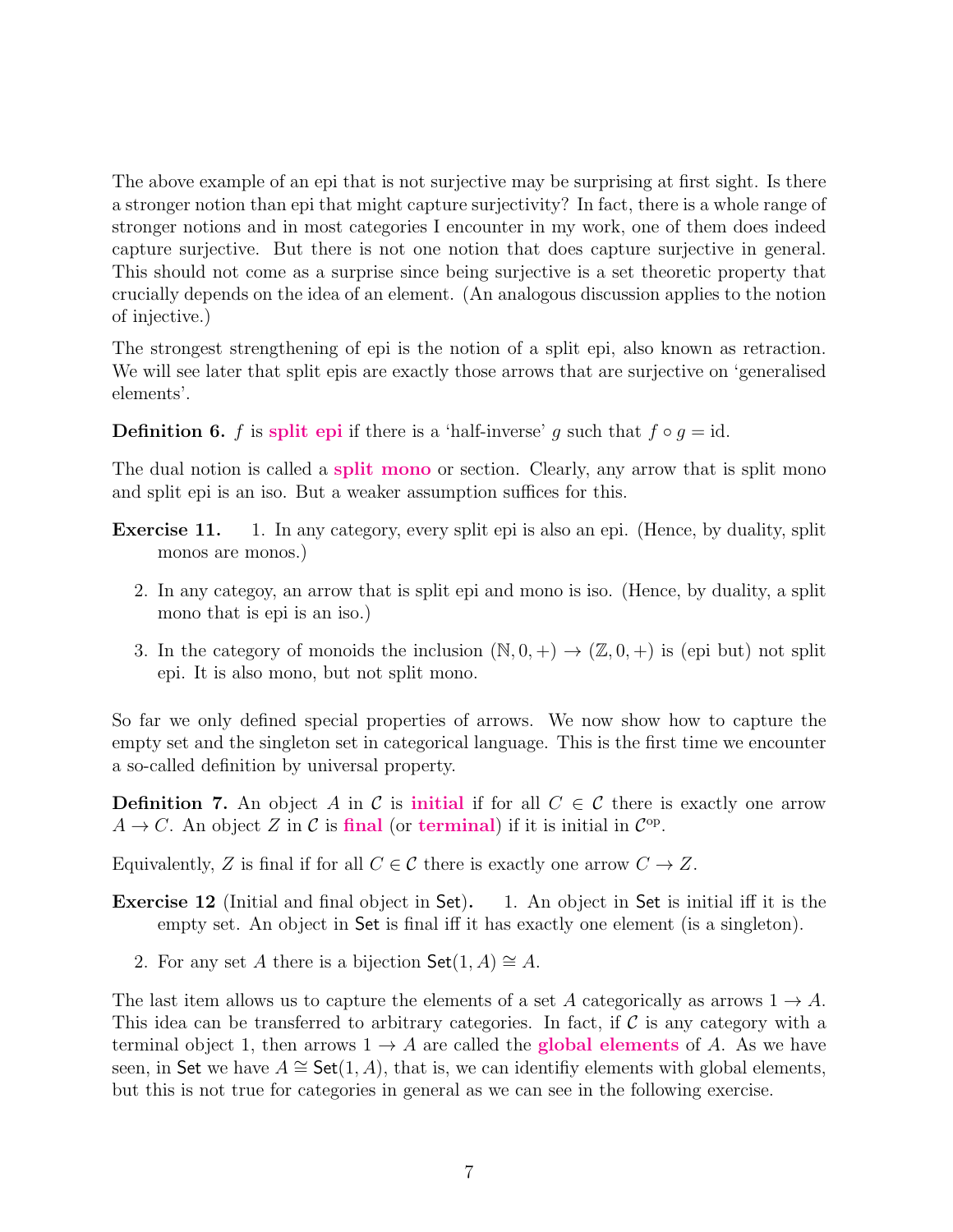- Exercise 13 (Initial and final object in various categories). 1. The initial and final object in monoids, or groups, is the one-element structure. Conclude that in these categories every object has precisely one global element.
	- 2. In the category Rel the initial and final object coincides. What are the global elements?
	- 3. It is not difficult, but instructive, to characterise the initial and final objects in a poset. Which objects of a poset have global elements?

4. ...

Remark 14. A remark on the impredicativity of category theoretic definitions:

- It is not entirely obvious that the definitions of epi, mono initial, final are valuable: We quantify over all sets in order to capture simple notions such as the empty set or the singleton. Such a universal quantification over all objects is potentially dangerous (think of Russel's paradox) and has been rejected in many versions of constructive mathematics. This style of definition is called impredicative. Impredicative definitions have a non-constructive flavour. For example, one may find it disturbing that I could possibly change the 'emptiness' of a set by adding or removing other sets to the category.  $4$
- On the other hand, what we gain from this style of definition is that the same definitions can be instantiated in all categories. For any category at all, it makes sense to ask what epi, mono, initial, final, etc mean. While we motivated these notions from set-theoretic instances such as surjective, injective, empty set, singleton, these set-theoretic notions do not transfer succesfully from sets to other mathematically structures.

We are going to establish our first important result in category theory. It is easy to prove but contains in a nutshell an argument that we will find repeated many times later in more elaborate forms.

#### Proposition 15. Any two final objects are isomorphic.

*Proof.* Let A and B be two final objects. Then there are arrows  $f : A \rightarrow B$  and  $g : B \rightarrow A$ . By uniqueness  $q \circ f$  and  $f \circ q$  must be both equal to the respective identities.  $\Box$ 

Note that the proof uses all the properties of a category. In fact, we can say that a category is the minimal mathematical axiomatisation that allows us to define what an isomorphism is and to show that constructions defined by universal properties are unique up to isomorphism.

<span id="page-7-0"></span><sup>4</sup>Maybe there is more to investigate here? Which categories, and categorical notions, are robust under the addition and the removal of objects from the category?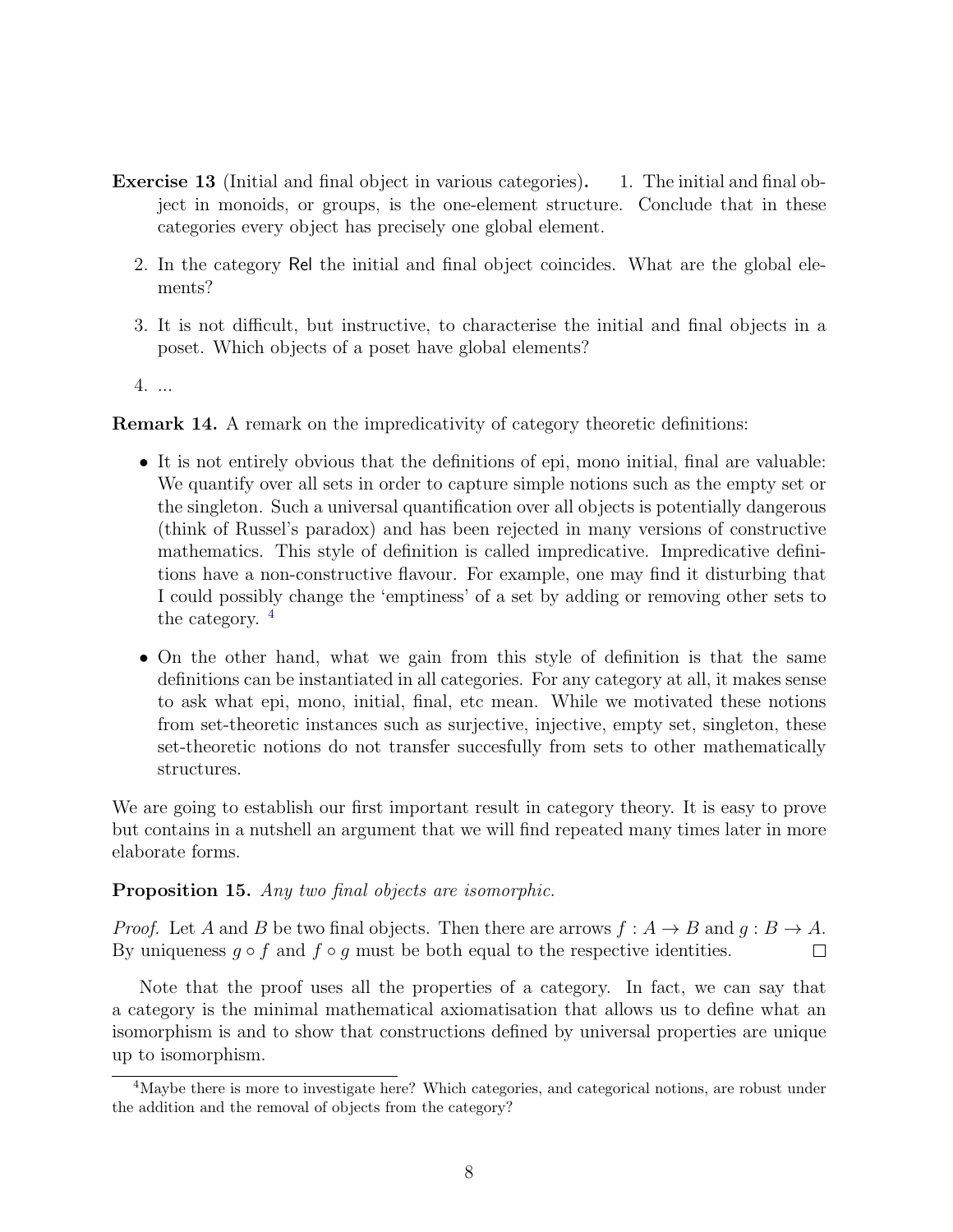### <span id="page-8-0"></span>1.2 (co)product, (co)equaliser

So far we only have described categorically the empty set and the one-element set. To build axiomatise the existence of larger sets we can demand that Set is closed under coproducts:

**Definition 8.** Let  $A, B$  be two objects in a category  $A$ . The **coproduct** of A and B is an object  $A + B$  in A together with two arrows inl :  $A \to A + B$  and inr :  $B \to A + B$  such that for all arrows  $f : A \to C$ ,  $g : B \to C$  there is a unique arrow  $h : A + B \to C$  such that  $h \circ \text{in} l = f \text{ and } h \circ \text{in} r = g.$ 

A pair of arrows  $f : A \to C, g : B \to C$  is called a *co-cone* over  $(A, B)$ . The pair  $(i\text{nl}: A \to A + B, \text{inr}: B \to A + B$  is said to be universal among all cocones over  $(A, B)$ . The arrow h is often written as  $[f; g]$ .

Notice the similarity of  $A + B$  with the notion of a least upper bound. In fact, if the category A happens to be a poset, then  $A + B$  is the least upper bound of A and B.

- **Exercise 16.** 1. All coproducts of A and B are isomorphic up to 'canonical' isomorphism. [5](#page-8-1)
	- 2. The coproduct in Set is (isomorphic to) the disjoint union.
	- 3. Let  $A^*$  be the monoid of words over an 'alphabet' A. Show that  $A^* + B^* = (A + B)^*$ . Conclude that the coproduct in the category of monoids is not disjoint.

**Definition 9.**  $(A \times B \to A, A \times B \to B)$  is a **product** in A if it is a coproduct in  $\mathcal{A}^{\text{op}}$ .

**Remark 17.** When we say that a category has products, we usually include infinite products as well as the terminal object (the empty product). This terminology will be made precise when we define the general notion of a limit.

**Exercise 18.** Fix a category  $\mathcal{A}$ .

- 1. Let A, B be two objects in a category A. The product of A and B is an object  $A \times B$ in A together with two arrows  $\pi_A : A \times B \to A$  and  $\pi_B : A \times B \to B$  such that for all arrows  $f: C \to A, g: C \to B$  there is a unique arrow  $h: C \to A \times B$  such that  $\pi_A \circ h = f$  and  $\pi_B \circ h = g$ . The arrow h is often written as  $\langle f, g \rangle$ .<sup>[6](#page-8-2)</sup>
- 2. Let A, B be two sets in Set. Show that  $A \times B$  is isomorphic to the cartesian product  $\{(a, b) \mid a \in A, b \in B\}.$
- 3.  $(A \times B) \times C$   $\cong A \times (B \times C)$ .
- 4. In your favourite axiomatisation of set theory, do you have  $(A \times B) \times C = A \times (B \times C)$ ?

<span id="page-8-1"></span><sup>&</sup>lt;sup>5</sup>'Canonical' here means that even though there may be many isomorphisms, there is only one that commutes with inl and inr.

<span id="page-8-2"></span><sup>6</sup>So while we don't have pairs of elements, we still have pairs of arrows.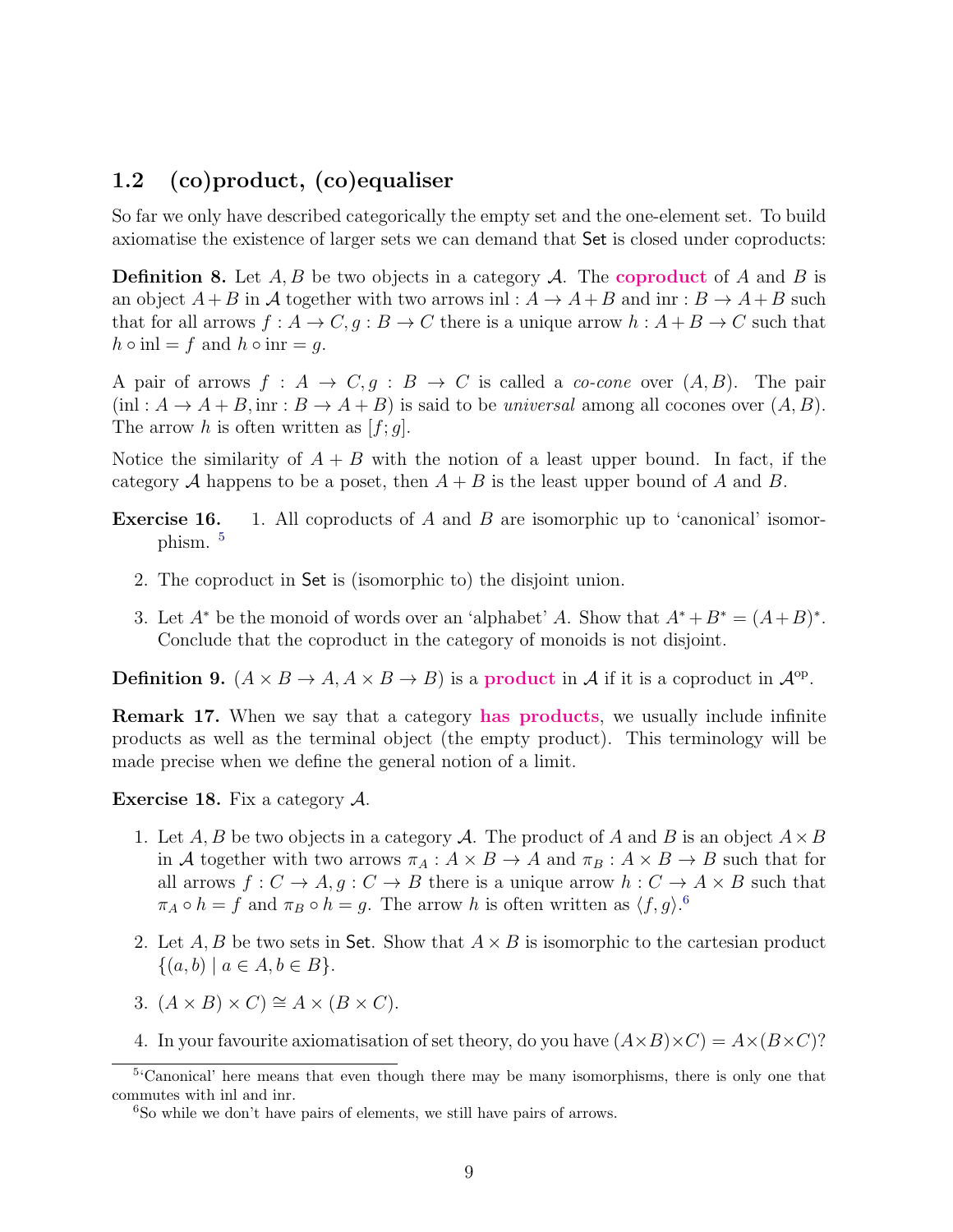5. Given  $f : A \to A'$  and  $g : B \to B'$ , define  $f \times g : A \times B \to A' \times B'$ .

The last item gives a typical example showing how to extend universal constructions from objects to arrows. This gives a first example showing that often, if you know a construction on objects, then you know how to extend it to arrows.

**Remark 19.** The projections  $\pi_A$ ,  $\pi_B$  are often called first and second projection and an element of a cartesian product is often written  $(x_1, x_2)$  and called an *ordered* pair. Note that the order here is just a convenient way of naming the components of a product. Order is not an essential feature of the product. This may become clearer when we see the product as a special kind of limit, a notion that does not depend on indices or names being ordered. In fact, the only structure needed on indices or names is equality.

Next on our list are quotients and subsets.

**Definition 10.** Let  $f, g: A \to B$  be two arrows in a category A. The **equaliser** of  $f, g$  is an object E together with an arrow  $e : E \to A$  such that  $f \circ e = g \circ e$  and for all  $e' : E' \to A$ with  $f \circ e' = g \circ e'$  there is a unique h such that  $e \circ h = e'$ .  $(E, e)$  is a **coequaliser** of  $(f, g)$ if  $(E, e^{\text{op}})$  is an equaliser of  $(f^{\text{op}}, g^{\text{op}})$  in  $\mathcal{A}^{\text{op}}$ .

- **Exercise 20.** 1. In Set we can take the equaliser to be  $E = \{a \in A \mid fa = ga\}$  and e to be the inclusion  $E \to A$ .
	- 2. Let  $f, g : B \to A$  be two arrows in a category A. The **coequaliser** of f, g is an object E together with an arrow  $e: A \to E$  such that  $e \circ f = c \circ g$  and for all  $e' : A \to E'$ with  $e' \circ f = e' \circ g$  there is a unique h such that  $h \circ e = e'$ .
	- 3. In Set we can take the coequaliser to be the quotient of A by the equivalence relation generated by  $\{(fb, qb) \mid b \in B\}.$
	- 4. Equalisers are mono and coequalisers are epi.
	- 5. The inclusion of natural numbers with  $0$  and  $+$  into the integers is an epi. But is it a coequaliser?

Categories that have all (also infinite) products and equalisers are called **complete** and the dual property (all coproducts and coqualisers) is called cocomplete.

We have seen previously that there are categories in which neither the notion of an epi (too weak) nor the notion of a split epi (too strong) capture surjections. In categories of algebras coequalisers typically coincide with surjections. This observation is important enough to justify

Definition 11. An arrow that is a coequaliser of some pair is called a regular epi. Dually, an arrow that is an equaliser of some pair is called a regular mono.

Exercise 21. In the categories of sets, monoids, groups, rings, etc the regular epis coincide precisely with the surjections. Find a surjection in posets that is not regular. Find a regular epi in posets that is not split.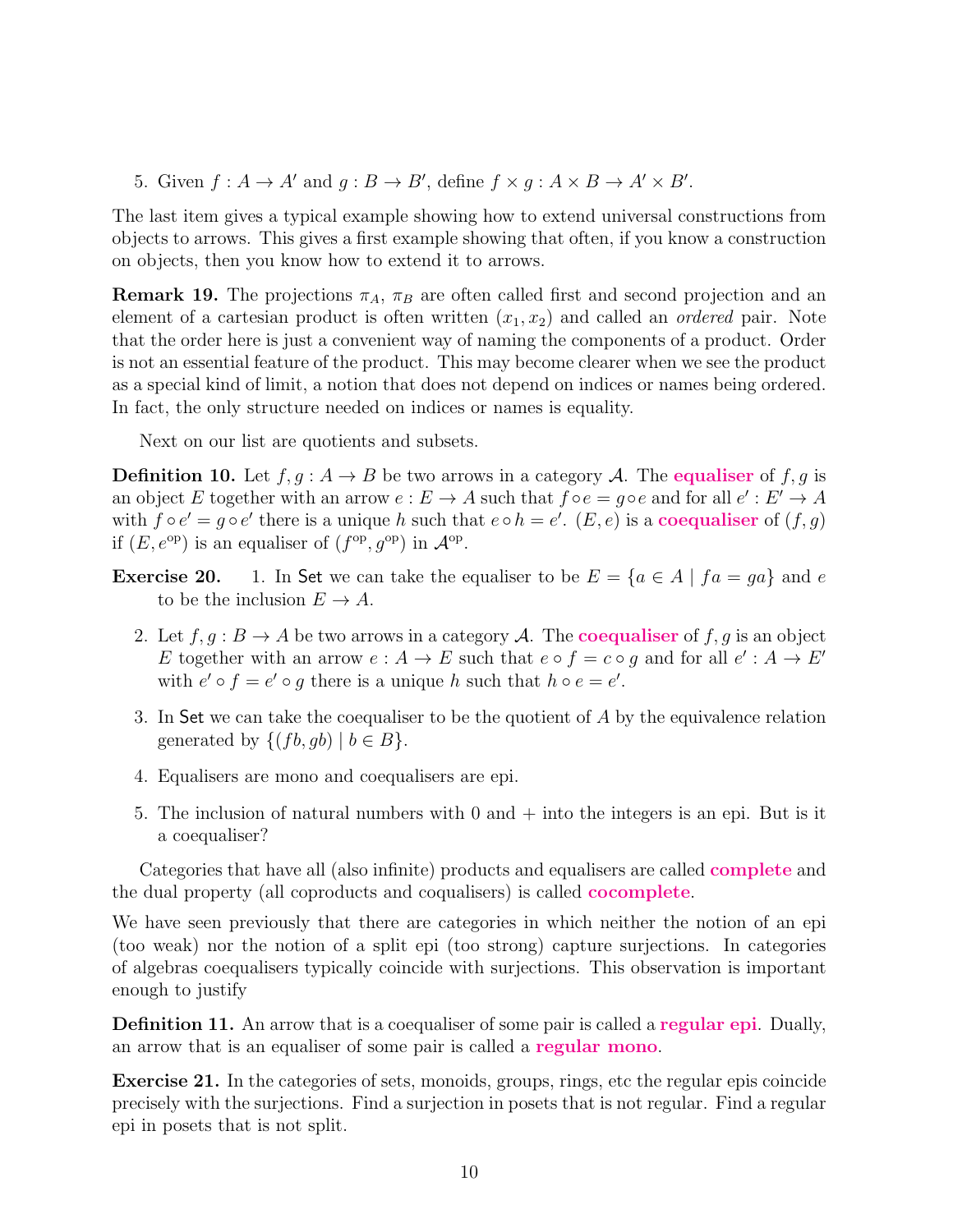#### <span id="page-10-0"></span>1.3 cartesian closed categories

One way to look at what we have done so far is that we gave definitions for  $0, 1, +, \times$  for sets instead of numbers. So it will not come as a suprise that next on the list is exponentiation.<sup>[7](#page-10-1)</sup>

Another way to introduce the next definition is by asking how to capture categorically the fact that for any two sets A, B there is also the set of functions  $A \rightarrow B$ . A good way to proceed is to first recall how the universal property or products axiomatises the behaviour of a set of pairs and then to ask how to do the same for"function space".[8](#page-10-2)

**Definition 12.** Let  $A$  be a category with products. The exponentiation of  $A$  to the power of B is an object  $A^B$  in A together with an 'evaluation' arrow eval :  $B \times A^B \to A$ such that for all  $f : B \times C \to A$  there is a unique  $h : C \to A^B$  such that eval<sup>o</sup> $(\text{id}_B \times h) = f$ . A category with products and exponentiation is called cartesian closed.

Following the pattern of the previous sections, we first show that Set is cartesian closed. This is not difficult, because there is little data to work with, but may be a bit longer than you would expect.

#### Exercise 22. Set is cartesian closed.

Next, we show that Pos is cartesian closed. We go through the same argument as above and then discover that the key idea is that eval being monotone forces  $A^{\tilde{B}}$  to be the set of monotone functions  $B \to A$ .

#### Exercise 23. Pos is cartesian closed.

Cartesian closure is a very strong property. Most categories that you are likely to encounter as a working mathematician are complete (that is, have all products and equalisers) and cocomplete (that is, have all coproducts and coequalisers), but few will be cartesian closed. For example, the category of groups is not cartesian closed. We will learn later that in a cartesian closed category with an initial 0 it must hold that  $A \times 0 \cong 0$ , an equation that is familar from numbers. In categorical language we say that in a cartesian closed category the operation  $A \times -$  preserves the initial object. We will see later that this is an instance of a general theorem stating that left-adjoint functors preserve colimits. With this in mind it is not difficult to show:

<span id="page-10-1"></span><sup>&</sup>lt;sup>7</sup>It is of interest that  $+, \times$ , and exponention work "the same" on sets and numbers, but that these operations on Set do not have inverses and do not (in an obvious way) extend, as operations on Set, beyond the natural numbers. See eg Steve Schanuel, Negative sets have Euler characteristic and dimension, Lecture Notes in Mathematics 1488, Springer Verlag, Berlin, 1991, pp. 379-385 or Marcelo Fiore, Tom Leinster, Objects of categories as complex numbers, Adv. Math. 190 (2005), 264-277 (arXiv:0212377) or also the article on the [nlab on Euler characteristics.](https://ncatlab.org/nlab/show/Euler+characteristic)

<span id="page-10-2"></span><sup>8</sup>The common terminology 'function space' comes from cartesian closed categories typically being categories of topological spaces. Top itself is not cartesian closed, but many interesting subcategories are. This includes Set and Pos but also many categories that are models of programming languages. It is not difficult to see why cartesian closure is important for programming languages that have a notion of function type. In fact, so-called typed lambda calculi can be seen as a syntax (internal language) for cartesian closed categories. The area of mathematics that studies such models of programming languages is [Domain](http://www.cs.bham.ac.uk/~axj/pub/papers/handy1.pdf) [Theory.](http://www.cs.bham.ac.uk/~axj/pub/papers/handy1.pdf)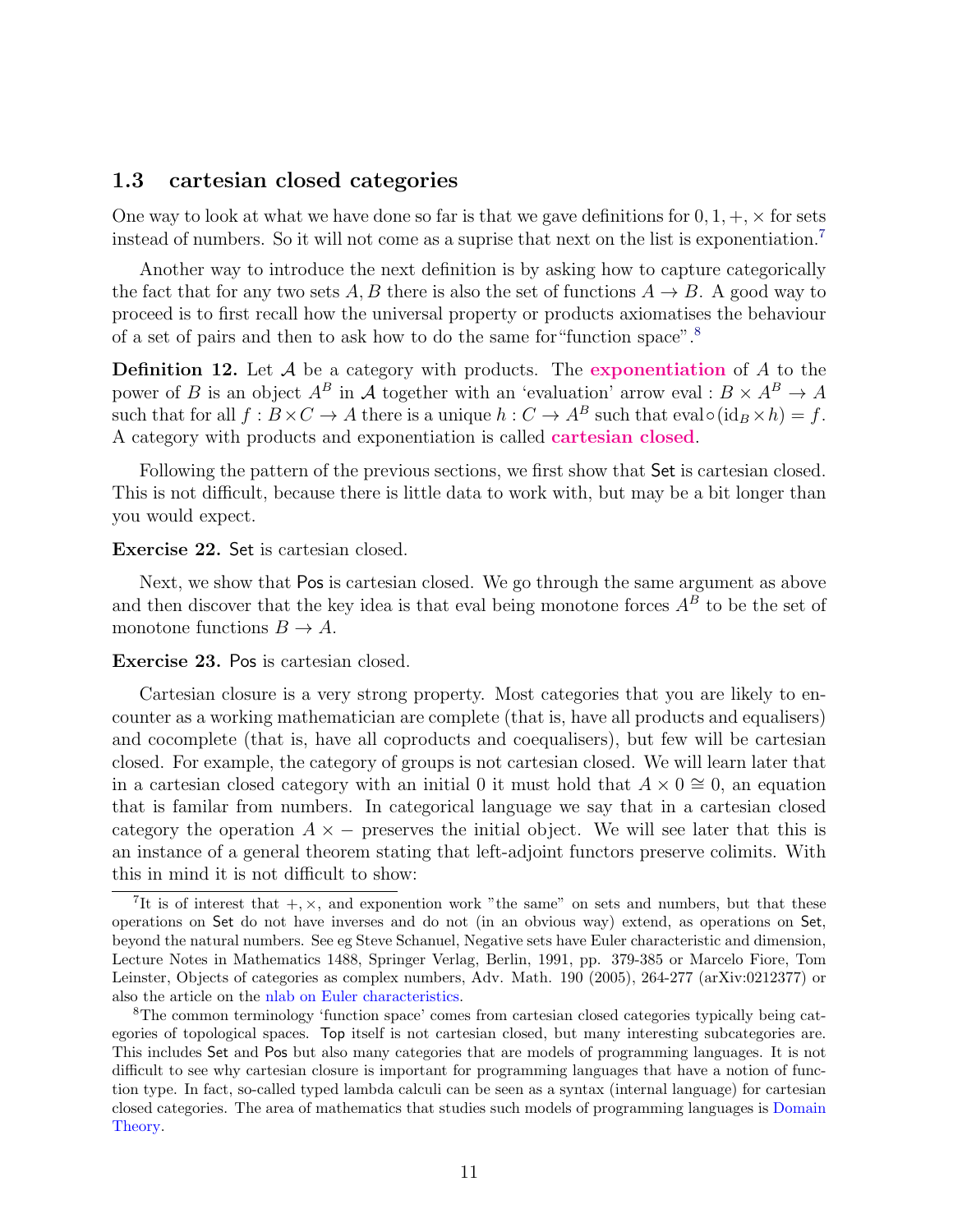Exercise 24. The category of groups is not cartesian closed.

This finishes the material that we were able to cover in the lecture on cartesian closed categories. I add a few more exercises that are interesting but they will be easier to solve once we learned more about the category theoretic techniques involving natural transformations and adjoint functors.

The following exercise will be the instance of a general theorem that we will learn about in the Chapter on adjunctions. If you prove it in the category of sets as a set-theoretic statement, the statement is almost obvious and you may wonder why it requires proof at all. But in the category Pos of posets it is not so obvious anymore: The set of monotone functions  $B \times C \to A$  is in bijection to the set of monotone functions from B to the set of monotone functions  $A \to B$ . So it makes sense to prove the exercise axiomatically as a theorem of category theory so that it holds for all cartesian closed categories.

**Exercise 25.** Show that exponentiation induces a bijection between arrows  $B \times C \rightarrow A$ and  $C \to A^B$ . This is also known as currying in functional programming.

We have used already above that  $A \times -$  preserves initial objects. In the next exercise it will play a role that  $A \times -$  also preserves coproducts.

**Exercise 26.**  $A^{B \times C} \cong (A^B)^C$ . What about other laws such as  $A^{B+C} \cong A^B \times A^{C}$ ? For more on this see eg Fiore, Cosmo, and Balat. Remarks on Isomorphisms in Typed Lambda Calculi with Empty and Sum Types http://www.dicosmo.org/Papers/lics02.pdf

#### <span id="page-11-0"></span>1.4 Stocktaking

We have built quite an arsenal of universal constructions: initial, terminal, coproduct, product, exponentiation. Moreover, all these universal constructions follow the same pattern: [...] such that for all arrows [...] there is a unique arrow [...] such that the equation [...] holds. Thus, even if this variety of constructions will seem puzzling at first, the pattern will become familiar after a while. Moreover, the the pattern is not just pleasing, it has some important consequences. We have seen in particular examples, but that is true for all of them, that

- Objects defined by universal constructions are unique up to canonical isomorphism.
- Universal constructions extend from objects to arrows.<sup>[9](#page-11-1)</sup>

Universal constructions are at the heart of axiomatic category theory. For example, instead of giving an explicit construction of the cartesian product as a set of pairs, we can now ask for any category whether it has products. The categorical product will often, but not always, be given by sets of pairs of elements. Therefore, as usual in mathematics, it is advantageous to follow the axiomatic method and to prove properties of eg products using only its universal property.

<span id="page-11-1"></span><sup>&</sup>lt;sup>9</sup>In the next section we will learn to say: Universal constructions are functorial.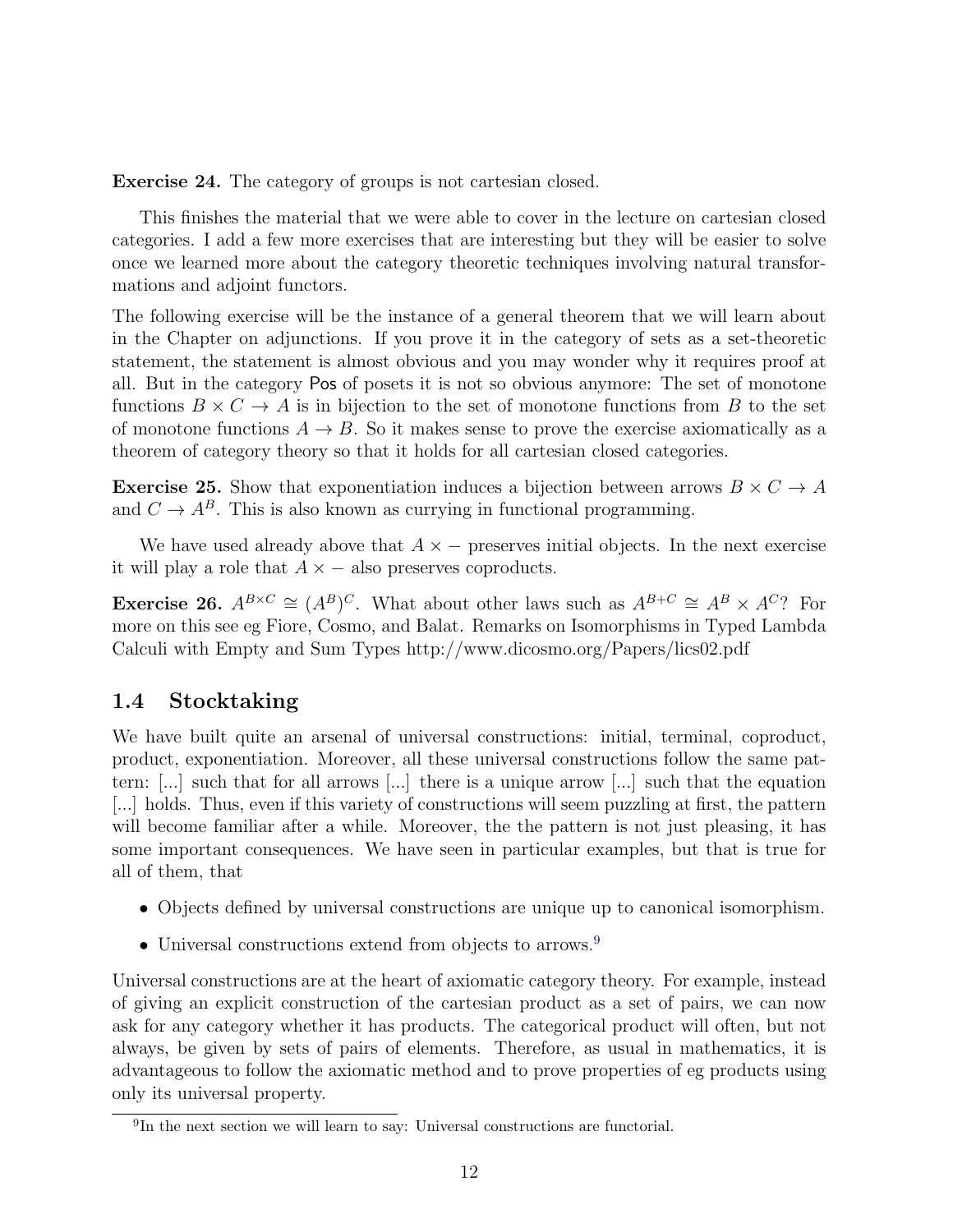It is possible to prove properties of the notions we learned in an "elementary" fashion using only the axioms of a category extended by first-order logic. This is analogous to doing set theory using only the axioms of set theory. But category theory becomes powerful only after we add functors, natural transformations, the Yoneda lemma and adjoints (or adjunctions). So bear with me, the really cool stuff is yet to come ... having said this, the subobject classifer and the natural numbers object are pretty cool as well ...

#### <span id="page-12-0"></span>1.5 pullbacks and subobject classifiers

We made some progress towards a categorical axiomatisation of set theory, but we need two more constructions, namely powersets as well as a way to obtain infinite sets. Infinite sets are axiomatised in the next section under the name of natural number object. Powersets are axiomatised in this section with the help of the subobject classifier. But first we need to talk about pullbacks, which play an essential role in category theory in general and in the definition of subobject classifiers in particular.

Like terminal objects, products and equalisers, pullbacks are another important class of limits. For a formal definition of limits we have to wait until later. For now we can think of limits as objects defined by universal properties that specify arrows into the limit, while colimits are objects defined by universal properties that specify arrows out of the limit.

**Definition 13.** The **pullback** of  $A \stackrel{f}{\rightarrow} C \stackrel{g}{\leftarrow} B$  consists of a pair of arrows  $A \stackrel{p}{\leftarrow} P \stackrel{q}{\rightarrow} B$ with  $f \circ p = g \circ q$  such that for all  $A \stackrel{p'}{\leftarrow} P' \stackrel{q'}{\rightarrow} B$  with  $f \circ p = g \circ q$  there is a unique arrow  $h: P' \to P$  such that  $p \circ h = p'$  and  $q \circ h = q'$ . If  $f = g$ , then  $(p, q)$  are called the **kernel pair** of  $f$ .

The definition can be summarised in the following commuting diagram



A cone over  $(f, g)$  is any pair  $(p', q')$  such that  $f \circ p' = g \circ q'$ . The pullback  $(p, q)$  is said to be the *universal* one among all cones over  $(f, g)$ .

The next exercise shows how pullbacks and the closely related notion of kernel pair work in Set.

<span id="page-12-1"></span>Exercise 27. In the category Set we have: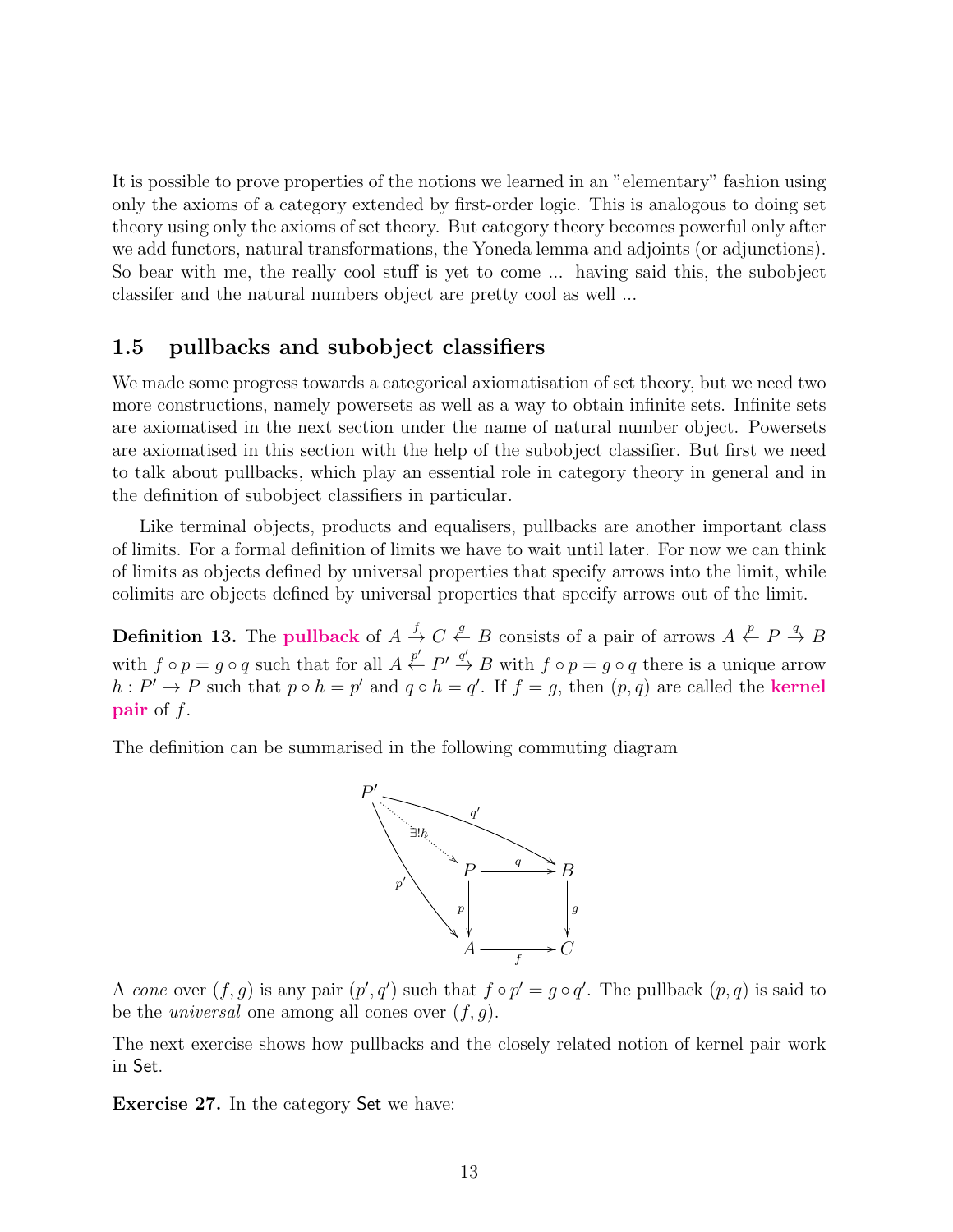- The pullback of  $(f, g)$  is given (up to isomorphism) by  $\{(a, b) | f(a) = g(b)\}\$ . In other words, the pullback (is isomorphic to) a subset of the product  $A \times B$  satsifying the additional property  $f(a) = g(b)$ .
- In particular, if  $f = g$  then the pullback  $(p, q)$  of  $(f, f)$  is the so-called kernel pair of f. In Set, the kernel pair of any arrow  $f : A \to B$  is an equivalence relation on A.
- For a relation  $R \subseteq A \times A$  on A with projections  $\pi_1$  and  $\pi_2$ , the kernel pair of the coequaliser of  $\pi_1$  and  $\pi_2$  is the smallest equivalence relation containing R.

We will need that pullbacks are unique up to iso, a property that we have seen already for other limits and colimits. And, indeed, the proof follows the same pattern.

Proposition 28. Pullbacks are unique up to isomorphism.

*Proof.* Let  $(p, q)$  and  $(p', q')$  be pullbacks of  $(f, g)$ . Then there are arrows h, h' such that  $p \circ h = p', q \circ h = q'$  and  $p' \circ h' = p, q' \circ h' = q$ . Moreover, since both the identity and  $h \circ h'$ are the unique arrow from the cone  $(p, q)$  to the pullback  $(p, q)$  we have  $h \circ h' = id$  and, similarly,  $h' \circ h = id$ .  $\Box$ 

In the diagram above instead of saying  $(p, q)$  is the pullback of  $(f, g)$ , we can also say that p is a pullback of g along f (and that q is the pullback of f along q). Pulling back determines an arrow up to isomorphism. To make this precise we can introduce a category in which arrows are objects:

**Definition 14.** Let  $\mathcal A$  be a category and  $\mathcal A$  an object in  $\mathcal A$ . Then the **slice category**  $\mathcal A/\mathcal A$ of  $A$  over A has arrows with codomain A as objects and commuting triangles



as arrows  $f : b \to c$ . Two arrows with codomain A are *isomorphic* if they are isomorphic as objects in  $A/A$ .

This definition makes now precise what we mean when we say that an arrow is determined up to isomorphism by pulling back. If the arrow in question is a mono in Set then its isomorphism class has a canonical representative given by the one and only one inclusion in the isomorphism class. This justifies the way of phrasing the following exercise.

<span id="page-13-0"></span>**Exercise 29.** In Set the pullback of  $g : B \to C$  along an inclusion  $A \hookrightarrow C$  is the inverse image  $g^{-1}(A)$  of A under g.

In the exercise above, we used that pulling back an inclusion gives again an inclusion. Up to isomorphism this is true in general: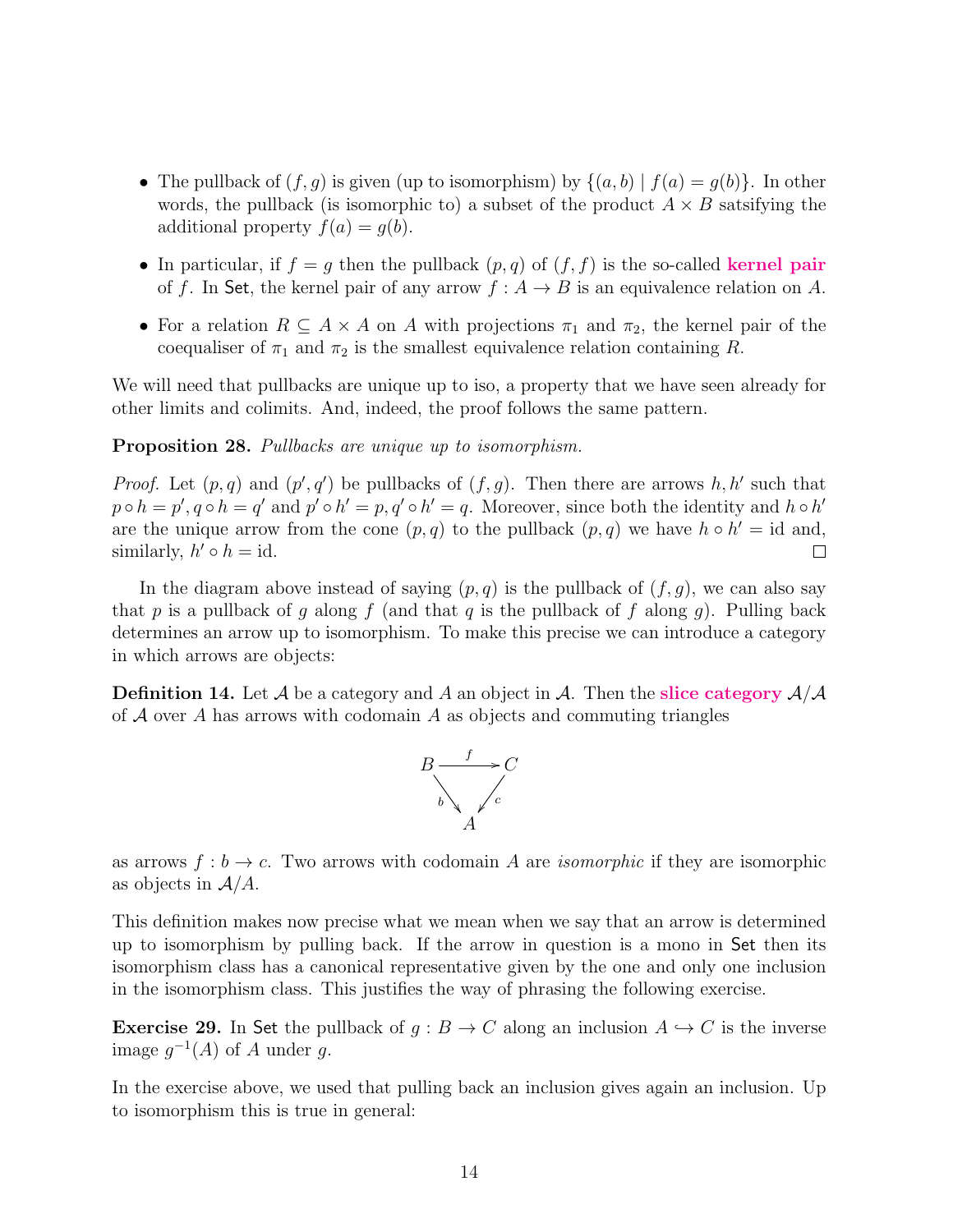Proposition 30. In any category, the pullback of a mono is a mono.

*Proof.* Using the diagram above, we assume that f is a mono and want to show that q is a mono. For this we assume that  $q \circ t = q \circ s$  and need to show that  $t = s$ . This follows from the uniqueness of arrows into the pullback once we shown that  $p \circ t = p \circ s$ . But this follows from  $g \circ q \circ t = g \circ q \circ s$ ,  $g \circ q = f \circ p$  and f mono.  $\Box$ 

The subobject classifier axiomatises categorically that there is a bijection between subsets and characteristic functions.

A good way to introduce it is to explain that a characteristic function  $\chi : X \to 2 =$  ${true, false}$  characterises the subset of X that is the inverse image of  ${true}$  under  $\chi$ . By the remark above on pullbacks and inverse images (Exercise [29\)](#page-13-0), one then obtains (for  $\Omega = 2$ ) the special case that the following definition is designed to generalise to other categories than Set. This definition assumes that we work in a category with finite limits, that is, a category that has a terminal object and pullbacks.

**Definition 15.** An arrow  $true: 1 \to \Omega$  from a terminal object to some object  $\Omega$  is called a subobject classifier in the category A, if for all objects A and all monos  $m : B \to A$ there is a unique  $\chi : A \to \Omega$  such that m is the pullback of true along  $\chi$ .



As usual, we should check what this definition means in Set.

- **Exercise 31.** 1. In Set, we can take  $true: 1 \rightarrow \Omega$  to be the inclusion  $\{1\} \rightarrow \{0, 1\}$ . The universal property of the subobject classifier then induces a bijection between subsets  $B \subseteq A$  and characteristic functions  $A \to \{0, 1\}.$ 
	- 2. In Set, we have that  $\Omega^A$  is the powerset of A for all sets A.

But what makes this definition really interesting is that it has a surprisingly rich and deep meaning in categories that can be quite different from Set. Here are two examples that we discussed in the lecture.<sup>[10](#page-14-0)</sup>

**Exercise 32.** Let  $\mathcal A$  be the caegory which as objects infinite chains

$$
X_0 \leftarrow X_1 \leftarrow \ldots \leftarrow X_n \leftarrow \ldots
$$

and as arrows infinite chains  $f = (f_0, f_1, \ldots, f_n, \ldots)$  of arrows in A that make the obvious squares commute.

<span id="page-14-0"></span><sup>&</sup>lt;sup>10</sup>In case you my account below not sufficiently precise, rest assured that we will fill this gap in the next chapter when we learn that they are examples of presheaf categories.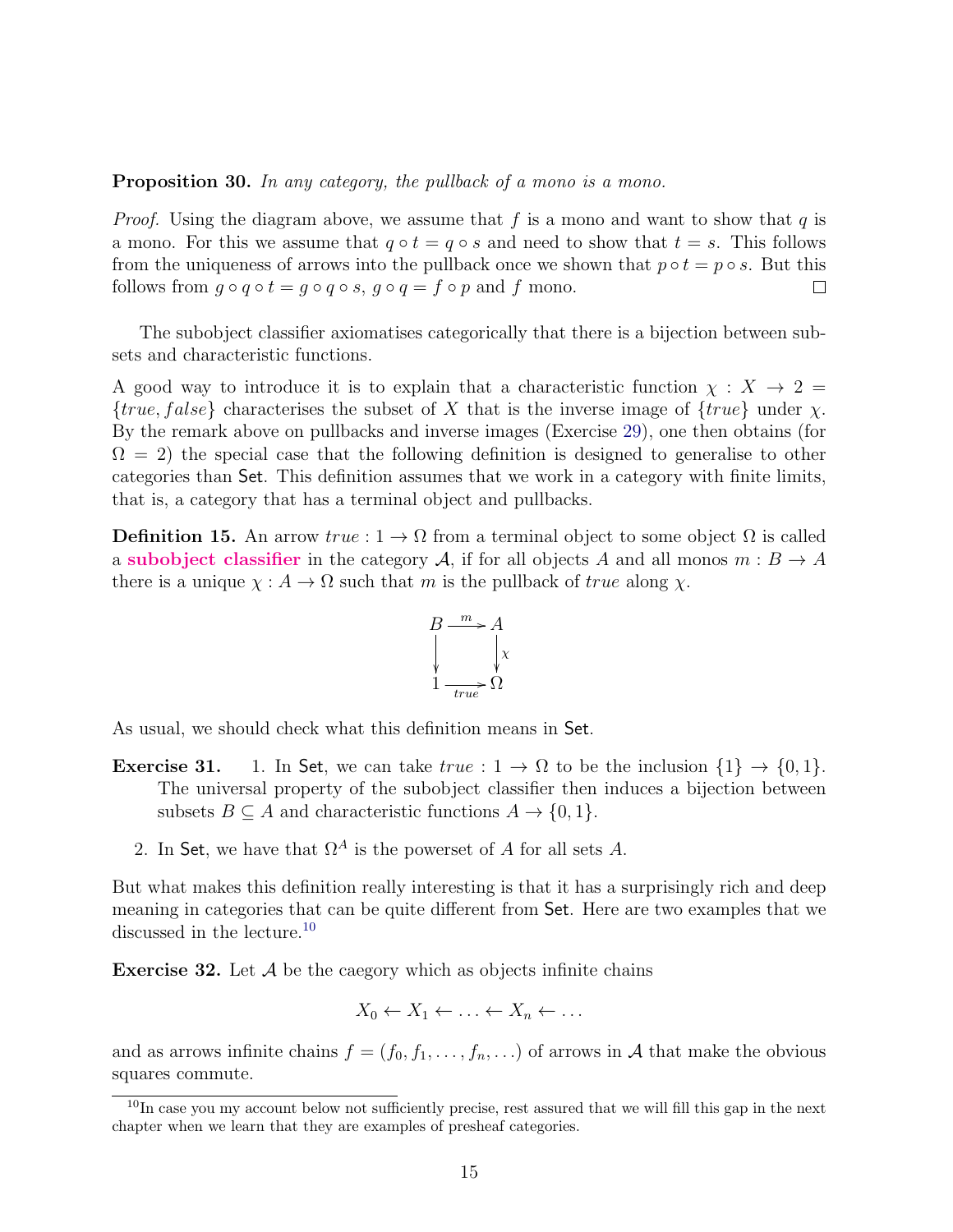- 1. Write down a diagram that shows the condition on f to be a morphism in  $\mathcal{A}$ .
- 2. Explain how a chain  $X$  in  $A$  can be seen as a set of trees.
- 3. Describe the subobject classifier in A.

Note that the subobject classifier in the category of trees has more than two truth values. In particular, the logic induced by this subobject classifier is not classical logic. Nevertheless one can define conjunction, disjunction, implication, negation and most all of the wellknwon laws of Boolean algebra. In fact, in every topos the subobject classifier carries the structure of an 'internal' Heyting algebra.

**Exercise 33.** Similarly to the previous exercises, a graph is a pair of sets  $(E, V)$ , whose elements are called edges and vertices, respectively, together with two arrows  $s, t : E \to V$ pronounced "source" and "target".

- 1. Explain in which sense a structure  $(E, V, s, t)$  is a graph.
- 2. Define the notion of morphism in the category graphs.
- 3. Describe the subobject classifier in the category of graphs.

**Remark 34.** If a category has a subobject classifier  $\Omega$  and is cartesian closed, then we can take  $\Omega^X$  as an internal generalisation of the powerset of X. It would be worthwhile to explore properties of  $\Omega^X$ , maybe in the next lecture ...

#### <span id="page-15-0"></span>1.6 toposes and natural number objects

Remark 35. A category with terminal object, products, equalisers, exponentiation and subobject classifier is knwon as an elementary topos. Elementary toposes can be seen as generalised universes of sets and as models for higher order intuitionistic logic. In particular, a two-element subobject classifier is rather the exception: the typical subobject classifier is not a Boolean algebra but a Heyting algebra.

Finally, as in Zermelo-Fraenkel set theory, we need one more construction, namely an infinite set.

**Definition 16.** An object N in a category A, together with arrows  $z : 1 \rightarrow N$  and  $s: N \to N$ , is a natural numbers object if for all  $N', z' : 1 \to N'$  and  $s' : N' \to N'$ there is a unique  $f: N \to N'$  such that  $fz = z'$  and  $fs = s'f$ .

It is instructive to compare this definition with the construction of the natural numbers in Zermelo-Fraenkel set theory.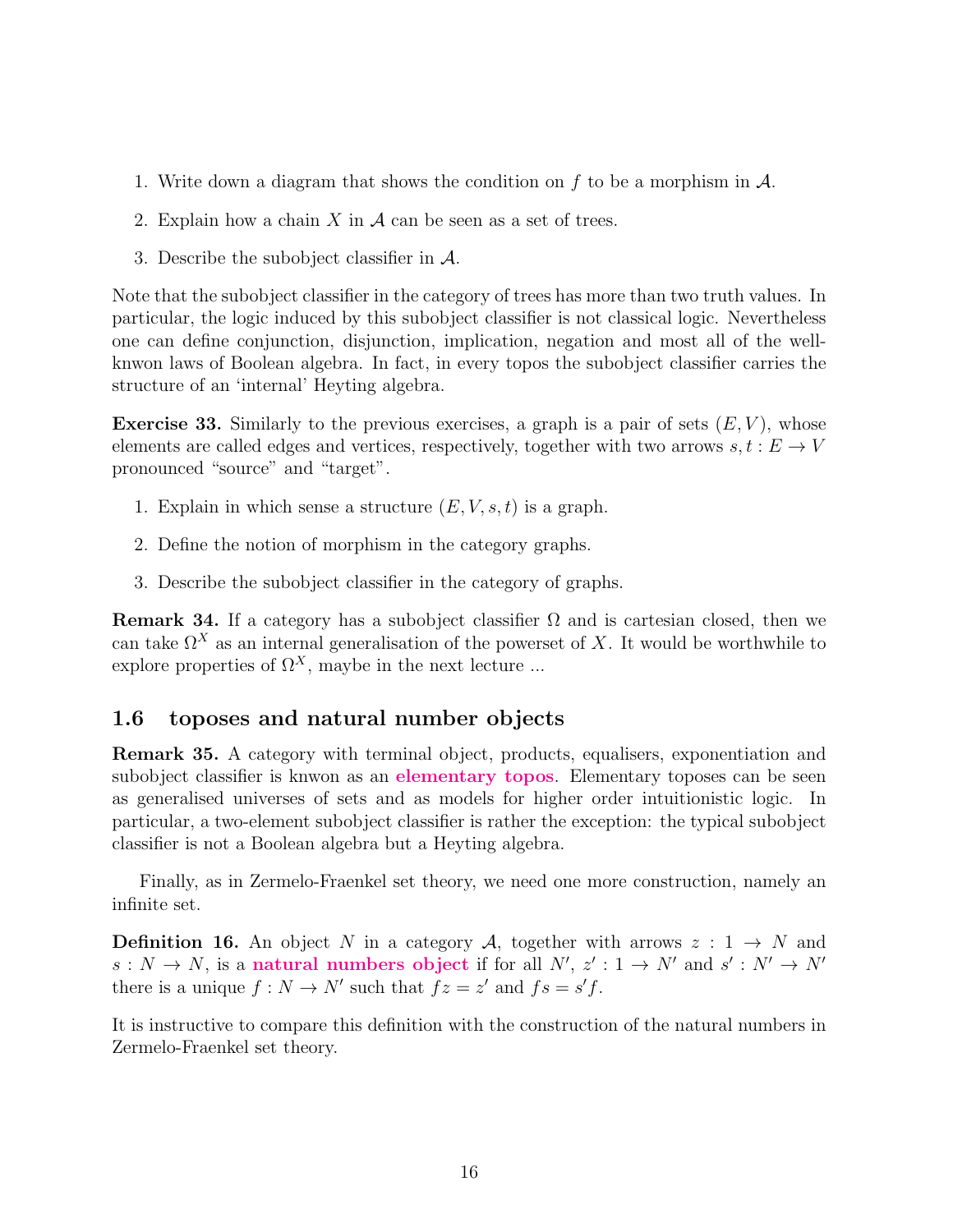#### <span id="page-16-0"></span>1.7 Exercises

Some of the exercises below already appeared in the previous sections. We repeat them here if they fit well into the structure of this section.

There are two kind of exercises. In both cases the question is formulated in the langage of categories, but only in the first case also the answer is.

- Questions that ask whether a category theoretic property holds in all categories satisfying certain axioms, the axioms also being formulated in the language of category theory.
- Questions about particular categories which are not themselves defined in the language of category theory. Typically, the techniques required for a solution then are also from outside of category theory.

We illustrate these different kind of questions by grouping them into separate exercises: The purely category theoretic ones, and the ones that require knowledge from set-theory, or group theory, or order theory, etc.

Exercise 36 (Easy exercises in category theory). Prove that the following are true in all categories. Also formulate the dual statements. We use 0 to denote an initial object and 1 to denote a final object.

- 1.  $0 \to A$  is mono and  $1 \to A$  is regular mono.
- 2. Split epi  $\Rightarrow$  regular epi  $\Rightarrow$  epi.
- 3. Split epi and mono implies iso.
- 4. Product and coproduct satisfy some of the familiar laws of addition and multiplication in any category:  $1 \times A \cong A \cong A \times 1$  and  $A \times B \cong B \times A$  and  $(A \times B) \times C \cong A \times (B \times C)$ and, by duality, the corresponding laws for  $0, +$ .
- 5. There is a canonical arrow  $A \times B + A \times C \rightarrow A \times (B + C)$ .
- 6. ...

We will see later the general notion of limits and the theorem that a category with all products<sup>[11](#page-16-1)</sup> and equalisers also has all limits. An important special case of this is the first item in the next exercise. To get an idea why this should be true see the first item of Exercise [27.](#page-12-1) The second item shows that to obtain all finite limits, pullbacks and a terminal object are enough. The third item is important because it relates monos to limits.[12](#page-16-2)

<span id="page-16-1"></span><sup>&</sup>lt;sup>11</sup>When we say "all products" here, we include the empty product (terminal object) and infinite products. But the definition in the text defined products as binary products only and that is the notion that should be used in the exercise.

<span id="page-16-2"></span> $12$ For example, it shows that a functor that preserves limits also preserves monos.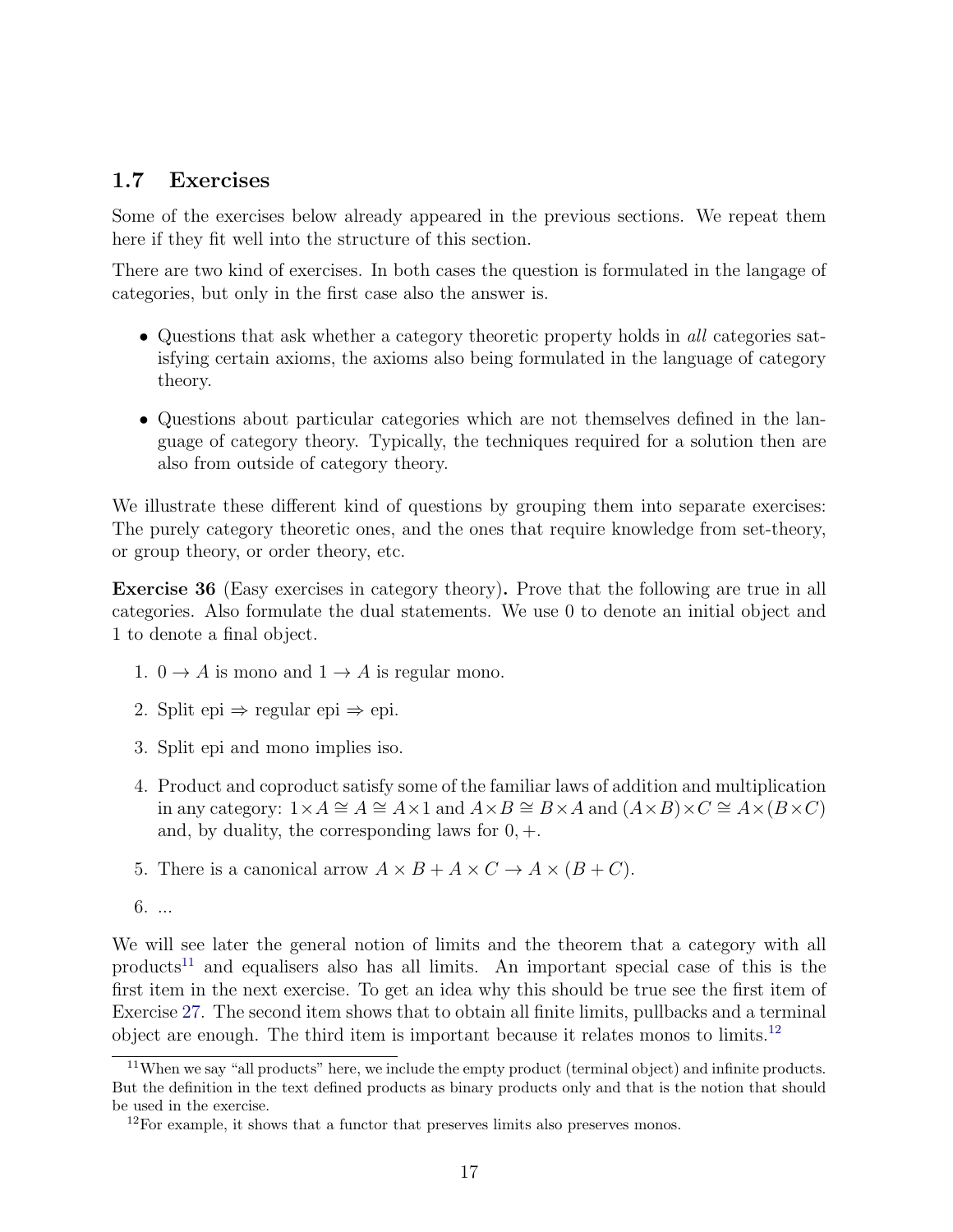Exercise 37 (Exercises in category theory: products, pullbacks, monos).

- 1. A category with products and equalisers also has pullbacks.
- 2. A category with a terminal object and pullbacks also has products and equalisers.
- 3. The pair (id, id) is a pullback of  $(m, m)$  if and only if m is mono.

We continue with properties that hold in Set (and some other categories that are sufficiently similar to Set such as toposes) but not in all categories.

<span id="page-17-1"></span>Exercise 38 (Exercise in set theory). In the category Set the following hold.

- 1. An arrow that is mono and epi is an isomorphism.
- 2. Every epi is regular, every mono is regular. [13](#page-17-0)
- 3. There is a canonical isomorphism  $A \times B + A \times C \cong A \times (B + C)$ .
- 4. The catgory of sets has coproducts and coequalisers as well as products and equalisers.
- 5. ...

Remark 39 (Exercise in category theory). The properties of Exercise [38](#page-17-1) do not only hold for sets but also in any topos. But at this stage we have not learned enough category theory yet, so this is only recommended as an exercise for the commited reader. To look ahead one can find the necessary techniques (and answers) in [Barr and Wells, Toposes,](http://www.tac.mta.ca/tac/reprints/articles/12/tr12.pdf) [Triples and Theories.](http://www.tac.mta.ca/tac/reprints/articles/12/tr12.pdf)

We continue with properties of Set, but this time these properties seem quite particular to Set and I would not expect to find them in many other categories.

<span id="page-17-2"></span>Exercise 40 (Exercise in set theory). Prove that the following properties hold in Set.

- 1. Every epi is a split epi (assuming the axiom of choice).
- 2. Every mono with non-empty domain is split.
- 3. There is one and only one initial object.
- 4. ...

Remark 41. Let us remark here already that the properties of Exercise [40](#page-17-2) do not hold for toposes in general. Again a commited reader may want to think about counter-examples. Maybe we will have time to come back to this later.

<span id="page-17-0"></span><sup>&</sup>lt;sup>13</sup>Warning: Since we are working here in the category of sets, which is not self-dual, the statement that every mono is regular does not follow by duality from the statement that every epi is regular epi.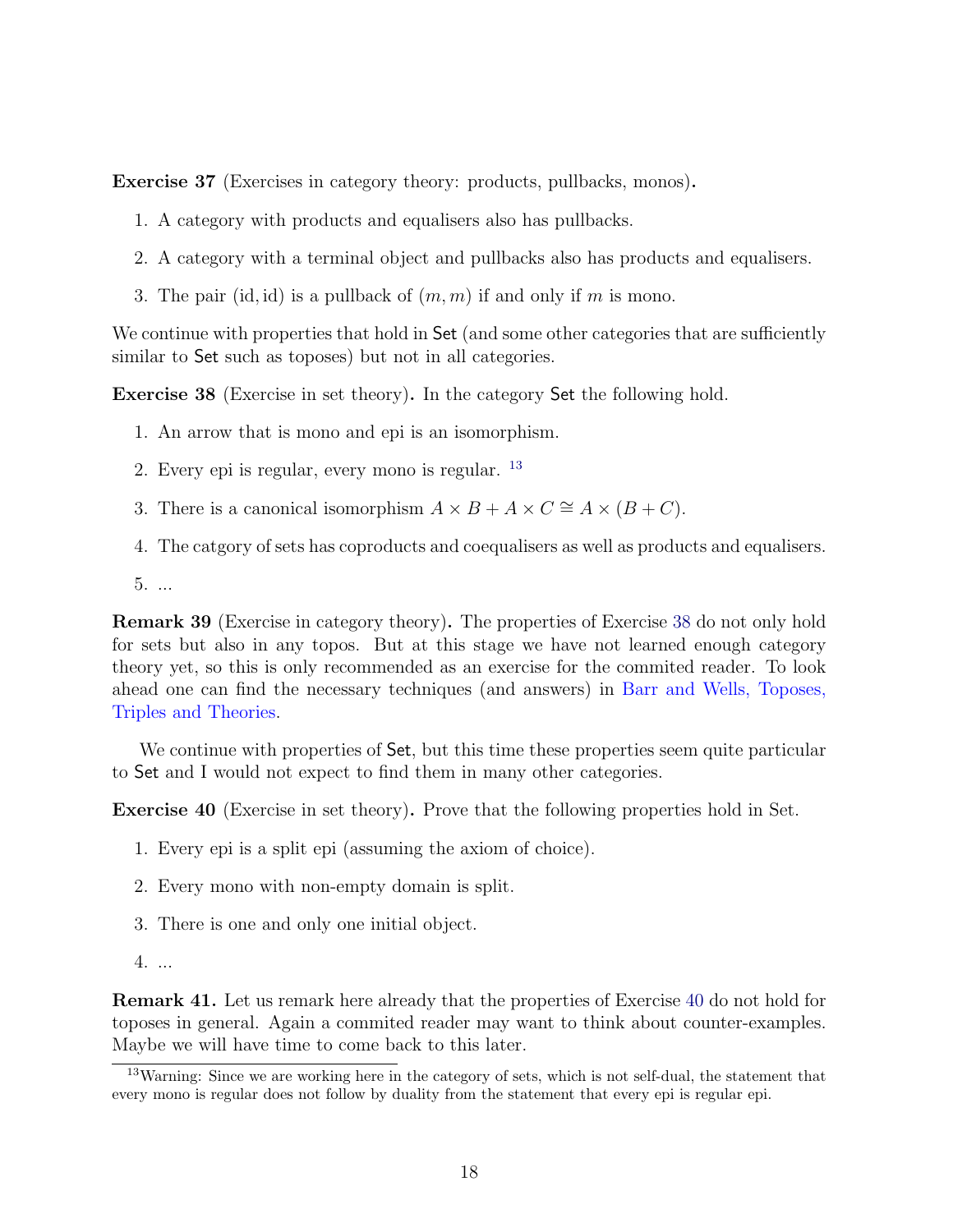Exercise 42 (Exercise in set theory). Prove that the category Rel of relations has (co)products. Show that Rel does not have equalisers. The first one is not too hard and instructive. The second one is more tricky, see [Example 8.16 in Milius, Relations in](https://www8.cs.fau.de/staff/milius/thesis/thesis_a4.pdf) [Categories,](https://www8.cs.fau.de/staff/milius/thesis/thesis_a4.pdf) for a solution.

Exercise 43 (Easy exercises in order theory). Recall that a poset is a set X with a relation ≤ that is [reflexive, transitive and antisymmetric.](https://en.wikipedia.org/wiki/Partially_ordered_set)

- 1. Characterise in the language of ordered sets what an initial object and what a final object is.
- 2. When does a poset have coproducts and/or products?
- 3. In a poset, all arrows are mono and epi and only identities are iso.

Exercise 44 (Exercise in group theory). Some of these can be more difficult.

- 1. In the category of (abelian) groups neither all monos nor all epis split.
- 2. In the category of groups all epis are surjective (MacLane, Exercise 5 in Section 5).
- 3. In the category of abelian groups finite products and coproducts coincide (but not infinite ones).

Exercise 45. (Varying difficulty.) Do the properties of Exercises [40](#page-17-2) and Exercises [38](#page-17-1) hold in the following categories? Posets, Rel, Monoids, Groups, AbelianGroups, Top, ...

The next exercise indicates that the notion of an elementary topos comes quite close to capturing the category of sets. At least, while we have seen that Set is a topos, none of the familiar categories of mathematical structures form a topos (here I think of structure as opposed to an unstructured set). We will have to do a bit more work in the next section to exhibit a rich source of interesting examples of toposes.

Exercise 46. Use the properties of Exercise [40](#page-17-2) to show that none of the following are toposes: Pos, Rel, Monoid, Group, AbelianGroups, Top, ...

On the other hand, the reader who is burning to see some toposes other than Set can contemplate

**Exercise 47.** The category  $\text{Set}^2$  of pairs of sets is a topos. The category of graphs (where a graph is a category without identities and composition) is a topos. The category of graphs with idenities (also known as reflexive graphs) is a topos. In all cases, the key step is to find the subobject classifier.

In particular, the subobject classifier of the category of graphs is instructive.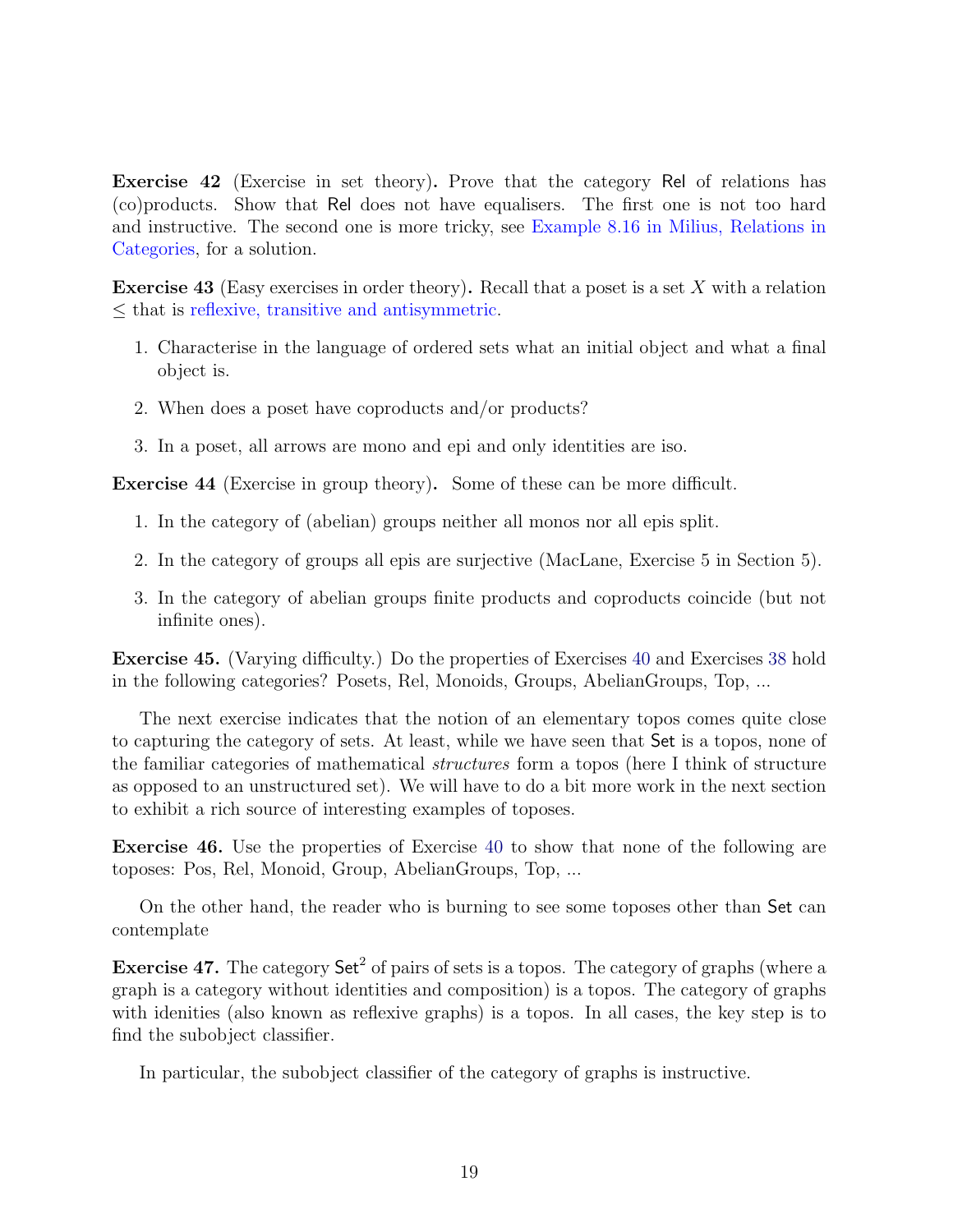### <span id="page-19-0"></span>1.8 Further Reading

The authorative introduction to category theory is still the one by MacLane. Excellent complements are the three volumes by Borceux and the monograph by Adamek, Herrlich, Strecker. For the modern point of view the nLab is indispensable and should always be checked for reference.

To see how the ideas presented in this section were used to give a foundation of settheory see Lawvere, An elementary theory of the category of sets, Reprints in Theory and Applications of Categories, No. 12, 2005, pp. 1–35. [http://www.tac.mta.ca/tac/](http://www.tac.mta.ca/tac/reprints/articles/11/tr11.pdf) [reprints/articles/11/tr11.pdf](http://www.tac.mta.ca/tac/reprints/articles/11/tr11.pdf)

Or, the same material developed into a beginner's level text book (and Lawvere is always worth reading): Sets for Mathematics by F. William Lawvere, Robert Rosebrugh.

For a general introduction to category theory as well as for details on how the ideas presented in this section lead to topos theory see Barr and Wells, Toposes, Triples and Theories, Reprints in Theory and Applications of Categories, No. 12 (2005) pp. 1-287. <http://www.tac.mta.ca/tac/reprints/articles/12/tr12.pdf>

A good introduction to topos theory is also MacLane, Moerdijk, Sheaves in Geometry and Logic: A First Introduction to Topos Theory. The comprehensive (and surprisingly readable) standard reference to the subject is Johnstone's Sketches of an Elephant: A Topos Theory Compendium.

## <span id="page-19-1"></span>2 Functors, Natural Transformations, Yoneda Lemma

Topology is the study of continuous maps and category theory is the theory of functors.

Peter Freyd, [Abeliean Categories,](http://www.tac.mta.ca/tac/reprints/articles/3/tr3abs.html) 1964, page 1.

#### Synopsis.

Definitions: Functor, natural transformations, functor categories, presheaves, representable functors.

Concepts: Objects as types, functors as type constructors or parametric types, natural transformations as parametric functions; Yoneda lemma to characterise natural transformations; internal vs external category theory;

Theorems: The category of categories is cartesian closed, Yoneda lemma.

Introduction. In the previous section, we have seen how to use definitions by universal properties in order to build set theory based on the notion of function instead of elementship. <sup>[14](#page-19-2)</sup> In this section, we will enter territory that can only be treated with considerable notational difficulty in the traditional set theoretic way. This happens in situations

<span id="page-19-2"></span><sup>14</sup>Actually, nothing in the axioms of a category captures the idea of a function. Indeed, relations form a category as well. Nevertheless, the definitions in the last section were found by thinking of arrows as functions. So which of the axioms of the last section capture something specific about sets and functions?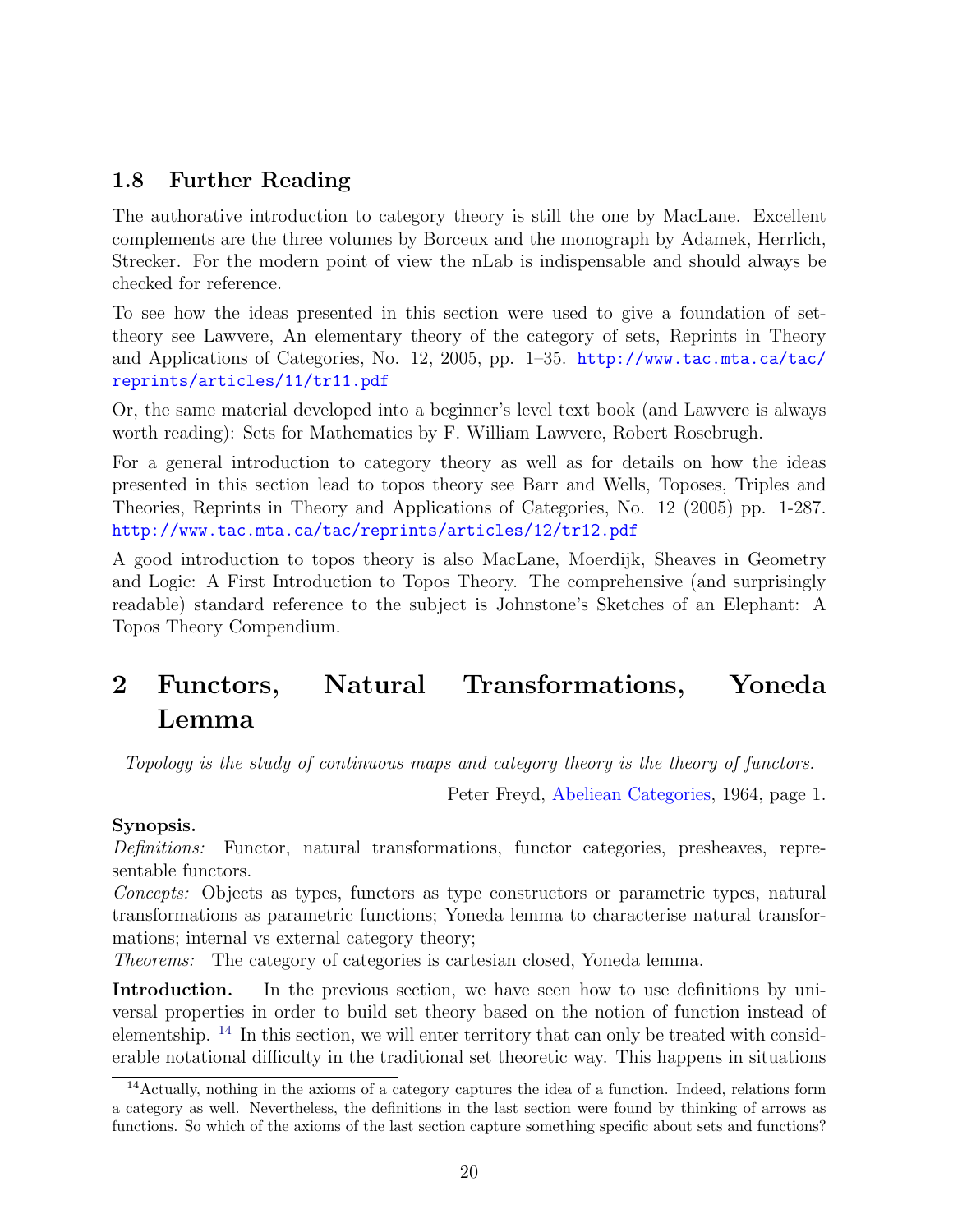where we need to go from a one-sorted setting to a many-sorted setting, or, in other words, to a situation where we need to index our structures and, simultaneously, have a structure on the indices. In particular, we encounter *natural transformations*, the notion for which category theory was invented.

Notice: From now on examples are exercises. I am aware that these notes are a bit rough, for the missing details consult the excellent [http://www.staff.science.uu.nl/](http://www.staff.science.uu.nl/~ooste110/syllabi/catsmoeder.pdf) [~ooste110/syllabi/catsmoeder.pdf](http://www.staff.science.uu.nl/~ooste110/syllabi/catsmoeder.pdf).

#### <span id="page-20-0"></span>2.1 Functors

One way to motivate the definition of a functor is to say that it is the first step of applying category theory to category theory: If categories are mathematical structures then what are the arrows between categories?

**Definition 17.** Let  $\mathcal{A}, \mathcal{B}$  be two categories. A functor  $F : \mathcal{A} \to \mathcal{B}$  is a function from the objects of A to the objects of B and, for each pair  $A, A'$  of objects of A a function  $F_{AA'} : \mathcal{A}(A, A') \to \mathcal{B}(FA, FA')$  that preserves identities and composition.

In the following we give examples that shed light on functors from different perspectives:

- functors as translations between mathematical structures
- functors defined by universal properties
- functors as data type constructors
- mathematical objects that are functors:
	- diagrams
	- presheaves
	- algebras

But before going there it is worth pointing out that the notion of functor as defined above also includes contravariant functors and functors with multiple arguments.

Example 48. • There is a category Cat of categories and functors.

- There is a functor  $(-)^\text{op}$ : Cat  $\rightarrow$  Cat that maps a category to its dual category.
- A contravariant functor  $A \to B$  is a functor  $A^{op} \to B$ . Sometimes, for emphasis, functors are called covariant functors.
- For any two categories  $A, B$  there is a product category  $A \times B$  which has pairs  $(A, B)$  as objects and pairs  $(f, g)$  as morphisms. Identity and composition are defined componentwise and satisfy, in particular,  $(f, id_B) \circ (id_A, g) = (f, g)$ . If we think of arrows as programs, then this law means intuitively that the programs  $f, g$  do not have side effects.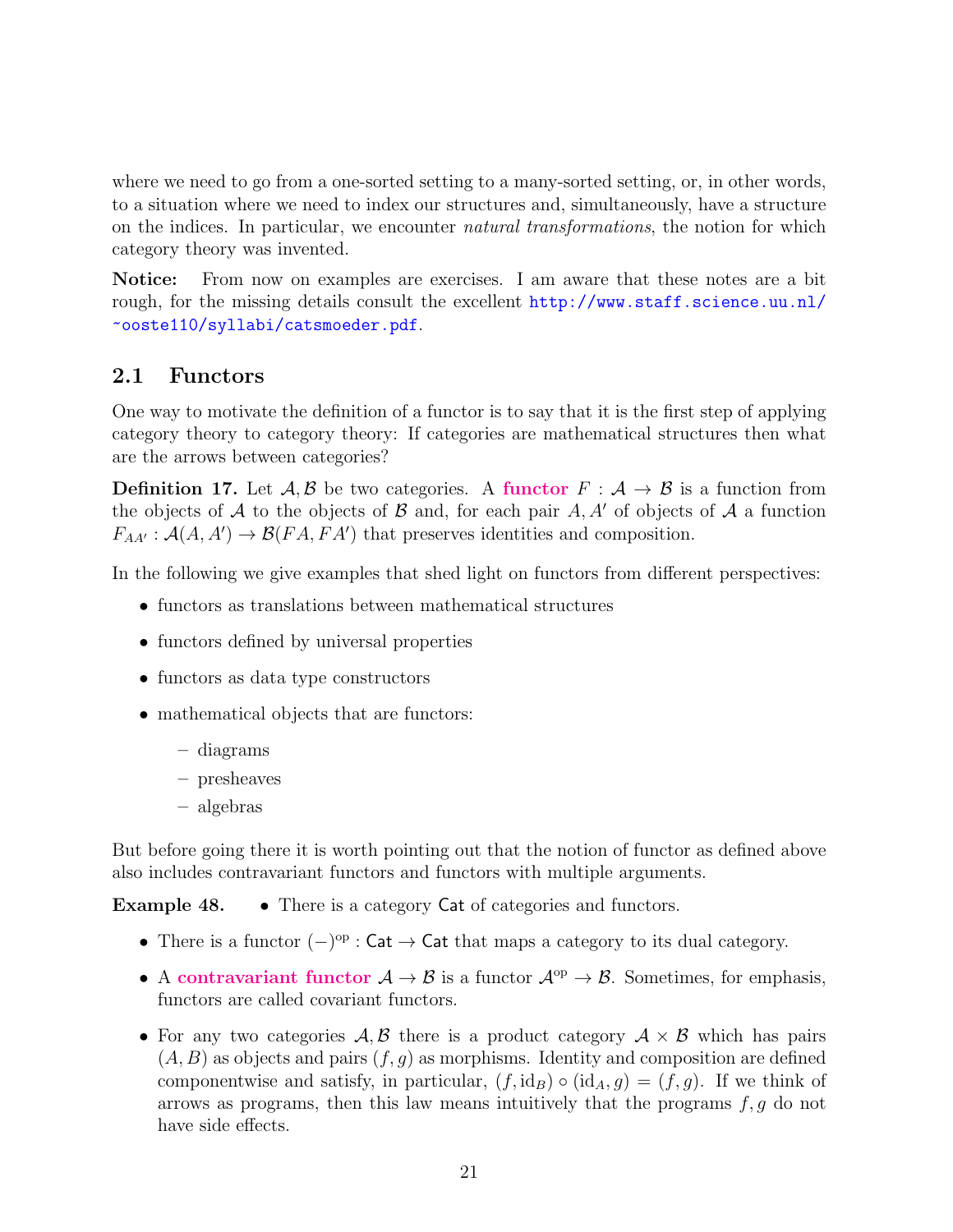- The product of categories is functorial, that is, it gives rise to a functor  $\text{Cat} \times \text{Cat} \rightarrow$ Cat, mapping  $(\mathcal{A}, \mathcal{B})$  to  $\mathcal{A} \times \mathcal{B}$ .
- We can eliminate the apparent circularity (using the  $\times$  on Cat to define  $\times$  in Cat) by making a distinction between small and large categories and agree that  $A \times B$  is a product of small categories whereas  $\textsf{Cat} \times \textsf{Cat}$  is a product of large categories. On occassion, one may even need an infinite hierarchy of such "universes".

A category C consists of hom-sets  $\mathcal{C}(A, B)$ . The additional structure of identities and comosition can be captured by insisting that  $\mathcal{C}(A, B)$  is a functor depending on variables A and B. As the these so-called hom-functors capture exactly all the information in a category, it may not come as a surprise that they play a major role in category theory and we will see many instances of their use later on.

**Example 49** (Hom functors and Yoneda embeddings). For any category  $\mathcal C$  there is the so-called hom-functor

$$
\operatorname{Hom}_{\mathcal C}: \mathcal C^{\operatorname{op}} \times \mathcal C \to \mathsf{Set}.
$$

We often write  $\mathcal{C}(-, -)$  instead of Hom<sub>c</sub> and also drop the subscript if convenient. On arrows, this functor is defined, for  $f : A \to B$ ,  $g : C \to D$  as

$$
\mathcal{C}(f,g) : \mathcal{C}(B,C) \to \mathcal{C}(A,D)
$$
  

$$
h \mapsto g \circ h \circ f
$$

as in the diagram

$$
B \xrightarrow{h} C
$$
  

$$
f \downarrow \qquad \qquad \downarrow g
$$
  

$$
A \xrightarrow{c(f,g)(h)} D
$$

which also shows why the hom-functor is contravariant at  $f$  and covariant at  $g$ . Important special cases arise when we keep one coordinate fixed:

$$
\mathcal{C}(B,-): \mathcal{C} \to \mathsf{Set}
$$

$$
\mathcal{C}(B,g) : \mathcal{C}(B,C) \to \mathcal{C}(B,D)
$$
  

$$
h \mapsto g \circ h
$$

and

$$
\mathcal{C}(-,C):\mathcal{C}^\mathrm{op}\to\mathsf{Set}
$$

$$
\mathcal{C}(f,C) : \mathcal{C}(B,C) \to \mathcal{C}(A,C)
$$
  

$$
h \mapsto h \circ f
$$

which we will study in more detail in the next sections under the name of Yoneda embeddings.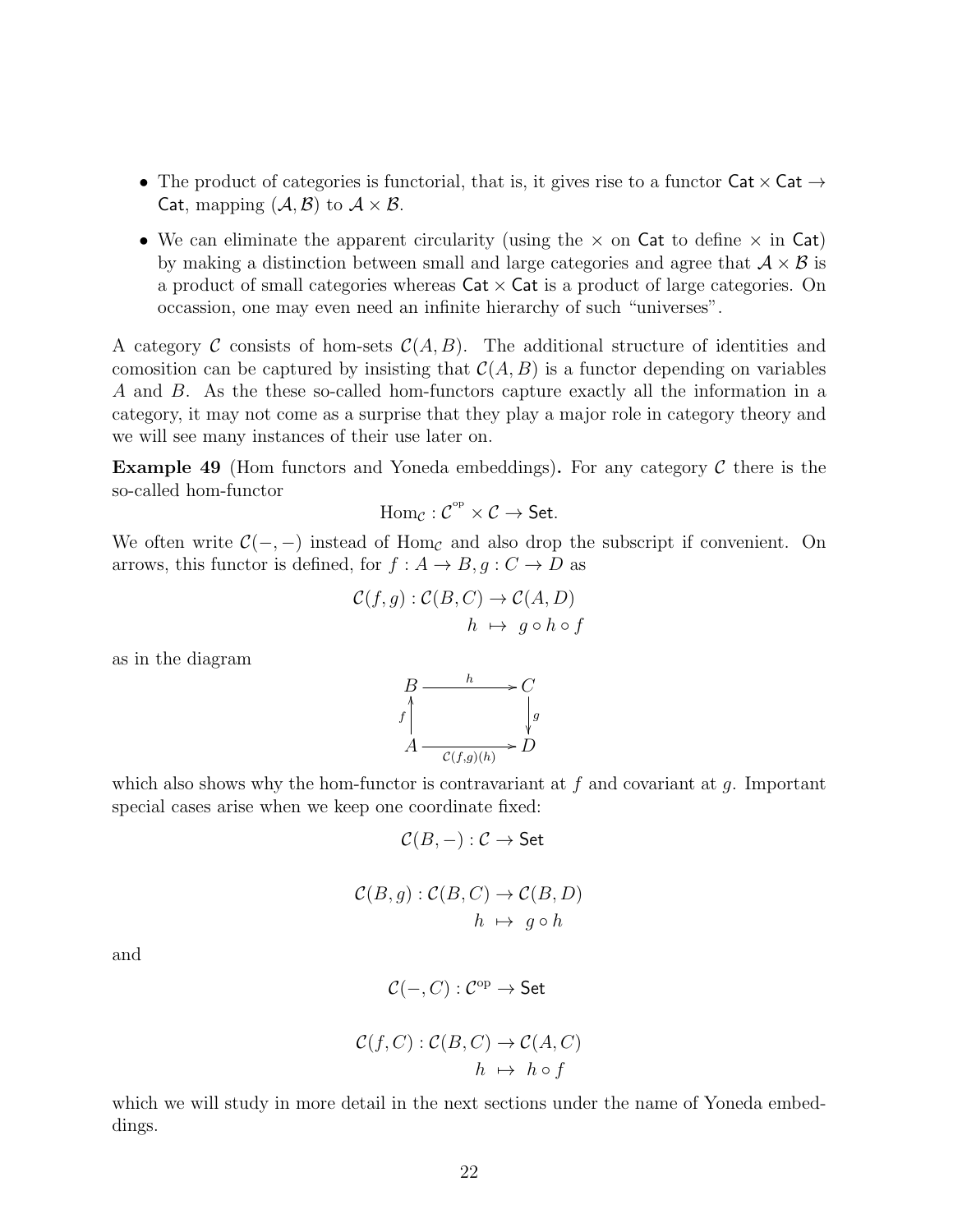Remark 50 (Bimodules). Mathematicians, upon seeing

$$
\mathcal{C}(f,g) : \mathcal{C}(B,C) \to \mathcal{C}(A,D)
$$
  

$$
h \mapsto g \circ h \circ f,
$$

may be reminded of a bimodule, where elements  $g, f$  of a ring are acting on the elements h of the bimodule. This is not a coincidence ...

Example 51. Functors are translations between mathematical structures, continues from Example [5.](#page-3-1)

- 1. If  $A$  is the category such as posets, monoids, groups, topological spaces, etc, then there is a so-called forgetful functor  $U : A \rightarrow$  Set.
- 2. The other way round, free construction are typically functors  $\mathsf{Set} \to \mathcal{A}$ . This typically happens if  $\mathcal A$  is some category of algebras such as monoids, groups, rings etc.

3. ...

It is possible to characterise mathematical structures by properties of their forgetful functors. For example, Lawvere characterised categories of (universal) algebras, also called varieties of algebras, as those categories  $A$  equipped with a functor ...

Whenever you have a mathematical construction that transforms objects of one kind into objects of another kind, it is worth asking whether this construction is functorial. For example, this is always the case if the construction is defined by a universal property.

**Example 52.** Universal properties give rise to functors. Fix an object  $A$  in the category A. Assume that  $A$  has products, exponents, etc as needed.

- 1. The identity  $\mathrm{Id}_{\mathcal{A}} : \mathcal{A} \to \mathcal{A}$  is a functor.
- 2.  $FX = A \times X$  defines a functor  $A \rightarrow A$ .
- 3.  $F(X, Y) = X \times Y$  defines a functor  $\mathcal{A} \times \mathcal{A} \to \mathcal{A}$ . (That requires the definition of  $A \times A$  first.)
- 4.  $FX = X^A$  defines a functor  $A \rightarrow A$ .
- 5.  $FX = A^X$  defines a functor  $\mathcal{A}^{op} \to \mathcal{A}$ .
- 6. ...
- 7. ... add your own ...

8. ...

**Remark 53.** 1. Above, it is enough to define functors on objects only.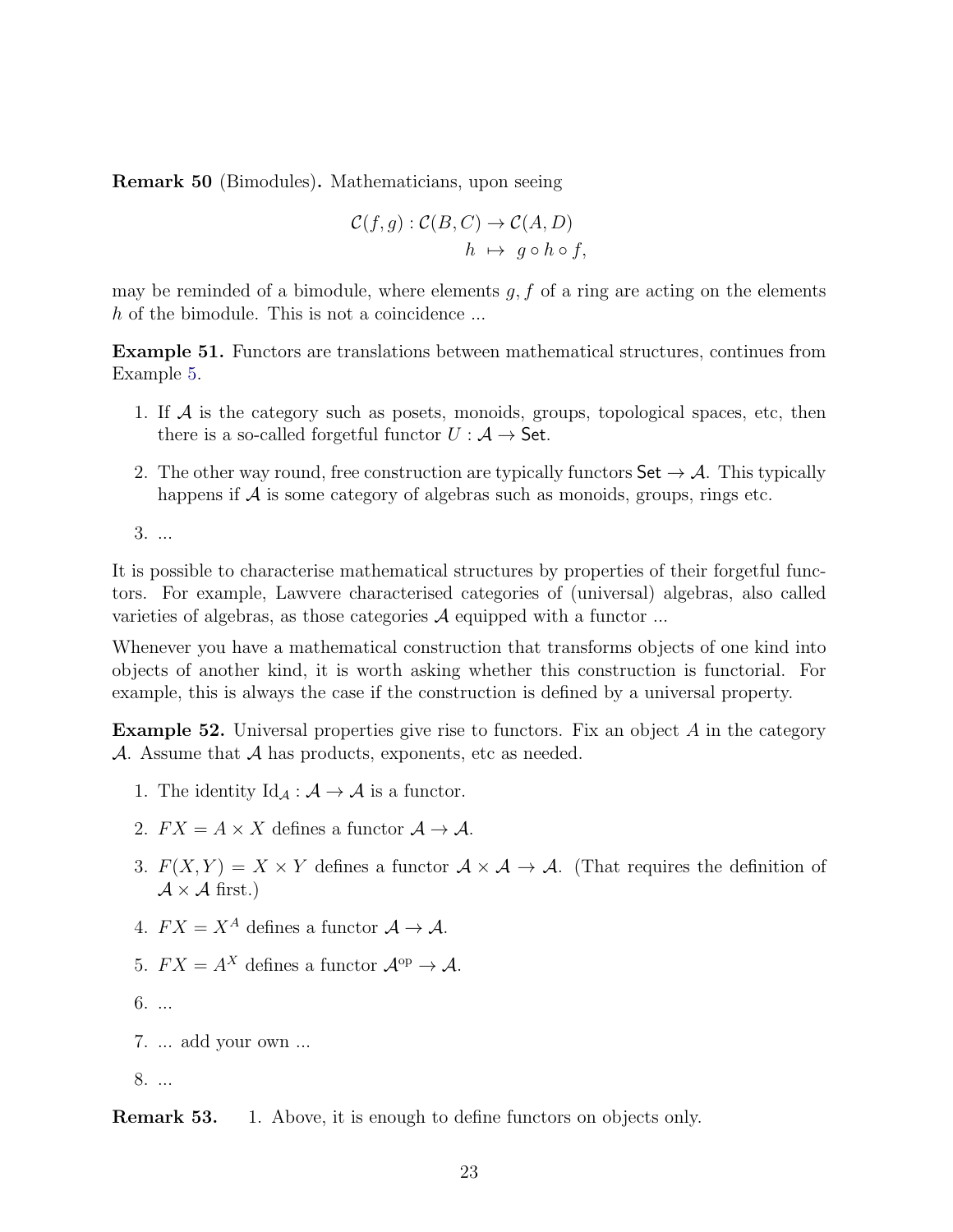#### 2.

An example where the definition of the action on maps does not follow (in an immediately obvious way) from a universal property:

Example 54 (The covariant powerset functor). Define  $P : Set \rightarrow Set$  as  $\mathcal{P}X$  the powerset of  $X$  and on maps as direct image.

Example 55 (The contravariant powerset functor). Define  $2^-$ : Set<sup>op</sup> → Set so that  $2^X$  is the powerset of  $X$  and inverse image on maps. Alternatively, and in accordance with the notation used for exponentiation, we can think of  $2^X$  as the set of functions  $X \to 2$  where 2 denotes any two element set (such as  $2 = \{0, 1\}$ ), that is,  $2^X = \mathsf{Set}(X, 2)$ , which also defined the functor on maps via  $2^f = \mathsf{Set}(f, 2)$ , see Example ??.

Another motivation for functors is the role they play as data type constructors: We have seen already products, coproducts, and powerset. Here is another important example.

**Example 56.** Define List : Set  $\rightarrow$  Set as List X the set of lists over X. On functions, List works 'pointwise'. Many programming languages have an operation that takes a function f to the function  $List(f)$ . For example, in [Haskell](https://hoogle.haskell.org/?hoogle=map) one writes map f instead of  $List(f)$ .

Another useful way to think about a functor  $F$  is as an object  $FX$  parameterised by  $X$ .

Example 57. Diagrams are functors: products, pullbacks, equalisers ...

Example 58. A functor  $\mathcal{C}^{op} \to$  Set is called a presheaf on C. Many mathematical structures are presheaves.

- 1. Graphs are presheaves. The category  $\mathcal C$  consists of two objects and two parallel arrows (plus identity arrows).
- 2. The topos of trees has objects  $\omega^{\rm op} \to$  Set where  $\omega$  is the poset consisting of the natural numbers with the  $\leq$  relation.
- 3. Simplicial sets are presheaves for  $\mathcal C$  the category of non-empty, finite ordinals with monotone (ie order-preserving) maps. Note how this categorical definition is much simpler than the one by generators and equations for [face and degeneracy maps.](https://en.wikipedia.org/wiki/Simplicial_set)
- 4. Let B be the category of finite sets with bijections. Presheaves on B are called [combinatorial species](https://en.wikipedia.org/wiki/Combinatorial_species) and have applications, as the name suggests, to enumerative combinatorics.
- 5. Let I be the category of finite sets with injections. Pullback preserving functors  $\mathbb{I} \to$  Set are known as the Schanuel topos and are equivalent to the category of nominal sets. These categories have many important application to the semantics of programming languages.

6. ...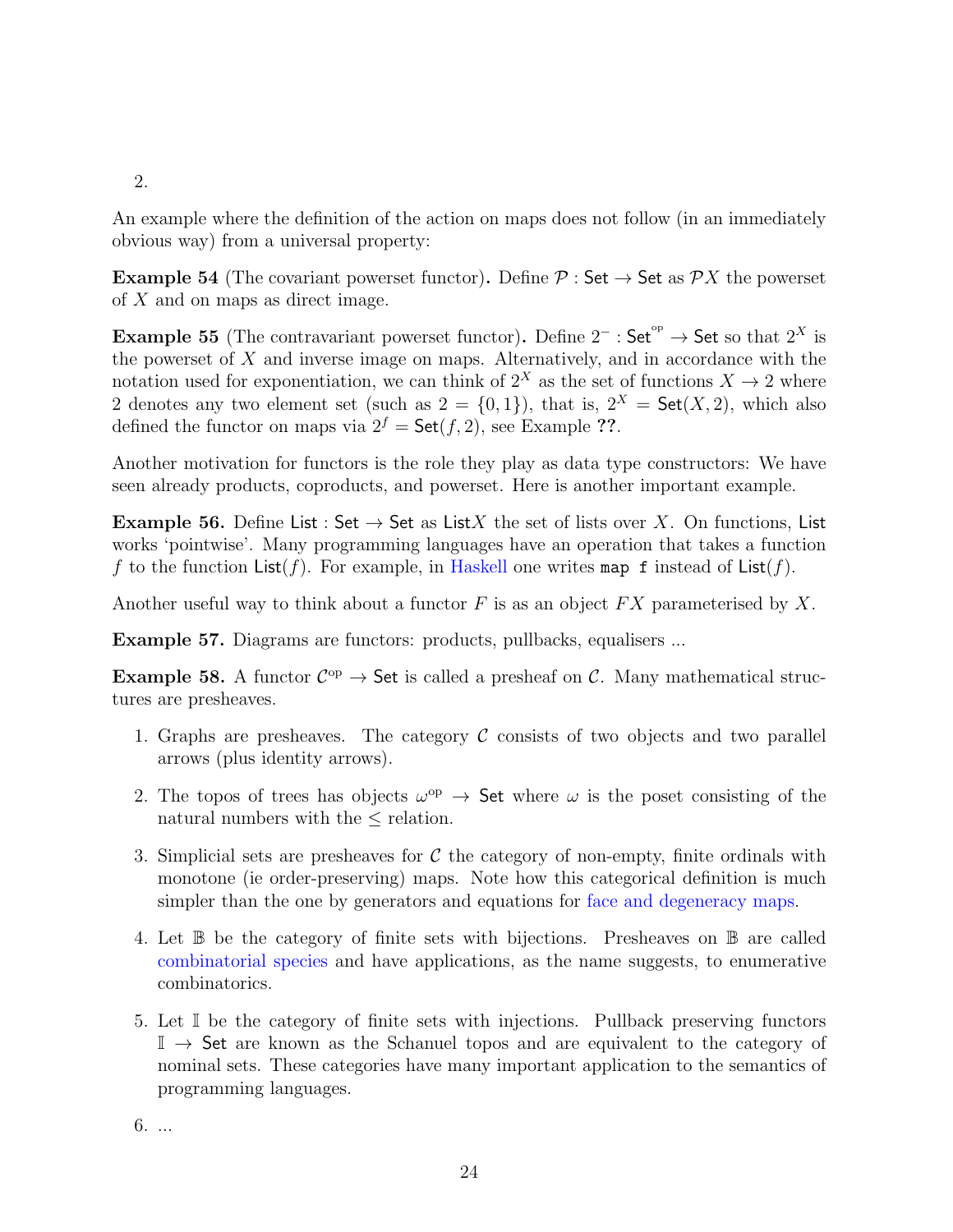Presheaves are many-sorted algebras with only unary operations. The generalisation to algebras of arbitrary (finitary) operations is known as Lawvere theories.

Example 59. Lawvere theory ...

#### <span id="page-24-0"></span>2.2 Natural transformations

Now that we have seen that functors are legitimate mathematical objects in their own right, we should ask what are the morphisms between functors? We will see later, that natural transformations are precisely the notion of morphism between functors that makes the category of categories cartesian closed.

Definition 18. Let  $F, G : \mathcal{A} \to \mathcal{B}$ . A natural transformation  $\tau : F \to G$  is a parameterised collection  $\tau_A : FA \to GA$  satisfying  $Gf \circ \tau_A = \tau_{A'} \circ Ff$  for all  $f : A \to A'$ .

How do we know that this definition is the 'right' definition? We will collect some evidence in the form of examples and theorems.

**Example 60.** 1. There is only one natural transformation  $Id_{Set} \rightarrow Id_{Set}$ .

- 2. Let  $F, G :$  Set  $\rightarrow$  Set be given by  $FX = A \times X$  and  $GX = B \times X$ . The natural transformations  $F \to G$  are in bijection with functions  $A \to B$ .
- 3. Abstracting from the order or multiplicity of the elements of a list gives a natural transformation List  $\rightarrow \mathcal{P}$ .

Taking these examples further, what are the natural transformations

List  $\rightarrow$  List

A precise answer involves some combinatorial details, but here is it familiar terms: The natural transformations List  $\rightarrow$  List are all functions List(A)  $\rightarrow$  List(A) that can be programmed parametrically in A.

**Proposition 61.** Let  $A, B$  be two categories. Then taking functors  $A \rightarrow B$  as objects and natural transformations as arrow, we obtain a category of functors  $[A, \mathcal{B}]$ .

Proof. It is easy to show that there is an identity natural transformation and that natural transformations are closed under composition.  $\Box$ 

Remark 62. In our definition of a category, the collection of objects formed a 'class', such as the universe of sets itself, and the homsets where sets. Then  $(A, \mathcal{B}]$  need not be a category, because "there are too many" both functors and natural transformations. There are two common solutions. One is to restrict  $A$  to a so-called small category, that is, a category with a set of objects, not a proper class of objects. The other is to stipulate that every collection of objects is a set in some 'universe', see the section on Foundations in MacLane, Categories for the working mathematician.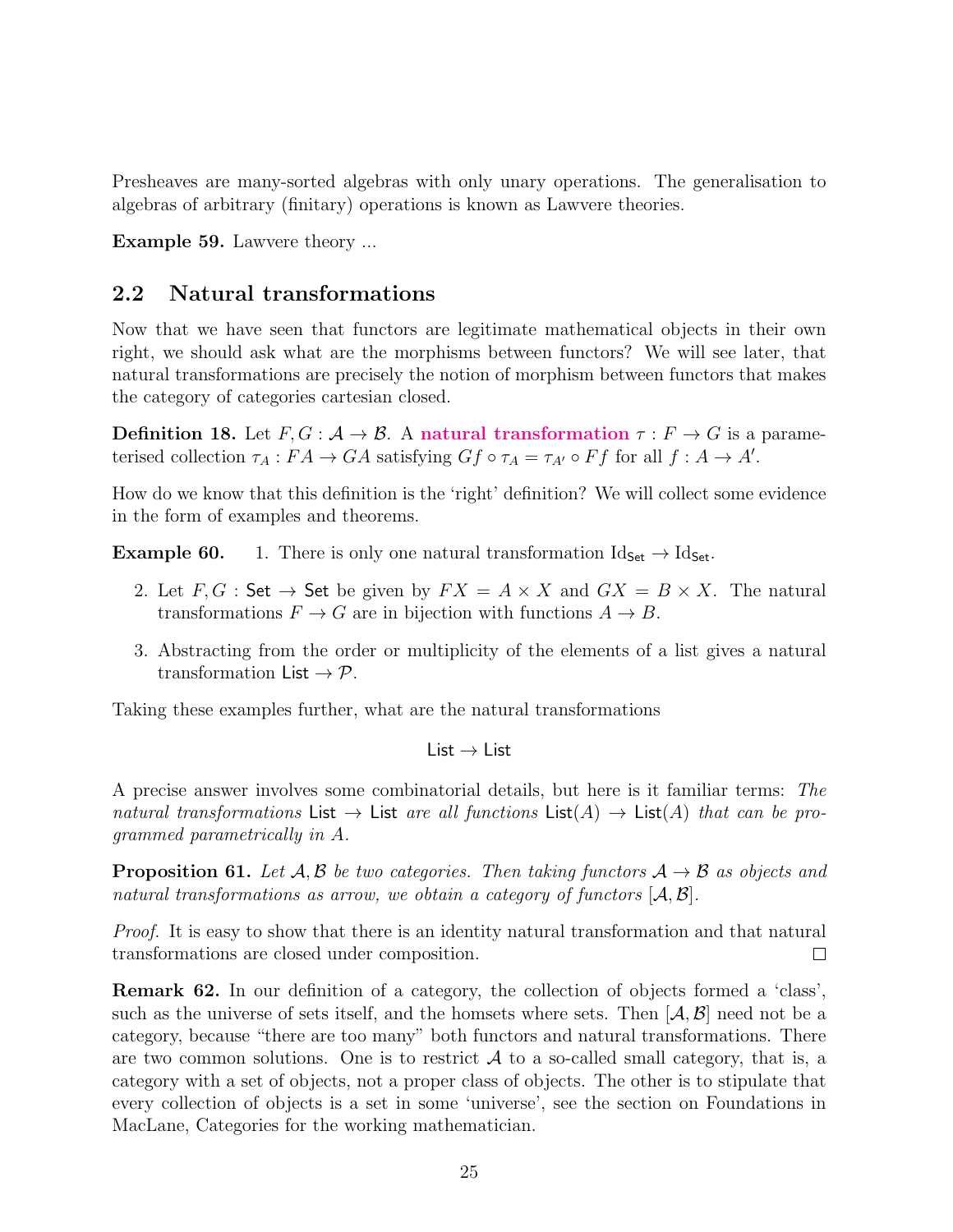The details can be safely ignored most of the time, but what is important is the size distinction we have in the definition of categories: Where as the collection of objects is allowed to be 'large', the homsets need to be 'small'. We will be able to explain this later ...

We say that a category is **small** if the collection of objects is a set. One can think of the definition of natural transformation as exactly what is needed to make the following work:

Theorem 63. The category of small categories is cartesian closed, that is, it has products and exponentiation.

Proof. The proof follows the same lines as the proof of Proposition ?? that the category Pos is cartesian closed. In fact, if the categories involved happen to be posets functors  $F, G$ are just monotone functions and a natural transformation  $F \to G$  is just the statement that  $FA \leq GA$  for all A. ... details to be filled in ...  $\Box$ 

Remark 64. In the last section section, we have seen that set theory can be developed in terms of category theory. But one can push this even further and the idea of the category of categories as a foundation of mathematics has been influential. Certainly, cartesian closure is sth one needs forn endeavour like this.

We started with the idea of sets and functions forming a category, with sets as objects and functions as arrows. Then we added the idea of functors as arrows between categories and saw that categories and functors form again a category. We also said that functors are parameterised objects. What then do we get in the special case where functors are parameterised sets?

These parameterised sets are known as presheaves and play a central role in all of category theory. They also have many applications in computer science.

**Definition 19.** Let  $C$  be a small category. The category  $[C^{op}, \text{Set}]$  is called the **category** of presheaves on  $\mathcal{C}$ .

**Example 65** (Presheaves as transition systems). Let  $\omega$  be the category of ordinals with an arrow  $n \to m$  iff  $n \leq m$ . The a presheaf  $P : \omega^{\rm op} \to \mathsf{Set}$  is the set of trees with  $P(n \to n+1)$ mapping nodes at depth  $n+1$  to their parent at depth n. How would you describe natural transformations?

Example 66 (Presheaves for variable binding). Let Inj be the category of finite sets with injective maps. Then the terms of the untyped lambda calculus can be seen as a presheaf  $\Lambda : \mathsf{Inj} \to \mathsf{Set}$  where  $\Lambda(X)$  is the set of lambda-terms with free variable in X. For a variable  $x \notin X$ , varibale binding  $\lambda x$ . – can be described as an operation

$$
\lambda x. - : \Lambda(X \cup \{x\}) \longrightarrow \Lambda(X)
$$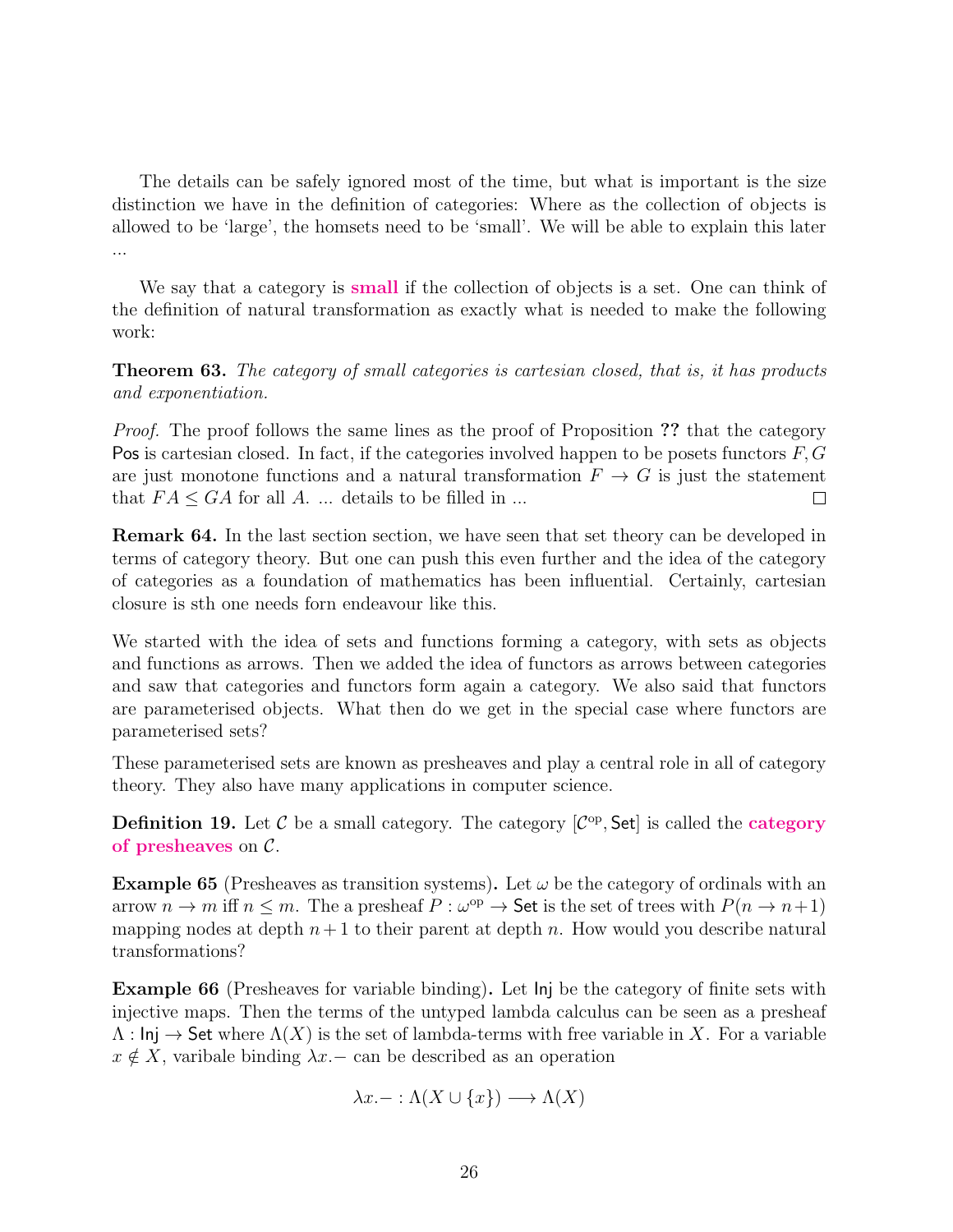#### <span id="page-26-0"></span>2.3 Yoneda Lemma

In the previous examples, we have seen that as soon as we work with paremeterised sets (ie presheaves) mundane arrows such as simulations or algebraic operations become natural transformations. So we need a tool to work with natural transformations.

**Theorem 67** (Yoneda Lemma). Let F be a presheaf on C. There is a bijection between natural transformations  $C(-, C) \rightarrow F$  and FC.

**Definition 20.** . A functor  $F : A \rightarrow B$  is

- full if  $F_{AA'} : \mathcal{A}(A, A') \to \mathcal{B}(FA, FA')$  is surjective
- faithful  $F_{AA'} : \mathcal{A}(A, A') \to \mathcal{B}(FA, FA')$  is injective
- fully faithful  $F_{AA'} : \mathcal{A}(A, A') \to \mathcal{B}(FA, FA')$  is an isomorphism

for all  $A, A' \in \mathcal{A}$ .

**Corollary 68.** The Yoneda embedding  $C \rightarrow [C^{\text{op}}, C]$  is fully faithful.

Exercise 69. Use the Yoneda lemma to characterise the natural transformations between Set-functors such as  $A \times X \to B \times X$  or  $X^A \to X^B$ , etc

<span id="page-26-1"></span>2.3.1 Categories of presheaves

...

<span id="page-26-2"></span>2.3.2 Completions of categories

...

<span id="page-26-3"></span>2.3.3 Categorical logic

...

## <span id="page-26-4"></span>3 Limits and Adjoints

Synopsis. Theme: From posets to categoris to 2-categories, or from 2 to Set to Cat. Definitions: Limits, colimits, adjoints. Concepts: Category theory is generalised lattice theory. Theorems: Limits in functor categories are computed pointwise; a category with large limits and colimits is a preorder; ...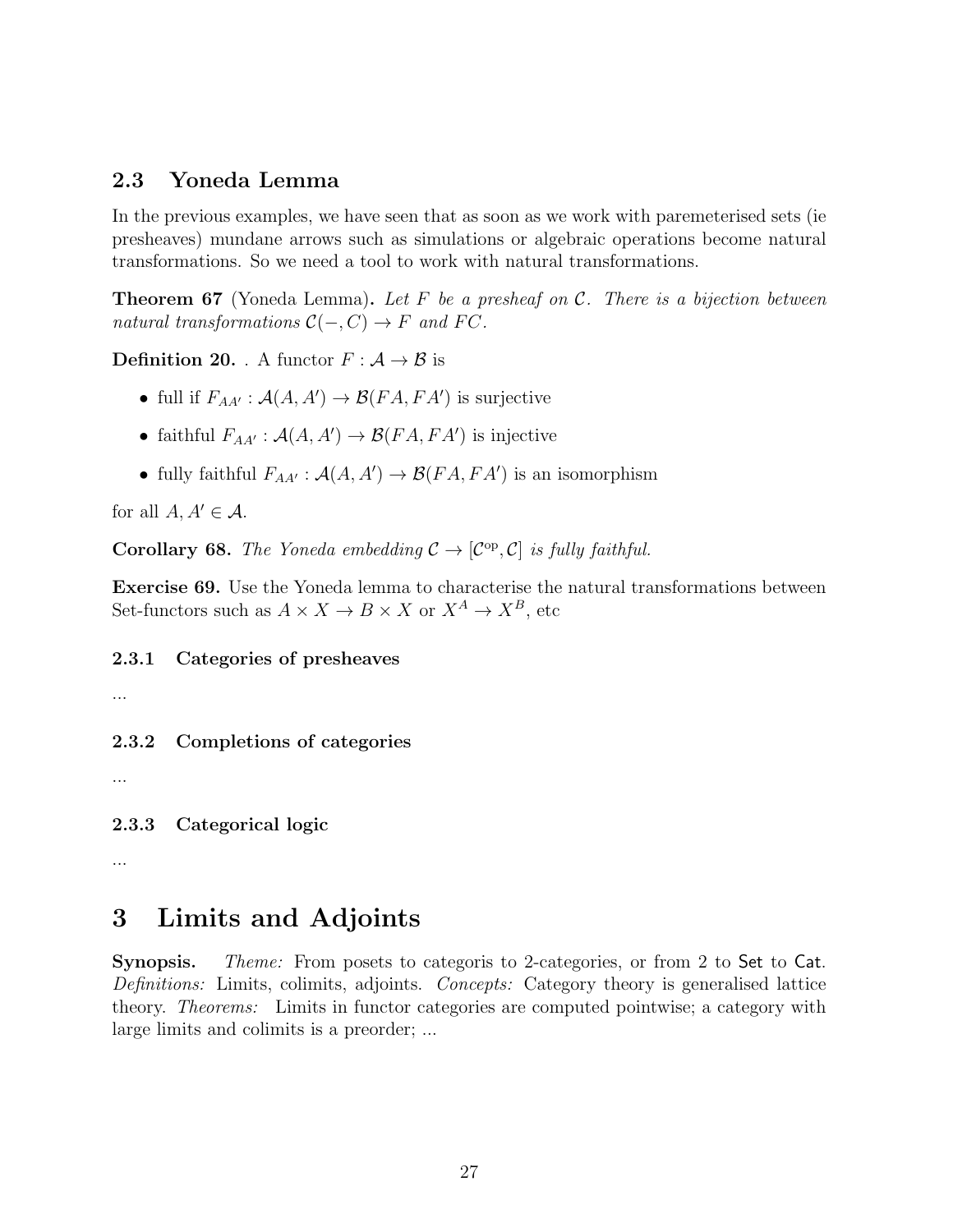#### <span id="page-27-0"></span>3.1 Limits and Colimits

**Definition 21.** Let C be a poset and  $A \subseteq C$ . Then  $\bigwedge A$ , the meet or greatest lower **bound** of A, is defined by the property that for all  $c \in \mathcal{C}$  such that  $c \leq \mathcal{A}$  we have  $c \leq \bigwedge \mathcal{A}$ .

To generalise this from posets to categories we need to make explicit the indexing of the elements of C, which will be done by a functor  $D : A \to C$  also called a **diagram**.

As for posets, we will require the indices to form a set, or, rather,  $A$  to be a small category, that is, a category that has a set of objects. A short and elegant way to say what a cone  $C \in \mathcal{C}$  over D is, is to consider both D and C as functors, and to say that a cone over a diagram D is an object  $C \in \mathcal{C}$  and a natural transformation  $\gamma : D \to C$ .

**Definition 22.** Let C be a category, let A be a small category and  $D : A \rightarrow C$ . Then  $\gamma: D \to \lim D$ , the limit of D, is defined by the universal property that for all  $C \in \mathcal{C}$ and all natural transformations  $\alpha : C \to D$  there is a unique  $h : C \to \lim D$  such that  $\gamma \circ h = \alpha$ .

**Definition 23.** Let C be a poset and  $A \subseteq \mathcal{C}$ . Then  $\bigvee \mathcal{A}$ , the join or least upper bound of A, is defined by the property that for all  $c \in \mathcal{C}$  such that  $\mathcal{A} \leq c$  we have  $\bigvee \mathcal{A} \leq c$ .

**Definition 24.** Let C be a category, and  $D : A \to C$  a diagram. Then  $\gamma : \text{colim} D \to D$ is the colimit of D if for all  $C \in \mathcal{C}$  and all natural transformations  $\alpha : D \to C$  there is a unique  $h : \text{colim} D \to C$  such that  $h \circ \gamma = \alpha$ .

If A, C are categories and  $D : A \to C$  is a functor, then the **dual functor**  $D^{\rm op}$ :  $\mathcal{A}^{\text{op}} \to \mathcal{C}^{\text{op}}$  acts the same as D on objects and arrows of A. If  $C, D : \mathcal{A} \to \mathcal{C}$  are functors and  $\tau : C \to D$  is a natural transformation, then the **dual natural transformation**  $\tau^{\text{op}}: D^{\text{op}} \to C^{\text{op}}$  is the natural transformation given by  $(\tau^{\text{op}})_A = (\tau_A)^{\text{op}}$ .

Note that arrows and natural transformation change direction under duality, but functors do not.

Important:  $\gamma: D \to C$  is a colimit in C iff  $\gamma^{\rm op}: C \to D^{\rm op}$  is a limit in  $C^{\rm op}$ .

Example 70. See Section 1: terminal, product, equaliser are limits, initial, coproduct, coequaliser are colimits.

Whereas the definition of coproduct is abstract, in concrete examples one can give explicit descriptions.

**Exercise 71.** Let  $D: \mathcal{I} \to \mathsf{Set}$  be a diagram. Show that colimps is the disjoint union of all  $Di, i \in \mathcal{I}$ , modulo the equivalence relation generated by  $(i, x) \equiv (j, Df(x))$  where  $i \in \mathcal{I}$ ,  $x \in Di$ ,  $f : i \rightarrow j$  is an arrow in  $\mathcal{I}$ .

A category is **discrete** if the only arrows it has are identities. A category has **products** if it has limits of all diagrams  $D : \mathcal{A} \to \mathcal{C}$  where  $\mathcal{A}$  is discrete. A category is called **complete** if it has limits (ie limits for all diagrams) and cocomplete if it has all colimits.

**Theorem 72.** A category is complete if it has products and equalisers.

Theorem 73. Limits and colimits in functor categories are computed pointwise.

**Theorem 74.** The Yoneda embedding  $C \rightarrow [C^{op}, \text{Set}]$  preserves limits.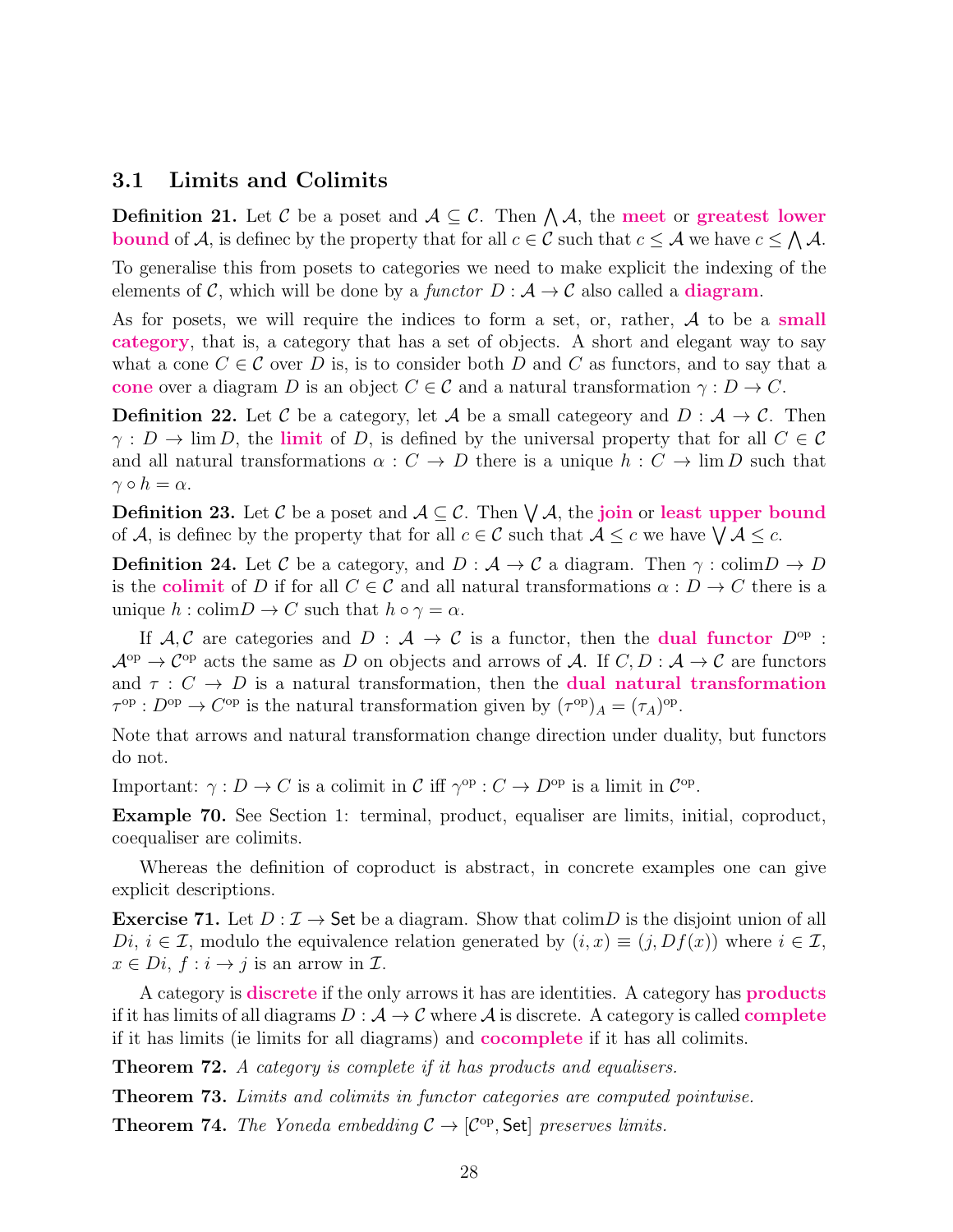#### <span id="page-28-0"></span>3.2 Colimits in Preasheaf Categories

#### <span id="page-28-1"></span>3.3 Adjunctions

**Definition 25.** Let A and B be two preorders and  $L : A \rightarrow B$  and  $R : B \rightarrow A$  be two monotone functions. Then we say that L is the **left-adjoint** of R and R is the **right**adjoint of L and write  $L \dashv R$  iff

$$
LA \leq B \iff A \leq RB
$$

for all  $A \in \mathcal{A}$  and all  $B \in \mathcal{B}$ .

**Example 75.** Let  $\models$  be a relation on *Models*  $\times$  *Formulas.* Define  $M : \mathcal{P}(Formulas) \rightarrow$  $\mathcal{P}(Models)$  as

$$
M(\mathcal{T}) = \{ m \in Models \mid m \models \varphi \,\,\forall \varphi \in \mathcal{T} \}
$$

and  $T: \mathcal{P}(Models) \rightarrow \mathcal{P}(Formulas)$ 

 $T(\mathcal{M}) = \{ \varphi \in Formulas \mid m \models \varphi \ \forall m \in \mathcal{M} \}$ 

Then  $MTM = M$  and  $TMT = T$ .

The importance of the next proposition is that it gives you different ways of showing adjointness.

**Proposition 76.**  $L : \mathcal{A} \to \mathcal{B}$  and  $R : \mathcal{B} \to \mathcal{A}$  be two monotone functions

- 1.  $L \dashv R$  iff  $A \leq RLA$  and  $(A \leq RB \Rightarrow LA \leq B)$  for all  $A \in \mathcal{A}, B \in \mathcal{B}$ .
- 2.  $L \dashv R$  iff  $LRB \leq B$  and  $(LA \leq B \Rightarrow A \leq RB)$  for all  $A \in \mathcal{A}, B \in \mathcal{B}$ .
- 3.  $L \dashv R$  iff  $A \leq RLA$  and  $LRB \leq B$  for all  $A \in \mathcal{A}, B \in \mathcal{B}$ .
- 4.  $L \dashv R$  iff  $LRL = L$  and  $RLR = R$ .
- 5.  $L \dashv R$  iff  $LA = \bigwedge \{B \mid A \leq RB\}$  for all  $A \in \mathcal{A}$ .
- 6.  $L \dashv R$  iff  $RB = \bigvee \{A \mid LA \leq B\}$  for all  $B \in \mathcal{B}$ .
- 7.  $L \dashv R$  only if L preserves all joins and R preserves all meets.
- 8. L has a right-adjoint iff A has and L preserves all joins of the form  $\forall \{A \mid LA \leq B\}$ .
- 9. R has a left-adjoint iff B has and R preserves all meets of the form  $\Lambda\{B \mid A \leq RB\}$ .

In particular, if  $\mathcal A$  and  $\mathcal B$  are complete, that is, have all joins and meets, then preserving all joins is equivalent to having a right adjoint and preserving all meets is equivalent to having a left-adjoint.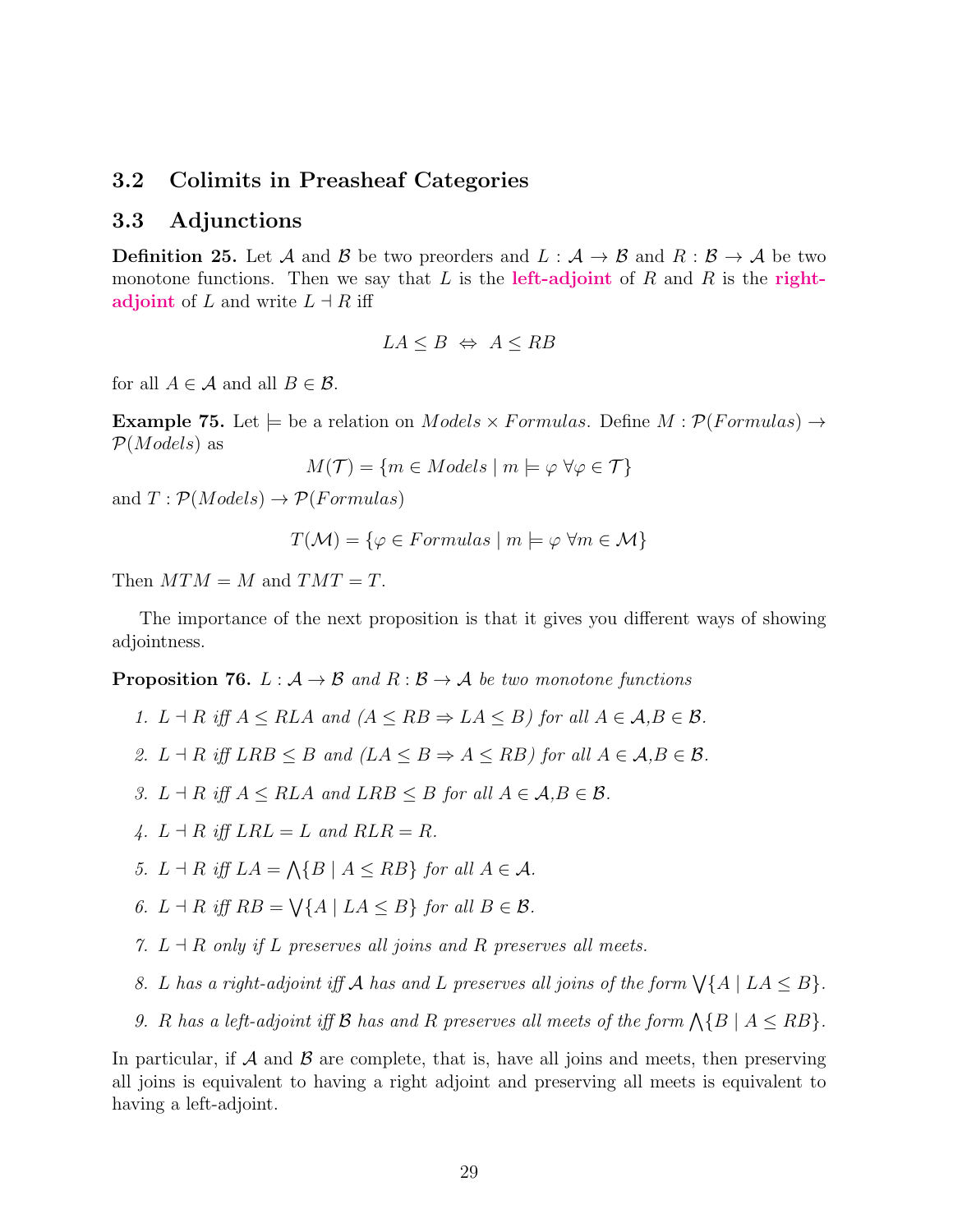**Corollary 77.** If L is a left-adjoint of  $R : \mathcal{B} \to \mathcal{A}$ , then L is uniquely determined up to iso. If  $\beta$  is a poset, then L is uniquely determined.

**Definition 26.** Let A and B be two categories and  $L : A \rightarrow B$  and  $R : B \rightarrow A$  be two functors. Then we say that L is the left-adjoint of R and R is the right-adjoint of L and write  $L \dashv R$  if there is an isomorphism

$$
\mathcal{B}(LA,B) \cong \mathcal{A}(A,RB)
$$

natural in  $A \in \mathcal{A}$  and all  $B \in \mathcal{B}$ .

Theorem 78. The data of an adjunction can be given equivalently in any of the following ways.

- 1. For all  $A \in \mathcal{A}$  an arrow  $\eta_A : A \to RLA$ , called the unit, such that for all  $f : A \to RB$ there is a unique  $f^{\sharp}: LA \to B$  such that  $Rf^{\sharp} \circ \eta = f$ .
- 2. For all  $B \in \mathcal{B}$  an arrow  $\epsilon_B : LRB \to B$ , called the counit, such that for all  $g : LA \to$ B there is a unique  $g^{\flat}: A \to RB$  such that  $\epsilon_B \circ Lg^{\flat} = g$ .
- 3. Two natural transformations  $\eta : \text{Id} \to RL$  (the unit) and  $\epsilon : LR \to \text{Id}$  such that  $\epsilon L \circ L\eta = \text{Id}$  and  $R\epsilon \circ \eta R = \text{Id}$ .

Theorem 79. Adjoints are determined up to unique isomorphism.

Theorem 80. Adjoints compose.

Theorem 81. Left adjoints preserve colimits (and, by duality, right adjoints preserve limits).

**Theorem 82.** A category that is both complete and cocomplete is a preorder.

**Theorem 83.** If R preserves limits and is determined by a small subcategory, then R is a right adjoint.

**Theorem 84.** Let  $A \rightarrow B$  be fully faithful and have a left-adjoint. Then A is complete/cocomplete if  $\mathcal{B}$  is.

**Example 85.** Let A be a category of algebras given by a signature  $\Sigma$  and equations E such as monoids, or lattices, or Boolean algebras, etc. For the purpose of this example, consider a signature  $\Sigma$  for which all operations have finite arity (that is, all operations take a finite number of arguments). One can formalise this by saying that  $\Sigma$  is a function  $\mathbb{N} \to$  Set giving for each arity  $n \in \mathbb{N}$  the set of opertion symbols of this arity.

Whatever the signature and equations, there always is a functor  $U : A \rightarrow$  Set mapping an algebra to its underlying set. And there always is a left-adjoint  $F : \mathsf{Set} \to \mathcal{A}$  mapping a set X to the free algebra  $FX$  over X. Explicitely,  $FX$  is constructed by taking the set of all terms with variables from X and operation symbols from  $\Sigma$  and quotienting by the equations E.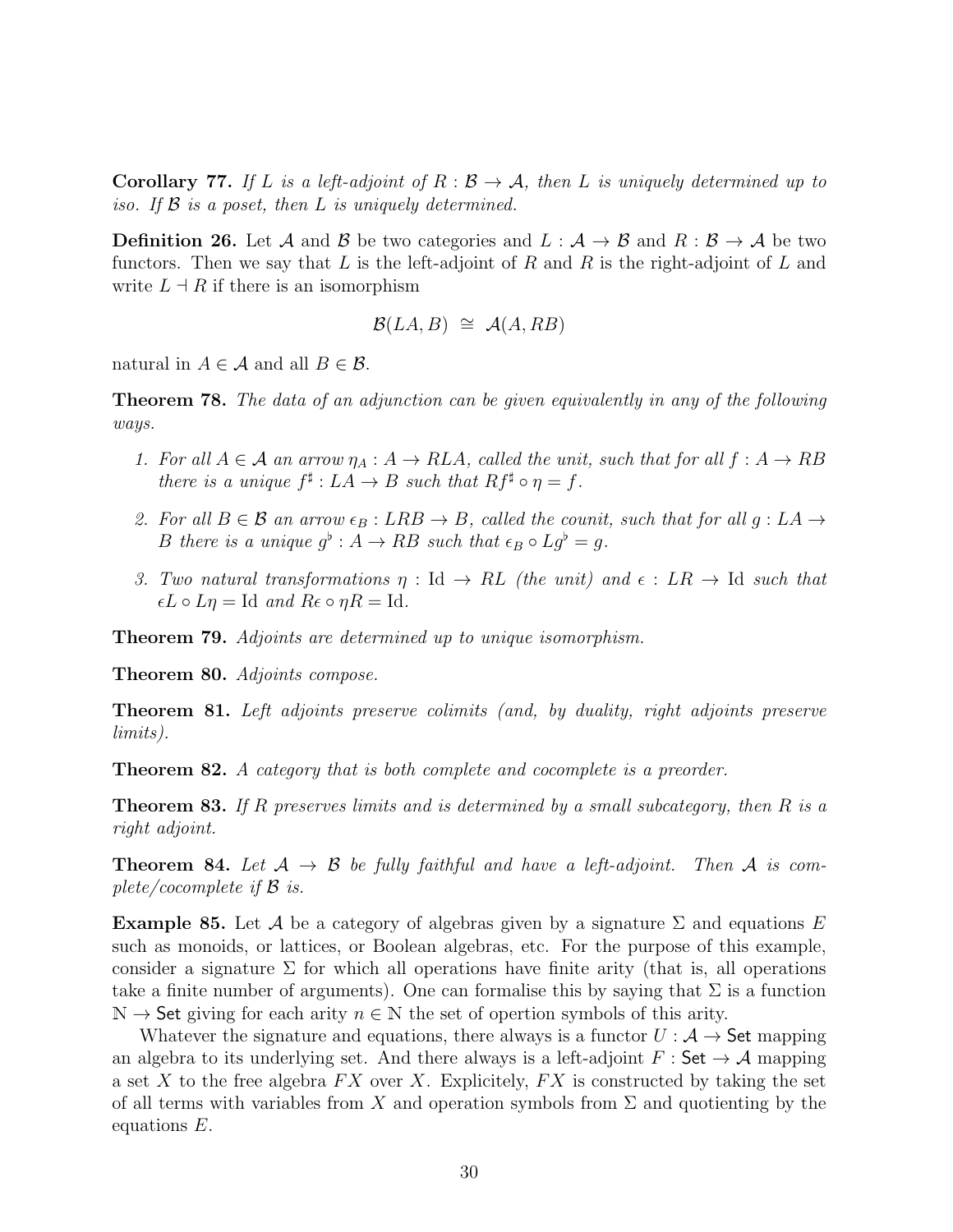What does the data of an adjunction mean in this example? The unit

$$
\eta_X:X\to UFX
$$

says that every variable is a term. The counit

$$
\epsilon_A: FUA \to A
$$

not only says that every algebra is the quotient of a free algebra (Exercise: show that  $\epsilon_A$  is onto). It, moreover, describes the operations on  $A$  to which each term gives rise: If  $t$  is a term in variables X, that is  $t \in UFX$ , the interpretation  $t^A$  of t in A should be a function  $UA^{X} \rightarrow UA$ . So given a 'valuation of variables'  $v : X \rightarrow UA$ , we can indeed form

$$
UFX \stackrel{UFv}{\longrightarrow} UFUA \stackrel{U\epsilon}{\longrightarrow} UA
$$

evaluating a term  $t \in UFX$  to an element  $a \in A$ .

## <span id="page-30-0"></span>4 Algebra, Coalgebras, Monads, ...

Synopsis. Theme: Representation results (all set-functors can be presented by equation on flat terms, all set-monads can be presented by operations and equations) Definitions: Algebra, coalgebra, monad, algebras for a monad, Kleisli-category, ... Concepts: Free algebras, induction, initial and final semantics, Kleisli categories as categories of relations, ... Theorems: representation results plus various theorems on monads

#### <span id="page-30-1"></span>4.1 Algebras for a functor

In universal algebra, to specify a class of algebras one starts with a signature  $\Sigma$ :  $\mathbb{N} \to \mathsf{Set}$ , or, equivalently, with a polynomial functor  $F_{\Sigma}(X) = \coprod_{n \in \mathbb{N}} \Sigma(n) \bullet X^n$ , where  $\Sigma(n) \bullet X^n$  denotes the  $\Sigma(n)$ -fold coproduct of the set  $X^n$ . To regard a signature  $\Sigma$  as a functor  $F_{\Sigma}$ : Set  $\rightarrow$  Set allows us to say that an algebra is simply an arrow

$$
F_{\Sigma}(X) \to X
$$

in the category Set and that an algebra homomorphism  $f: X \to X'$  is a commuting square

<span id="page-30-2"></span>
$$
F_{\Sigma}(X) \longrightarrow X
$$
  
\n
$$
F_{\Sigma}(f) \downarrow \qquad \qquad \downarrow f
$$
  
\n
$$
F_{\Sigma}(X') \longrightarrow X'
$$
\n(1)

Example 86. Suppose we specify a signature consisting of two binary operations ∗ and + and one nullary operation e. Thus, the corresponding  $\Sigma : \mathbb{N} \to \mathsf{Set}$  is defined by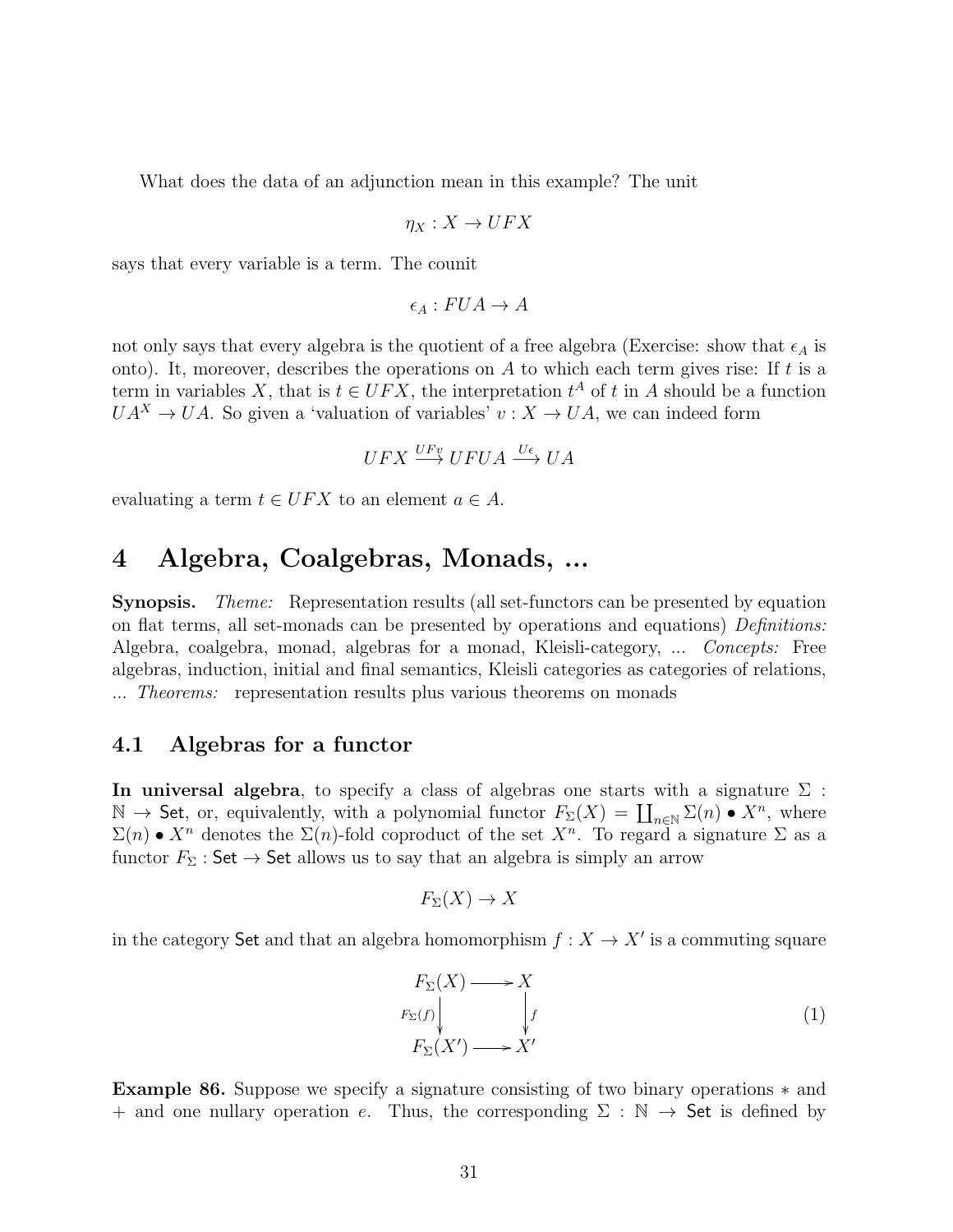putting  $\Sigma(2) = \{*, +\}, \Sigma(0) = \{e\}$  and  $\Sigma(n) = \emptyset$  otherwise. The appropriate polynomial endofunctor  $F_{\Sigma}$ : Set  $\rightarrow$  Set then collapses to

$$
F_{\Sigma}(X) = \{e\} \bullet X^0 + \{*, +\} \bullet X^2
$$

since the signature  $\Sigma$  is empty for  $n \notin \{0, 2\}$ . A typical element of  $F_{\Sigma}(X)$  therefore can be conceived as having one of the following three forms:

$$
e, x * y, x + y
$$

where we denoted by 0 the unique element of the set  $X^0$  and  $(x, y)$  denotes an arbitrary element of  $X^2$ .

Thus, elements of  $F_{\Sigma}(X)$  are precisely the *flat terms* in variables X for the signature Σ. A mapping  $a$ :  $F_Σ(X) → X$  that makes X into an algebra for  $F_Σ$  is then simply the *interpretation* of flat terms in  $X$ . Thus, the mapping  $a$  sends the above three typical elements to their "meanings" in  $X$ .

It is now straightforward to verify that the commutative square [\(1\)](#page-30-2) encodes precisely the fact that the mapping  $f : X \to X'$  respects the operations  $e, *$  and  $+$ .

In category theory, the notion of algebra for a signature is generalised to the notion of an algebra for a functor. Looking at [\(1\)](#page-30-2) above, we see that it makes sense to speak of algebras  $FX \to X$  and their homomorphisms whenever we have a functor  $C \to C$  on an arbitrary category C.

**Definition 27.** Let  $T : \mathcal{C} \to \mathcal{C}$  be a functor. The category  $\mathsf{Alg}(T)$  has as objects  $T$ algebras  $TA \to A$  and arrows  $(TA \stackrel{\alpha}{\to} A) \longrightarrow (TA' \stackrel{\alpha'}{\to} A')$  are arrows  $f : A \to A'$  in C such that  $f \circ \alpha = \alpha' \circ Tf$ .

What is gained by this generalisation?

Answer 1. Maybe not too much, as long as one stays in sets, that is, as long as one takes  $C =$  Set. Let us call a functor Set  $\rightarrow$  Set *finitary* if it is fully determined by its action on finite sets. Without going into the category theoretic definition of finitary, it suffices to say here that an arbitrary functor  $F : Set \to Set$  is finitary iff there is a signature  $\Sigma$  such that F is a quotient of some  $F_{\Sigma}$ ,

$$
F_{\Sigma} \longrightarrow F.
$$

It follows that for any finitary  $F : \mathsf{Set} \to \mathsf{Set}$ , an F-algebra  $FX \to X$  is nothing but an algebra

$$
F_{\Sigma}X \longrightarrow FX \longrightarrow X
$$

for the signature  $\Sigma$  (and the *equations* defining the quotient  $F_{\Sigma} \longrightarrow F$ ). To summarize, the study of algebras for (finitary) functors  $Set \rightarrow Set$  does not lead beyond the study of varieties in universal algebra, that is, algebras defined by operations and equations. In fact, algebras for a functor are algebras for operations and equations only involving flat terms. For a detailed account on algebras for a functor see the monograph by Adamek and Trnkova.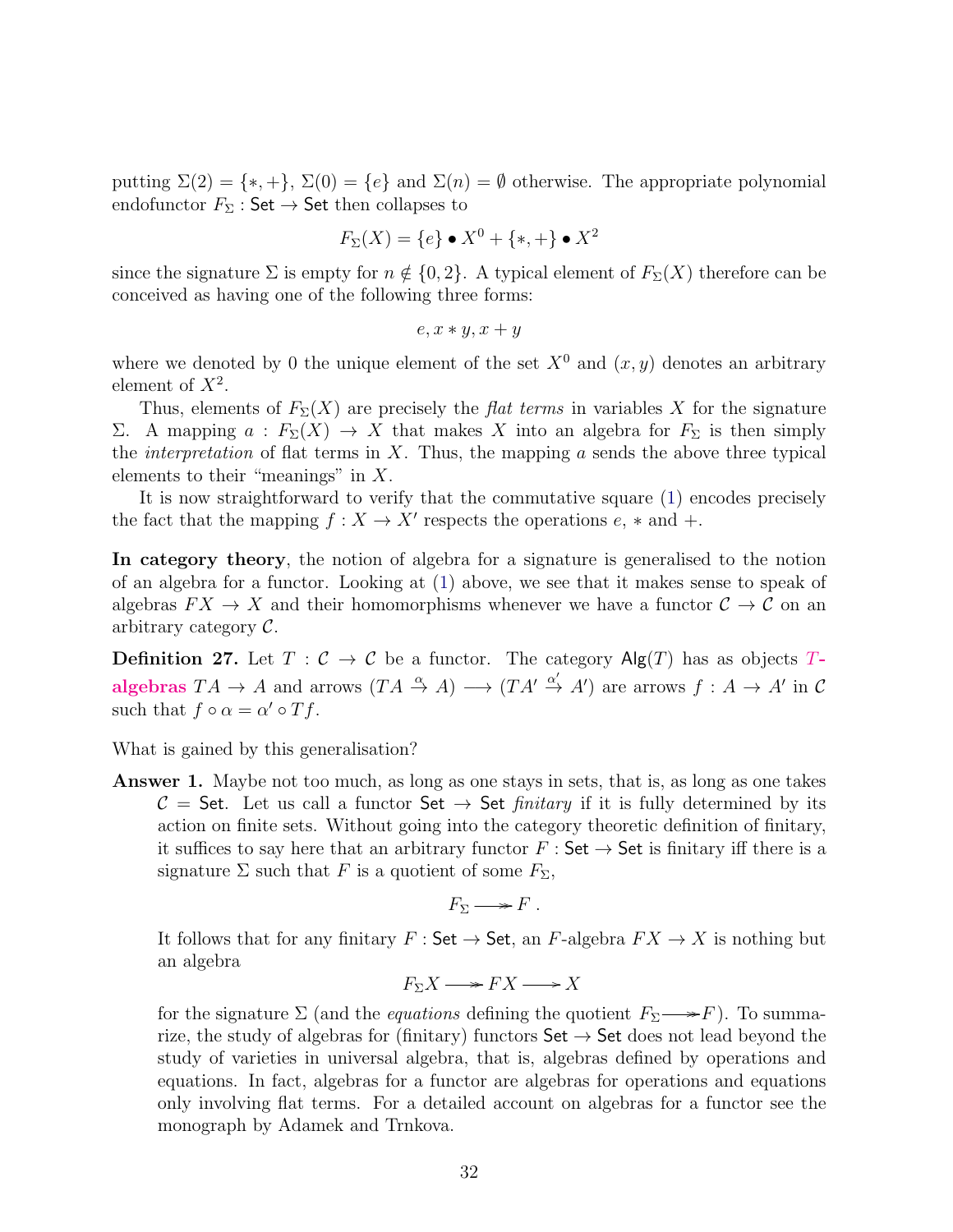**Answer 2.** Quite a lot is gained when moving to other categories  $\mathcal{C}$  than Set. Ever since the work of Scott and others on domain theory and program semantics, type constructors T have been viewed as functors and semantic domains as (particular) algebras  $TX \to X$ , see e.g. the handbook article by Abramsky and Jung on Domain Theory. Typically, the category  $\mathcal C$  is a category of partial orders or metric spaces, possibly with some completeness requirements.

Another interesting choice for  $\mathcal C$  is the category which is *dual* to Set. One then obtains the notion of a *coalgebra* for a functor  $T : Set \rightarrow Set$  as a function

$$
X \to TX.
$$

As opposed to what we have seen in Answer 1 above, the fact that a finitary  $T$  is a quotient  $F_{\Sigma} \longrightarrow T$  of a polynomial functor  $F_{\Sigma}$  does not allow us to reduce the notion of a T-coalgebra to the notion of a coalgebra  $X \to F_{\Sigma}X$  for a signature  $\Sigma$ . Going beyond polynomial functors will lead to new and interesting examples, as we are going to see next.

On the other hand, we still have an induction principle for all T-algebras: Let  $\iota: TI \to I$ be an initial object in  $\mathsf{Alg}(T)$  (assuming that such an object exists). Then initiality means that for all  $\alpha: TA \to A$  there is a unique  $f: I \to A$  such that

<span id="page-32-1"></span>
$$
\begin{array}{c}\nTI \xrightarrow{\iota} I \\
\text{Tr} \downarrow \\
TI \xrightarrow{\alpha} A\n\end{array} \tag{2}
$$

This is induction: To define an arrow on all 'terms' from the recursive data-type I to the data-type A, it is enough to specify one-step (or flat) T-operations  $\alpha$  on A.

Exercise 87. Show how the diagram [\(2\)](#page-32-1) specialises to account for induction on the natural numbers.

#### <span id="page-32-0"></span>4.2 Coalgebras for a functor

Examples of coalgebras below show that coalgebras for polynomial functors  $F_\Sigma$  are of interest, but also that new phenomena such as *bisimulation* come into focus when going beyond polynomial functors.

Example 88. Coalgebras for polynomial functors describe infinite trees. For example, an element x in a coalgebra  $\xi: X \to X + X$  can be seen as an infinite stream of left/right decisions: in state x, taking a transition by applying  $\xi$  yields a successor state  $\xi(x)$  in either the left or the right component of  $TX = X + X$ .

Similarly, a state in a coalgebra  $X \to A + B \times X \times X$  represents a possibly infinite tree with leaves labelled by elements of  $A$  and non-leaf nodes labelled by elements of  $B$ . Here, the polynomial functor is  $TX = A + B \times X \times X$ .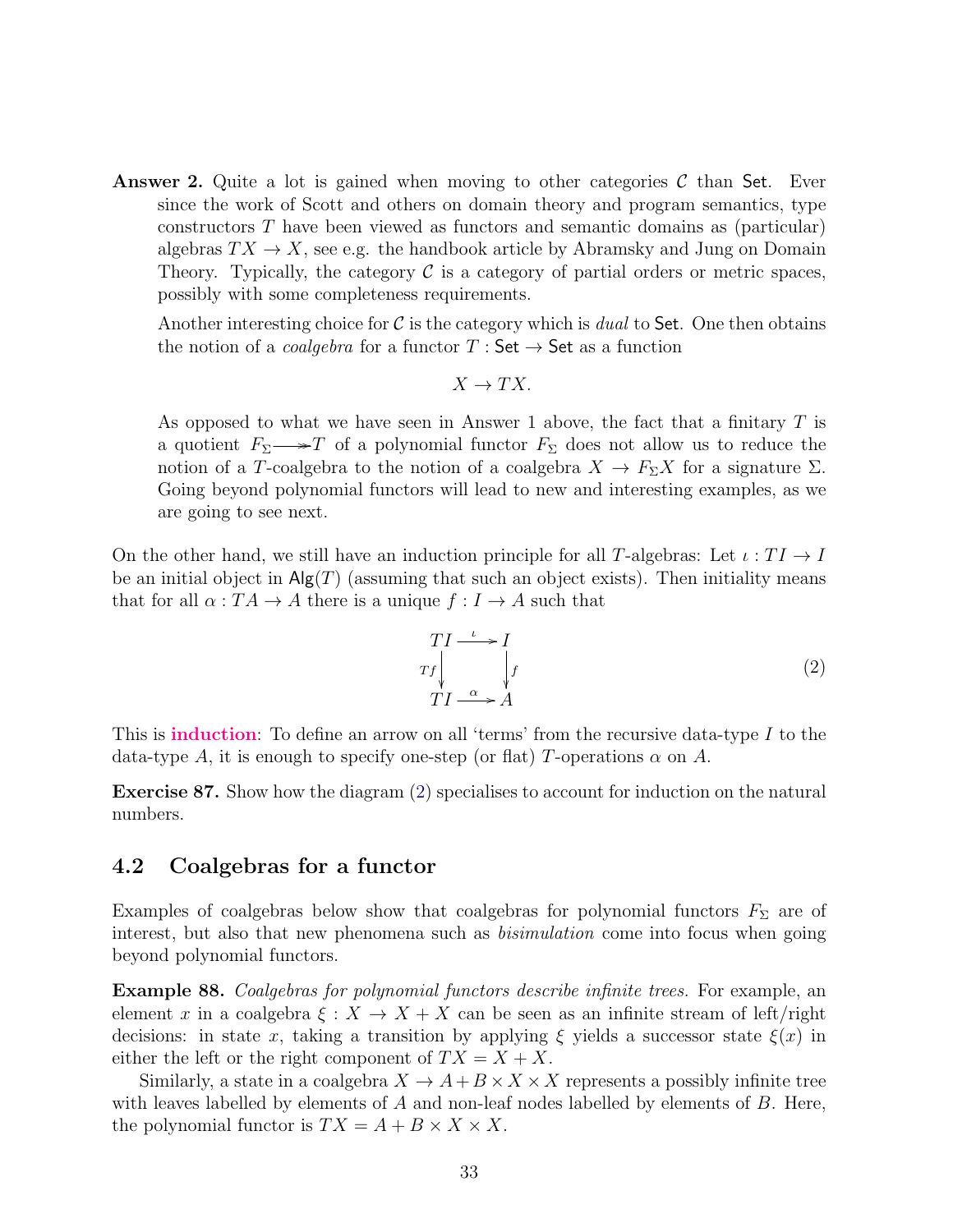Example 89. Coalgebras for the powerset functor are transition systems. Here the functor T assigns the powerset PX to every set X. Thus a coalgebra  $\xi: X \to TX$  can be seen as describing the behaviour of a nondeterministic transition system: the "next state"  $\xi(x)$  of a state x is, in fact, the subset  $\xi(x) \subseteq X$  of all possible states into which x can evolve.

Example 90. Coalgebras for the distribution functor are probabilistic transition systems. Denote by DX the set of all functions  $p: X \to [0, 1]$  that have a finite support (i.e., such that  $p(x) = 0$  for all but finitely many  $x \in X$ ) and that satisfy  $\sum_{x \in X} p(x) = 1$ . Then a coalgebra  $\xi: X \to DX$  describes a transition system with  $\xi(x): X \to [0,1]$  giving the probability  $\xi(x)(x')$  that x evolves to x'.

In universal coalgebra, a notion coined by Rutten in the eponymous article, therefore, it is important to develop the theory of  $T$ -coalgebras parametric in a functor  $T$ , much in the same way as universal algebra is done parametrically in a signature  $\Sigma$ . Some questions that arise in that context are:

- For which functors  $T : \mathsf{Set} \to \mathsf{Set}$  is there a final coalgebra?
- Can the behavioural equivalence given by the final coalgebra be characterised in terms of bisimulations?
- In universal algebra every signature  $\Sigma$  gives rise to an equational logic. Can we associate a coalgebraic logic to every functor  $T : Set \rightarrow Set$ ?
- How much of this can be done axiomatically, replacing Set by general categories  $\mathcal{C}$ ?

Of course, there are many further topics in coalgebra, for example, the use of coalgebra to solve recursive equations or to describe and derive congruence formats of process algebras or to extend and apply coalgebraic logic to description logics and knowledge representation.

#### <span id="page-33-0"></span>4.3 Algebras for a monad

We need notation for 'whiskering' a natural transformation with a functor. Let  $\tau : F \rightarrow$  $G: \mathcal{A} \to \mathcal{B}$  and let  $L: \mathcal{A}' \to \mathcal{A}$  and  $R: \mathcal{B} \to \mathcal{B}'$ . Then we have natural transformations  $(\tau L)_{A'} = \tau_{LA'}$  and  $(R\tau)_{A} = R(\tau_A)$ . <sup>[15](#page-33-1)</sup> Of course, we now can also write  $R\tau L$ . This notation also suggests to write  $\tau A$  instead of  $\tau_A$ .

**Definition 28.** A monad  $(M, \eta, \mu)$  on a category C is a functor  $M : \mathcal{C} \to \mathcal{C}$  and two natural transformations  $\eta : \text{Id} \to M$  and  $\mu : MM \to M$  such that  $\mu \circ M\eta = \mu \circ \eta M = \text{Id}$ and  $\mu \circ \mu M = \mu \circ M\mu$ .

**Definition 29.** An algebra for a monad  $(M, \eta, \mu)$  is an algebra  $\alpha : MA \rightarrow A$  for the functor M satisfying  $\alpha \circ \eta A = id_A$  and  $\alpha \circ \mu A = \alpha \circ M\alpha$ . We denote the category of algebras for a monad, also known as the category of Eilenberg-Moore algebras, by  $\mathsf{MAlg}(M, \eta, \mu)$  or simply by  $\mathsf{MAlg}(M)$ .

<span id="page-33-1"></span><sup>&</sup>lt;sup>15</sup>Exercise: Show that  $\tau L$  and  $R\tau$  are natural transformations, given that  $\tau$  is natural.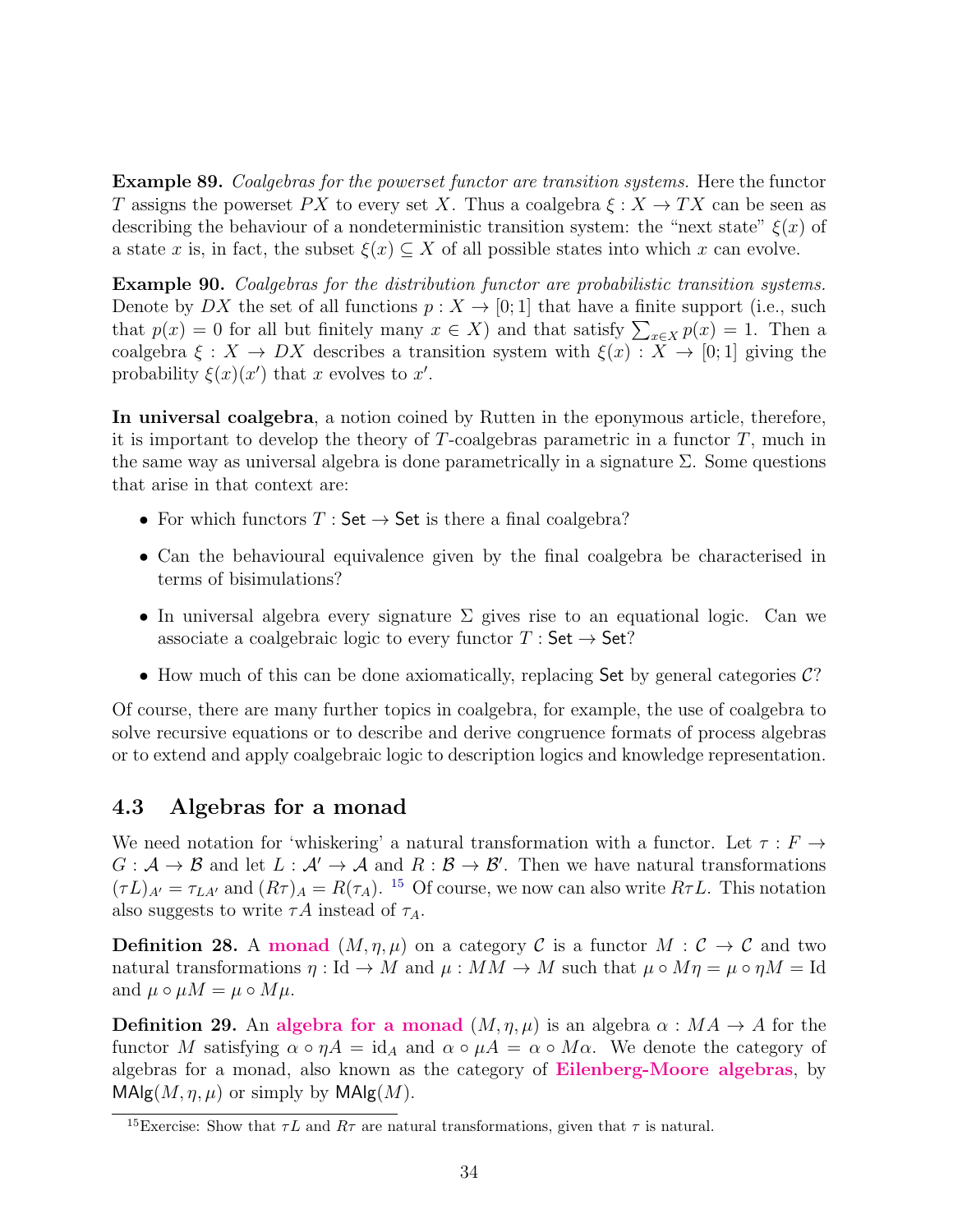The next two examples show that monads are ubiquitous.

**Example 91.** Given a signature  $\Sigma$  and equations E, the category of algebras for  $\langle \Sigma, E \rangle$ is a category of algebras for a monad.

**Example 92.** Given and adjunction  $F \dashv U : \mathcal{A} \to \mathcal{C}$ , then UF is a monad.

In the following we are going to look at two representation theorem, that tell us that all monads arise in this way.

**Theorem 93.** Let  $U$ : MAlg  $\rightarrow$  C be the forgetful functor. Then U has a left adjoint and  $UF = M$ .

Is this the only adjunction that generates  $M$ ? Not at all, but it is the terminal one, in a sense. The initial one is the following.

**Definition 30.** Given a category  $\mathcal{C}$ , let M be a map (which is not required to be functorial at this stage) from objects of C to objects of C (think of  $M = \mathcal{P}$  and  $\mathcal{C} =$  Set). Let  $\eta_X : X \to MX$  be a collection of arrows in C and let  $(-)_{Y,Z}^{\sharp}$  be a collection of functions  $\mathcal{C}(Y, MZ) \to \mathcal{C}(MY, MZ)$ . Then  $(M, \eta, (-)^{\sharp})$  is called a **Kleisli triple** if

$$
\eta^{\sharp} = \text{id}
$$
  

$$
f^{\sharp} \circ \eta = f
$$
  

$$
(g^{\sharp} \circ f)^{\sharp} = g^{\sharp} \circ f^{\sharp}
$$

**Example 94.** The assignment  $X \mapsto \mathcal{P}X$ , together with the collection  $\eta_X(x) = \{x\}$  of singleton maps and with

$$
g^{\sharp}(b) = \bigcup \{ g(y) \mid y \in b \}
$$

is easily seen to form a Kleisli triple.

In fact, the above axiomatisation allows us to extend the assignment  $X \mapsto MX$  uniquely to a functor  $M: \mathcal{C} \to \mathcal{C}$  such that the collection  $\eta_X$  becomes a natural transformation from Id to M, and, when one defines  $\mu_X : MMX \to MX$  by putting  $\mu_X = (\mathrm{id}_{MX})^{\sharp}$ , then  $\mu$  is a natural transformation from MM to M. The above axioms guarantee that  $(M, \eta, \mu)$  is a monad. Conversely, every monad  $(M, \eta, \mu)$  yields a Kleisli triple by defining  $f^{\sharp} = \mu_Z \circ Mf : MY \to MZ$  for  $f : Y \to MZ$ . (All details about this are eg discribed in the monograph by Manes on algebraic theories but also many other places such as in MacLane.)

Kleisli triples gives rise to categories, the Kleisli categories, which tend to resemble categories of relations.

**Definition 31.** Given a Kleisli triple  $(M, \eta, (-)^{\sharp})$  on a category C, the Kleisli category  $Kl(M)$  has the same objects as C and arrows  $X \to Y$  in  $Kl(M)$  are arrows  $X \to MY$  in C. The identity on X in  $Kl(M)$  is given by  $\eta_X$  and the composition  $g \cdot f$  in  $Kl(M)$  is given by the composition  $g^{\sharp} \circ f$  in C.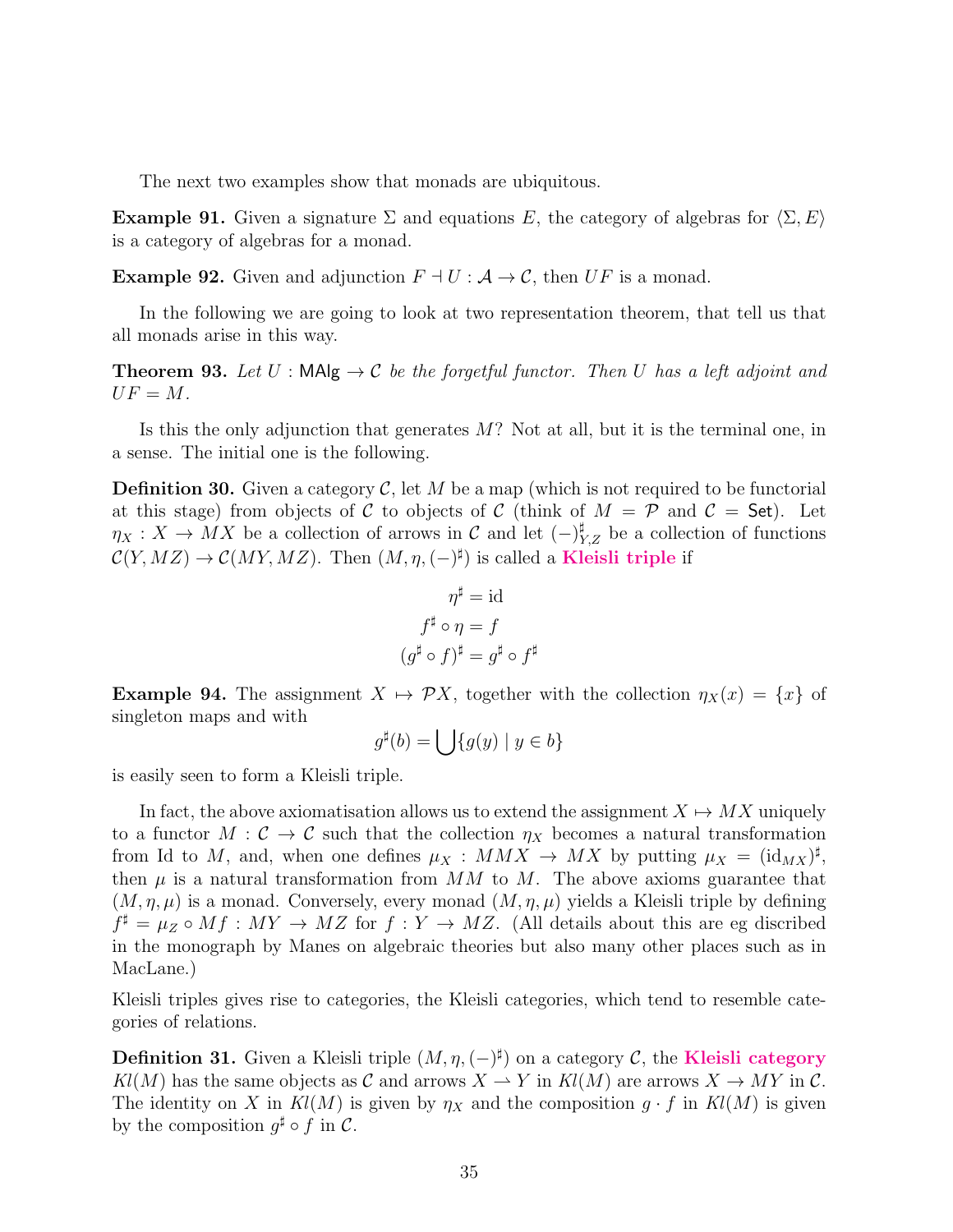As to be expected for a 'category of relations' there is an identity-on-objects functor

$$
(-)_\star : \mathcal{C} \to \mathit{Kl}(M)
$$

taking an arrow  $f: X \to Y$  to a 'map'  $\eta_Y \circ f: X \to Y$ . On the other hand, there need to be no analogue of the converse of a relation nor of the order between relations.

**Theorem 95.** Let  $F \dashv U : \mathcal{A} \to \mathcal{C}$ . Then there are 'comparison functors'  $Kl(UF) \stackrel{K}{\longrightarrow}$  $\mathcal{A} \stackrel{L}{\longrightarrow}$  MAlg(UF) commuting with the respective forgetful functors.

**Theorem 96.** For any monad M on set, one can find a class of operations  $\Sigma$  and a class of equations E, such that  $\textsf{MAlg}(M) \cong \textsf{Alg}(\Sigma, E)$ .

### <span id="page-35-0"></span>5 2-categories

Synopsis. Theme: Arrows between arrows: 2-cells

Introduction. We advertised in the first chapter the idea of doing set-theory without elements. Adding a level of arrows allowes us to see category theory as "abstract set theory", or "formal set theory" where abstract or formal refers to sets just being objects without actual elements. This terminology is analogue to the classical distinction of a concrete group as a group of permutations and an abstract group.

#### Further Reading.

Ross Street. Categorical structures, Handbook of Algebra Volume 1 (editor M. Hazewinkel; Elsevier Science, Amsterdam 1996; ISBN 0 444 82212 7) 529–577; [http:](http://maths.mq.edu.au/~street/45.pdf) [//maths.mq.edu.au/~street/45.pdf](http://maths.mq.edu.au/~street/45.pdf).

### <span id="page-35-1"></span>6 Two remarks

We will do some 'mental gymnastics' motivated by Pawel's lectures and discuss the small vs large issue, introducing Kan extensions.

#### <span id="page-35-2"></span>6.1 Monoids

We started by saying that category theory is a theory of composition. Let us go back to basics. The basic theory of composition is given by the equational theory of monoids  $(A, e, \cdot)$  where e is the identity and  $\cdot$  is associative. The paragdigmatic monoid, the free monoid over a set A, is the monoid  $A^*$  of finite words with the empty word and concatenation as operations. But monoids alone cannot serve as a theory of composition, because the set A of things we want to compose may have some more structure than just being mere letters or words. We may want to compose functions, or relations, or processes, or computer programs, or some kind of systems, etc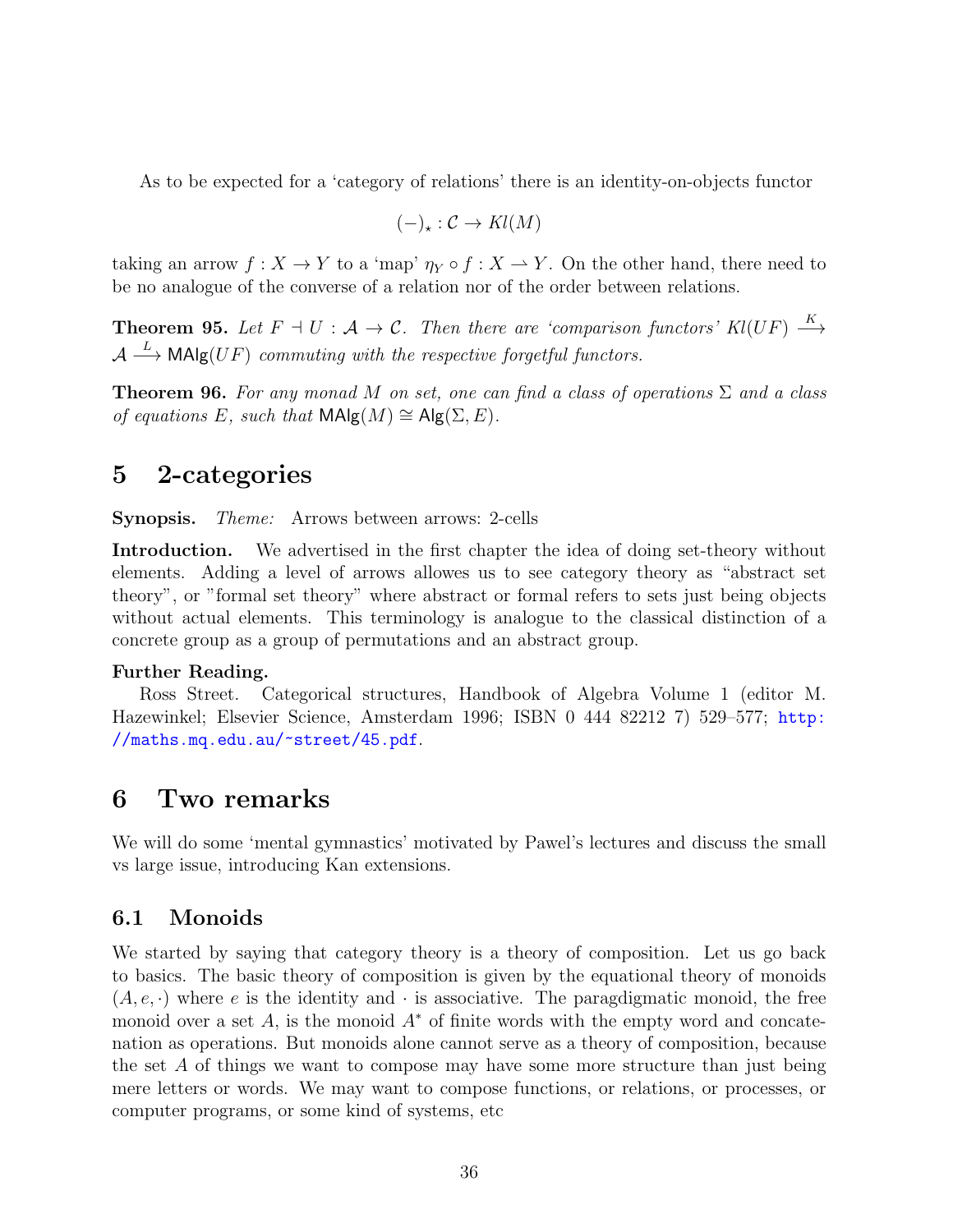So going back to the definition of a monoid as consisting of

$$
1 \to A
$$

$$
A \times A \to A
$$

we see that its very definition presupposes some structure such as 1 and  $\times$  and, depending on the things we want to compose, this structure will take different forms.

So really we should consider monoids in a category. This gives us some more generality, so for example, we can now say that a topological monoid is a monoid in the category of topological spaces.

But this is not general enough. It is not always the case that composition

$$
A \times A \to A
$$

should be defined on a cartesian or categorical product  $A \times A$ . In fact, what is required to make the idea of a monoid work, is only that of a 'monoidal product'

$$
A \otimes A \to A.
$$

This can be formalised as a functor  $\otimes$  :  $\mathcal{C} \times \mathcal{C} \to \mathcal{C}$  satisfying itself the properties of a monoid and giving us the notion of a (strict) monoidal category.

**Example 97.** The category of endo-functors  $C \rightarrow C$  with composition is a monoidal category.

We motivated monoidal categories by saying that they provide the minimal environment in which one can talk meaningfully about monoids. So what a monoid in the category of monoids?

Example 98. A monoid in the category of endofunctors is a monad.

We started with monoids as a theory of composition, introduced categories and monoidal categories to say what a monoid is and then recovered monads as particular monoids. Now let us go one step further and recover categories as monads.

Before we can do this, we need to think of monads in a category (or rather 2-category):  $(M, \eta, \mu)$  is given by an arrow  $M : C \to C$  and 2-cells Id  $\to M$  and  $\mu : MM \to M$ .

**Example 99.** Let Span be the category which has sets as objects and spans  $X \leftarrow S \rightarrow Y$ as arrows  $X \to Y$ . The 2-cells  $S \to S'$  are 1-cells that commute with the legs of the spans. What is a monad in Span?

As we have learned from Pawel this is more than only 'mental gymnastics' but this is genuinly useful ... all what Pawel showed us is ultimately based on this.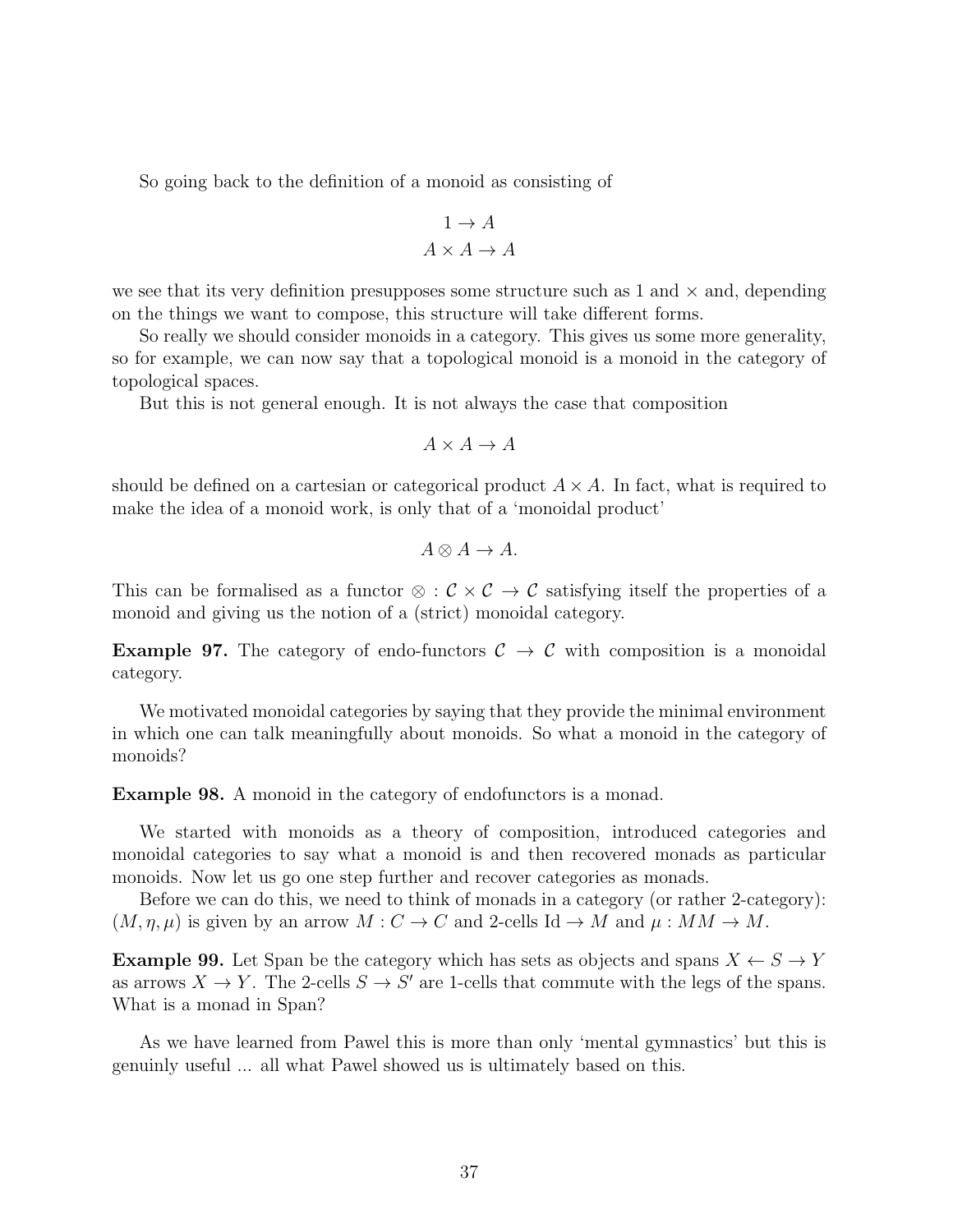### <span id="page-37-0"></span>6.2 Small vs large, generation and Kan extensions

We have seen the small vs large issues in many places.

- In the definition of a category the homs are small but the collection of objects may be large (unless we have a small category).
- In universal properties we quantify over a large set of objects. And this is where the power of universal properties resides.
- Completeness and cocompleteness of categories was defined wrt to small limits and colimits ... since a category with all large limits and colimits is a preorder.
- A functor that is determined on a small subcategory and preserves limits is a right adjoint.
- If functor  $T : Set \rightarrow Set$  is determined on a small subcategory then
	- $-$  T is a quotient of a signature functor
	- $-$  initial and free T-algebras exist
	- final and cofree T-algebras exists
- For all functors  $T : Set \rightarrow Set$  there is a final T-coalgebra, but its carrier is not a (small) set, so does not exists in Set, but it is a proper class (large set). Thus the final coalgebra is then really the final coalgebra not for  $T$  but for an extension of  $T$ to an enlargement of Set.

One way of tackling the problem is to think about generators in a category. For example, the category Set is generated by 1: Every set is the quotient of a coproduct of 1.

- **Example 100.** 1. In the universal definition of a product one does not need to quantify over all objects in Set, in fact, 1 is enough.
	- 2. Every colimit preserving functor  $\mathsf{Set} \to \mathsf{Set}$  is a left-adjoint.
	- 3. Every left-adjoint  $\mathsf{Set} \to \mathsf{Set}$  is of the form  $X \mapsto A \times X$  form some  $A \in \mathsf{Set}$ .
	- 4. The inclusion  $\{1\} \rightarrow$  Set is dense, that is, there is a bijection between colimit preserving functor  $\mathsf{Set} \to \mathcal{C}$  and functors  $\{1\} \to \mathsf{Set}$ .

**Definition 32.** Given  $F: A \rightarrow B$  and  $K: A \rightarrow C$  the left Kan-extension of F along K is a functor  $\text{Lan}_K F : \mathcal{C} \to \mathcal{B}$  together with a natural transformation  $\gamma : F \to (\text{Lan}_K F)K$ such that for all  $H: \mathcal{C} \to \mathcal{B}$  and all  $\alpha: F \to HK$  there is a unique  $\beta: \text{Lan}_K F \to H$  such that  $\alpha = \beta \circ \gamma$ .

This is often remembered as